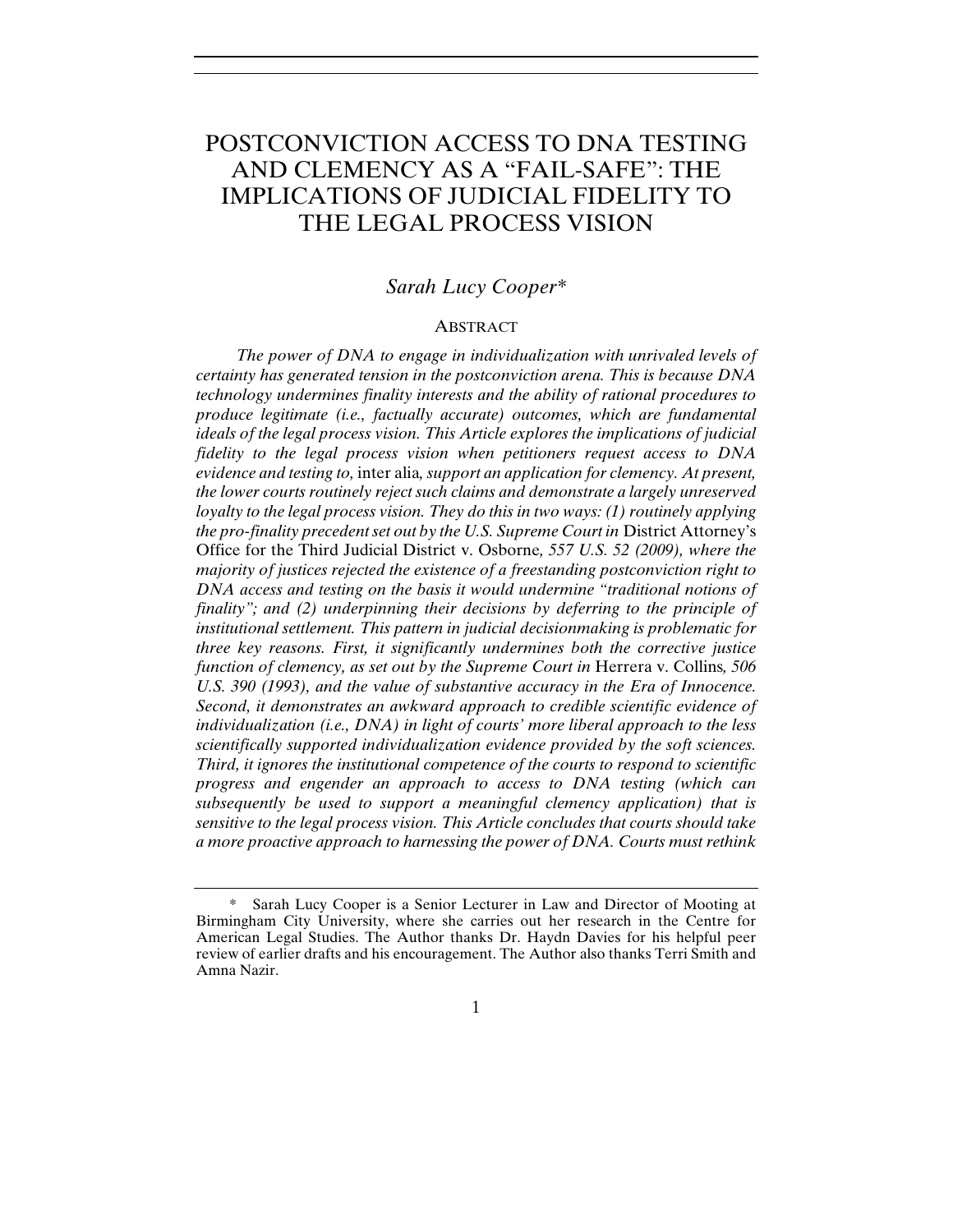*their reliance on classic tenets of legal process theory to routinely reject the types of claims examined in this Article and ease the theory into the 21st Century, where it is known—for certain—that rational, pro-finality procedures can produce factually erroneous results.*

# TABLE OF CONTENTS

| I. The Development and Capability of DNA Technology in the         |
|--------------------------------------------------------------------|
|                                                                    |
| II. Legal Process Theory and Its Influence in the U.S. Supreme     |
| Court in the Context of Access to DNA Testing and Clemency11       |
| A. The Legal Process Vision: Promoting Finality and                |
|                                                                    |
| Herrera v. Collins and Ohio Adult Parole Authority v.<br><b>B.</b> |
| Woodard: The Legal Process Vision Collides with                    |
|                                                                    |
| C. District Attorney's Office for the Third Judicial District v.   |
| Osborne and Skinner v. Switzer: The Legal Process Vision           |
|                                                                    |
| III. Access to DNA Evidence to, Inter Alia, Support a Clemency     |
| Application: Recent Approaches to Judicial Decisionmaking          |
| .20                                                                |
| IV. Reasons Why the Current Judicial Decisionmaking Approach       |
| .30                                                                |
| A. Current Judicial Decisionmaking Undermines the                  |
| Corrective Justice Function of Clemency and the Value of           |
| Substantive Accuracy in the Era of Innocence 30                    |
| <b>Current Judicial Decision making Demonstrates an</b><br>B.      |
| Awkward Approach to Credible Scientific Individualization          |
| Evidence in Contrast to the Judicial Treatment of                  |
| Individualization Evidence by the Soft Sciences34                  |
| C. Current Judicial Decisionmaking Ignores the Institutional       |
| Competence of the Courts to Respond Appropriately to               |
| Scientific Progress and Engender an Approach to Access to          |
| DNA Testing that is Sensitive to the Legal Process Vision38        |
|                                                                    |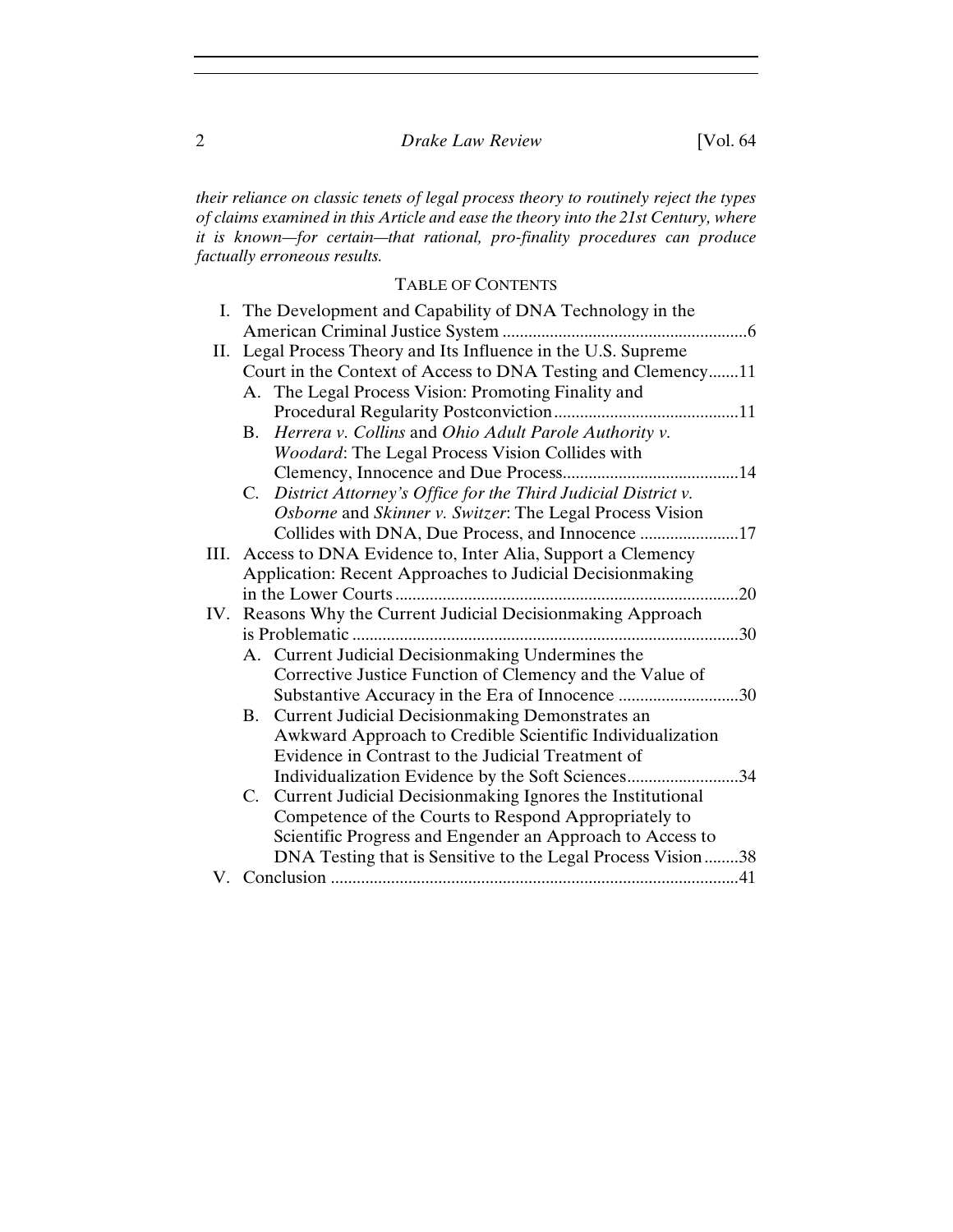DNA technology has revolutionized the American criminal justice system since it was first developed by scientists in the 1980s.<sup>1</sup> The ability of DNA technology to prove both innocence and guilt with consistency and a high degree of scientific certainty has "shattered [a] perception of virtual infallibility" and exposed the reality that factual error in the criminal justice system is, as Findley puts it, "systemic, not just freakishly rare or merely episodic."2 To date, 337 people have been exonerated by postconviction DNA testing in America.3

DNA technology has not settled into the postconviction stage of the criminal justice system with ease, however. This is because the ability of DNA technology to seriously challenge criminal convictions undermines ideals to which postconviction institutions are very loyal.4 These ideals include key tenets of the legal process vision, namely, legitimacy of legal outcomes badged with procedural regularity, and the various interests that make up the doctrine of finality; all of which are allegedly furthered by restrictions on postconviction review.<sup>5</sup> Therein lies the inevitable tension: cases where petitioners possess DNA evidence that proves their factual innocence undoubtedly warrant review. Procedural regularity and finality must—eventually—be side-lined.

Before seeking review, however, petitioners first need to access and test the DNA evidence in their case.6 But, in the 2009 case of *District Attorney's Office for the Third Judicial District v. Osborne*, the United States Supreme Court, by a 5–4 majority, rejected the argument that, as part of the right to due process, there is a constitutional right to access and test DNA

<sup>1.</sup> Brandon L. Garrett, *DNA and Due Process*, 78 FORDHAM L. REV. 2919, 2921– 22 (2010).

<sup>2.</sup> Keith A. Findley, *Innocence Found: The New Revolution in American Criminal Justice*, *in* CONTROVERSIES IN INNOCENCE CASES IN AMERICA 3, 4 (Sarah Lucy Cooper ed., 2014).

<sup>3.</sup> *The Cases: DNA Exoneree Profiles*, INNOCENCE PROJECT, http://www.inno cenceproject.org/cases-false-imprisonment/front-page#c10=published&b\_start=O&c4= Exonerated+by+DNA (last visited Jan. 12, 2016).

<sup>4.</sup> *See, e.g.*, Brandon L. Garrett, *Claiming Innocence*, 92 MINN.L.REV. 1629, 1630– 31 (2008) [hereinafter Garrett, *Claiming Innocence*]; Kristen McIntyre, *A Prisoner's Right to Access DNA Evidence to Prove His Innocence: Post-Osborne Options*, 17 TEX. WESLEYAN L. REV. 565, 567 (2011).

<sup>5.</sup> *See* Garrett, *Claiming Innocence*, *supra* note 4; McIntyre, *supra* note 4.

<sup>6.</sup> *See* Marjorie A. Shields, Annotation, *DNA Evidence as Newly Discovered Evidence Which Will Warrant Grant of New Trial or Other Postconviction Relief in Criminal Case*, 125 A.L.R. 5th 497, § 2 (2005).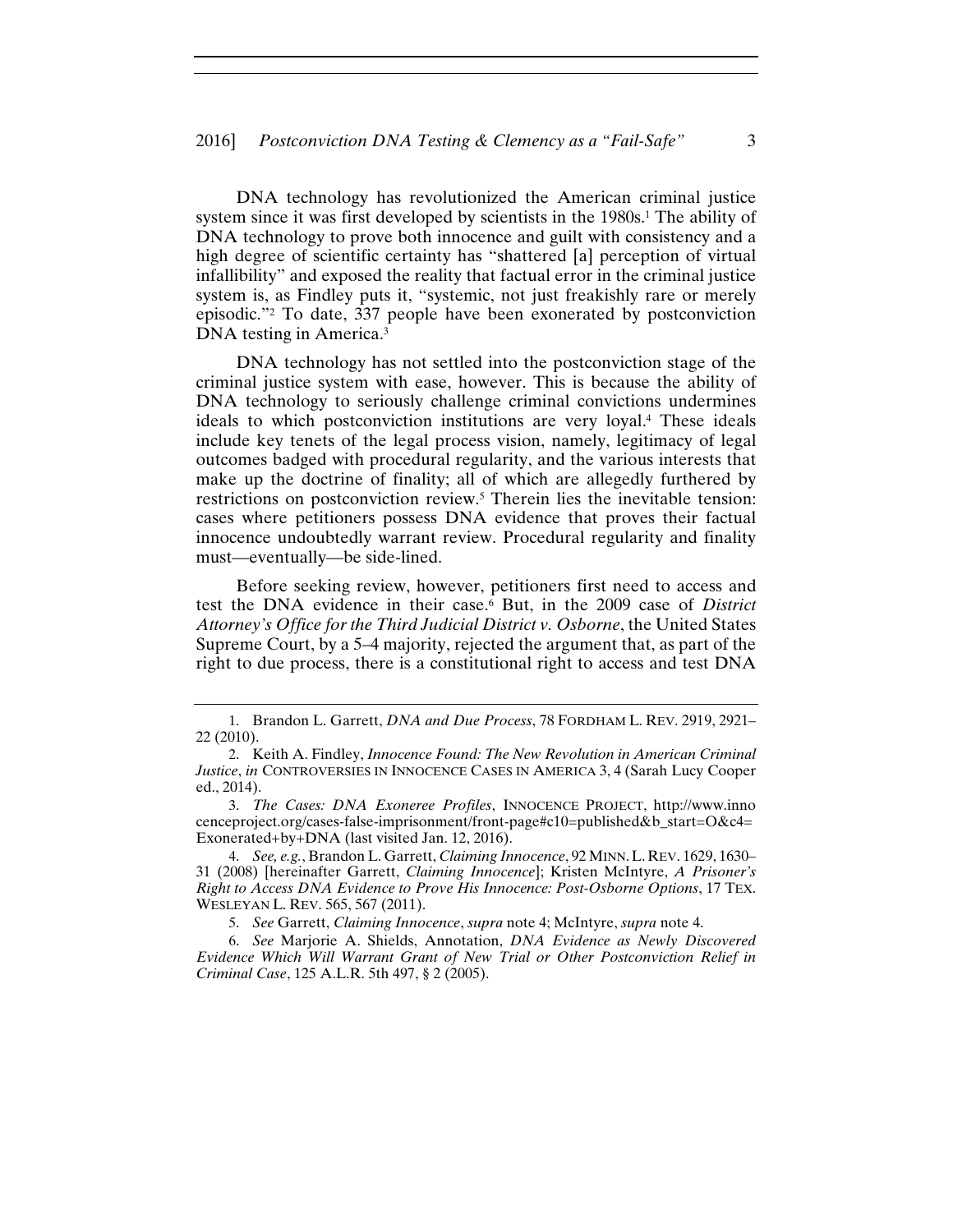evidence postconviction.7 Due process is only triggered when a state arbitrarily denies a petitioner access to state DNA testing mechanisms.8 As part of its analysis, the Court rejected Osborne's argument that a due process right to DNA testing derived from the liberty interest he had in clemency as the DNA evidence would support a future clemency application.9 This argument was "readily disposed of"<sup>10</sup> with the Court bluntly applying precedent that "noncapital defendants do not have a liberty interest in traditional state executive clemency, to which no particular claimant is *entitled* as a matter of state law."11 As such, Osborne could not challenge the constitutionality of any procedures available to vindicate an interest in state clemency.12

The Supreme Court acknowledged that DNA technology could "provide powerful new evidence unlike anything known before" and accepted that it had exposed the propensity of the criminal justice system to generate factual error.13 By implication, the Court accepted that these capabilities make DNA very relevant to postconviction mechanisms such as clemency.14 Despite this, the majority was restrained by the "dilemma" DNA presented to the "established system of criminal justice."15 To that end, the majority decision was underpinned by concerns that the creation of a constitutional right to access DNA for testing would too severely undermine

15. *Id.*

<sup>7.</sup> *See generally* Dist. Attorney's Office for the Third Judicial Dist. v. Osborne, 557 U.S. 52, 72–75 (2009).

<sup>8.</sup> *Id.* at 69–70, 72.

<sup>9.</sup> *Id.* at 67–68. For a more detailed discussion and definition of "clemency," see Sarah Lucy Cooper & Daniel Gough, *The Controversy of Clemency and Innocence in America*, 51 CAL W. L. REV. 55, 55–56 (2014) ("Justified under a mixture of retributive, redemptive, and utilitarian principles, 'clemency' covers 'a variety of mechanisms an executive can use to remit the consequences of a crime,' including pardons, commutations of sentence, reprieves, and the remission of fines and forfeitures. Through these mechanisms, executives and/or administrative bodies can accomplish such diverse goals as restore civil rights, acknowledge mitigating circumstances, correct egregious sentences, prevent deportations, and support political agendas. They can also correct the wrongful conviction of innocents." (footnotes omitted)).

<sup>10.</sup> *Id.* at 67.

<sup>11.</sup> *Id.* at 67–68 (citing Conn. Bd. of Pardons v. Dumschat, 452 U.S. 458, 464 (1981)).

<sup>12.</sup> *Id.* at 68.

<sup>13.</sup> *Id.* at 62.

<sup>14.</sup> *See id.*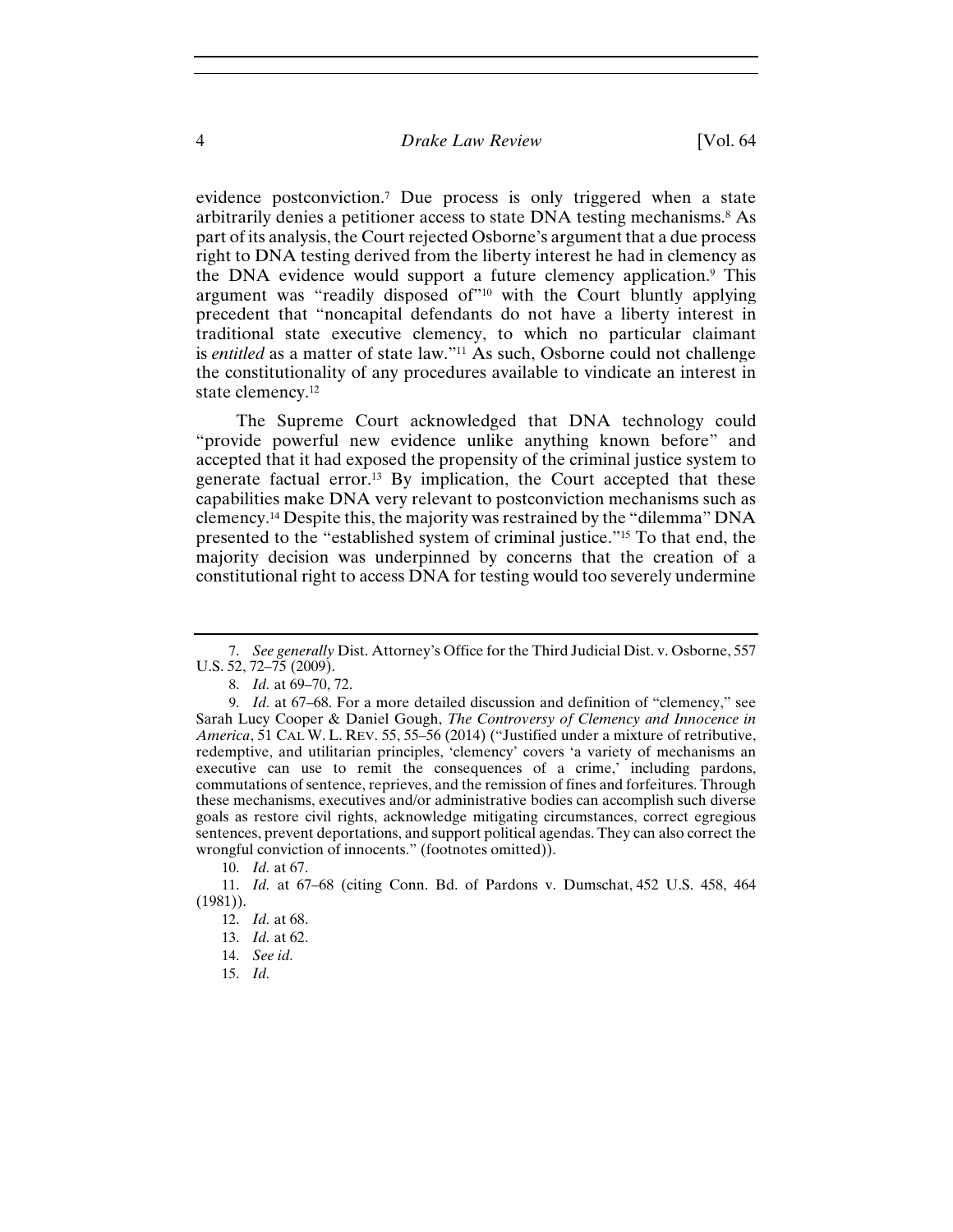"traditional notions" of finality and process.16

Despite *Osborne*, petitioners continue to seek postconviction access to DNA testing through the courts and continue to argue that such testing is relevant to seeking clemency.17 This is unsurprising. In *Herrera v. Collins*, 18 the Supreme Court stated clemency is the fail-safe19 of the criminal justice system and the traditional remedy for miscarriages of justice.<sup>20</sup> Clemency, therefore, has a crucial corrective justice function,21 with Austin Sarat labeling it the "court of last resort" for innocents.<sup>22</sup> Still, appellate courts actively apply *Osborne*, and its progeny to reject such claims, remaining loyal to notions of finality and procedural regularity.23

This Article explores the implications of judicial fidelity to the legal process vision when petitioners request access to DNA evidence and testing in order to, inter alia, support an application for clemency. Part I briefly sets out the development and capability of DNA technology from the 1980s to the present day. Part II further explores the influence of finality and the desire for procedural regularity on the Supreme Court's decisions in *Osborne*, <sup>24</sup> *Skinner v. Switzer*, <sup>25</sup> *Herrera*, 26 and *Ohio Adult Parole Authority v. Woodard*. <sup>27</sup> Part III confirms the influence of the *Osborne* decision on lower courts by presenting a cohort of cases where petitioners have argued for access to DNA evidence and testing in order to, inter alia, further a clemency application. Applying *Osborne*, the lower courts routinely reject such claims and demonstrate a largely unreserved loyalty to ideals of finality and procedural regularity. Part IV argues that this pattern in judicial decisionmaking is problematic, particularly in light of the corrective justice function afforded to clemency in *Herrera*. This current judicial trend

22. Austin Sarat, *Memorializing Miscarriages of Justice: Clemency Petitions in the Killing State*, 42 LAW & SOC'Y REV. 183, 185 (2008).

23. See *infra* Part III.

24. *See generally* Dist. Attorney's Office for the Third Judicial Dist. v. Osborne, 557 U.S. 52 (2009).

25. *See generally* Skinner v. Switzer, 562 U.S. 521 (2011).

26. *See generally* Herrera v. Collins, 506 U.S. 390 (1993).

27. *See generally* Ohio Adult Parole Auth. v. Woodard, 523 U.S. 272 (1998).

<sup>16.</sup> *Id.* at 72–73.

<sup>17.</sup> *See* discussion *infra* Part III.

<sup>18.</sup> *See generally* Herrera v. Collins, 506 U.S. 390 (1993).

<sup>19.</sup> *Id.* at 415.

<sup>20.</sup> *Id.* at 411–12.

<sup>21.</sup> Cooper & Gough, *supra* note 9, at 81 (citing Brian M. Hoffstadt, *Normalizing the Federal Clemency Power*, 79 TEX. L. REV. 561, 572 (2001)).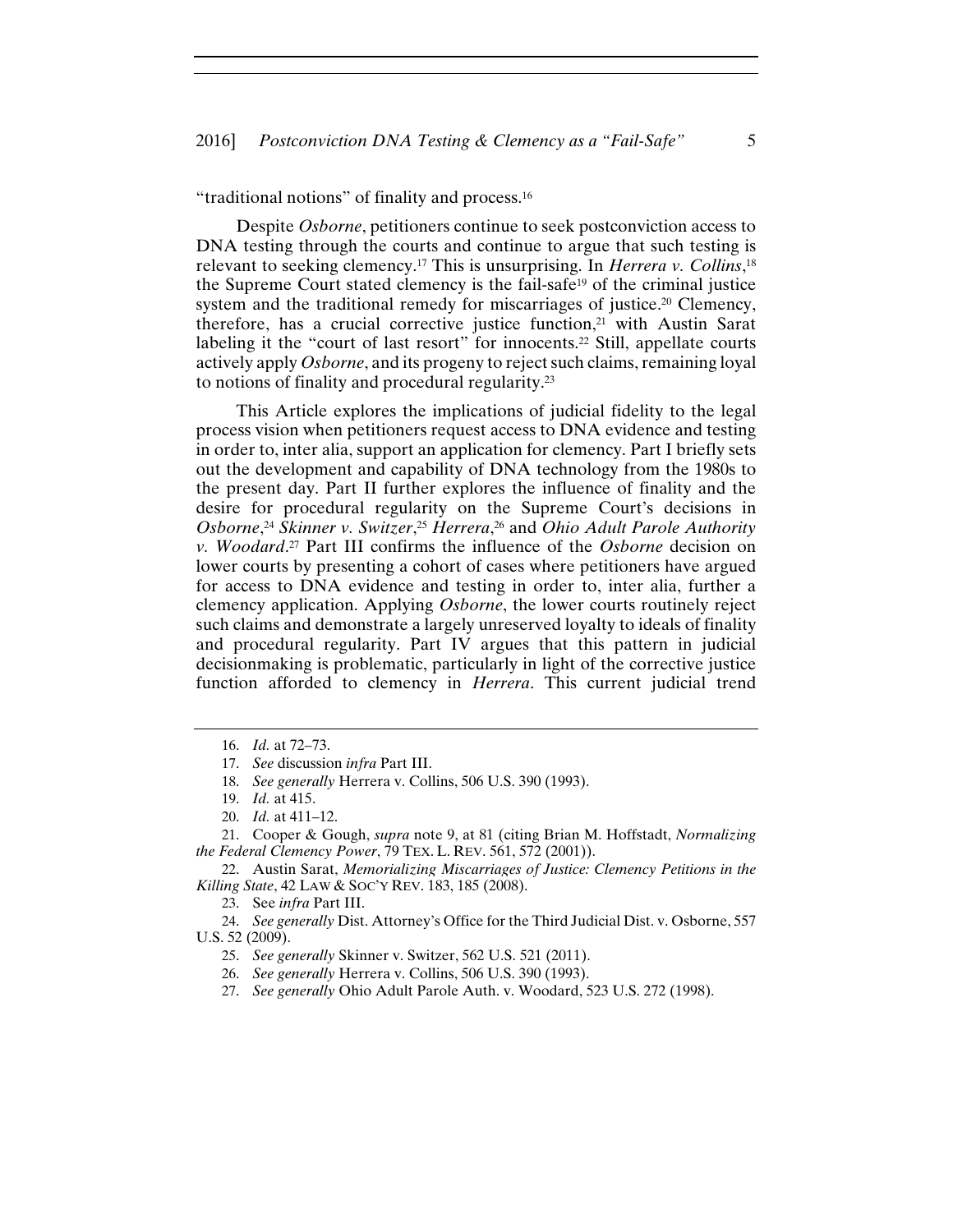significantly undermines both clemency's corrective justice function and the value of substantive accuracy in the Era of Innocence. Moreover it demonstrates an awkward approach toward credible scientific evidence and ignores courts' own institutional competence for addressing scientific change. Part V concludes that the courts must rethink their routine reliance on legal process theory to reject these claims. The courts must assist clemency to fulfill its corrective justice function by ensuring petitioners have the tools necessary to present meaningful clemency applications. These tools should include access to, and testing of, DNA evidence. The lower courts must no longer apply *Osborne* as a default position but should instead recognize their own institutional competence to respond to the demands of the criminal justice system in the Era of Innocence and loosen the system's grip on regular process and finality when cases of factual error can be proven by the application of credible scientific testing.

### I. THE DEVELOPMENT AND CAPABILITY OF DNA TECHNOLOGY IN THE AMERICAN CRIMINAL JUSTICE SYSTEM

DNA is the molecular structure in all living organisms that contains genetic information.28 An organism's complete DNA profile is called a genome.29 Human cells that have a nucleus, such as skin cells, sperm cells, and saliva cells, contain a copy of a person's genome.30 "Two unrelated human genomes share over 99.9 [percent] of genetic data; however, variations in the remaining portion . . . produce a genetic fingerprint unique to each individual, with the exception of identical twins."31 DNA is very

29. *Genome*, WEBSTER'S UNABRIDGED DICTIONARY 797 (Random House 2d ed. 2001) (defining genome as a full set of chromosomes).

30. *See DNA Analysis*, THE FORENSICS LIBRARY, http://aboutforensics.co.uk/dnaanalysis/ (last visited Oct. 19, 2015).

31. Michael P. Luongo, Note, *Post-Conviction Due Process Right to Access DNA Evidence:* Dist. Attorney's Office v. Osborne, *129 S. Ct. 2308 (2009)*, 29 TEMP. J. SCI. TECH. & ENVTL. L. 127, 129 (2010); *see also* RON C. MICHAELIS, ROBERT G. FLANDERS JR. & PAULA H. WULFF, A LITIGATOR'S GUIDE TO DNA: FROM THE LABORATORY TO

<sup>28.</sup> Donald E. Shelton, *Twenty-First Century Forensic Science Challenges for Trial Judges in Criminal Cases: Where the "Polybutadiene" Meets the "Bitumen*,*"* 18 WIDENER L.J. 309, 320 (2009) ("DNA is the molecular structure in all living things that contains genetic information. DNA evidence is very durable and can be extracted from the smallest of remains many years after a crime. Equally significant is its 'polymorphism,' meaning that, depending on the method used for its extraction, it is unique among humans and can identify the donor of the specimen with overwhelming accuracy. DNA testing can be extremely precise and can often demonstrate that only one person in billions could have been the source of the specimen evidence." (citations omitted)).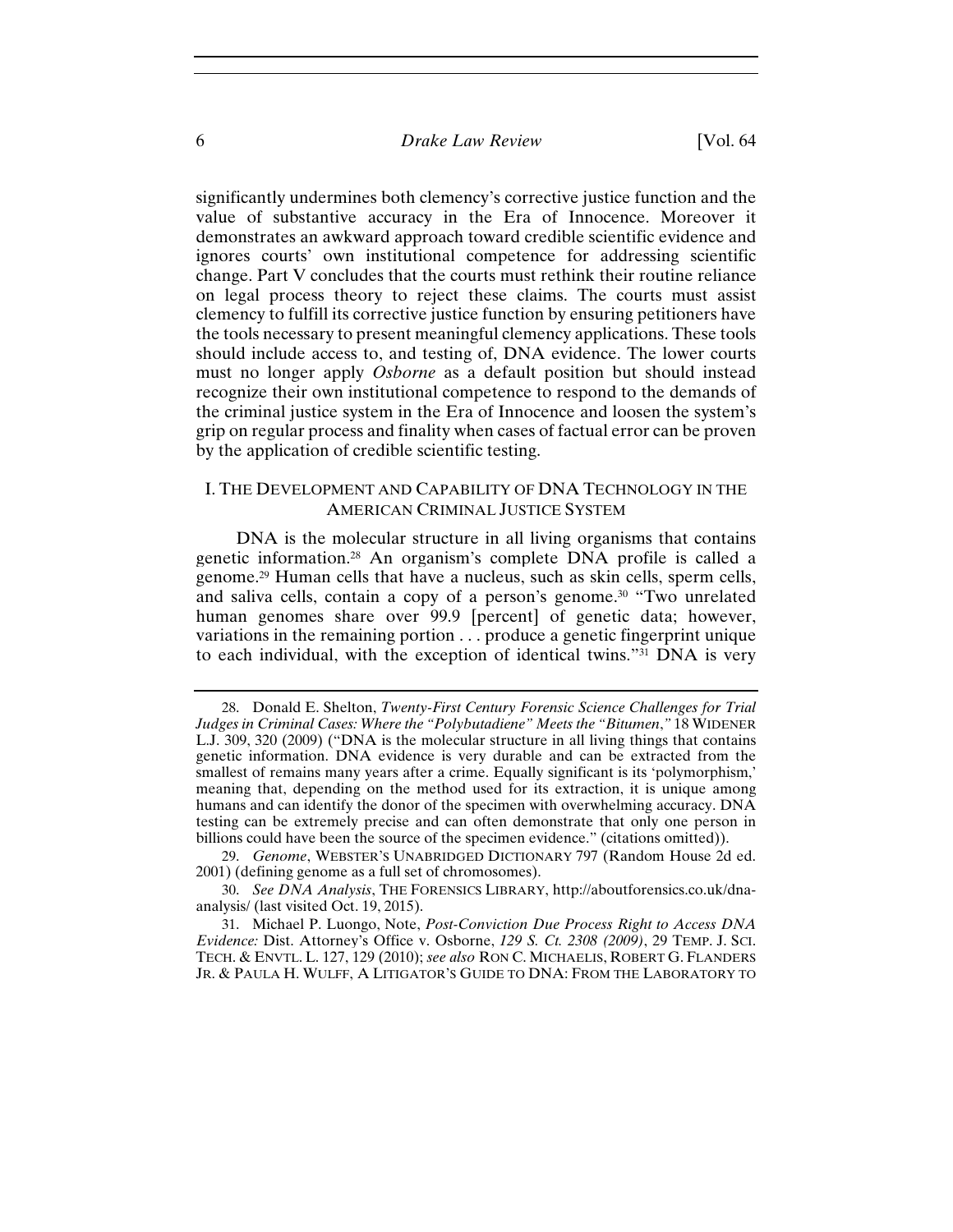durable and can be extracted from the smallest of remains many years after a crime.32

"DNA profiling was originally developed as a method of determining paternity [in the 1980s]," but its potential use in the criminal justice system was "quickly realized."33 Because perpetrators of crimes leave behind traces of themselves—such as skin, blood, hairs, saliva, or semen—at crime scenes and on victims, investigators realized DNA could be harnessed to "catch" the guilty and vindicate the innocent.34

Over the last 30 years, three methods of DNA profiling have emerged and been applied in furtherance of criminal investigation.<sup>35</sup> The first— Restriction Fragment Length Polymorphism (RFLP)—was developed in 1985 and "became the dominant form of DNA profiling throughout the early 1990s."36 "The RFLP test produced a high degree of certainty of a positive match, and could conclusively exclude a person as the source of a sample if there was no match."37 Still, the method was limited largely because "it required . . . large amount[s] of genetic material to obtain clear results" and was "not suitable for use on the degraded DNA samples often found in crime scenes."<sup>38</sup>

The second method of DNA profiling, Short Tandem Repeat (STR), was propelled from the development of a technique called Polymerase Chain Reaction (PCR) in the late 1980s.<sup>39</sup> This technique copies short strands of

THE COURTROOM 11 (2008).

<sup>32.</sup> *See* HOWARD COLEMAN & ERIC SWENSON, DNA IN THE COURTROOM: A TRIAL WATCHER'S GUIDE 25–27 (1994); Edward J. Imwinkelried, *The Relative Priority Which Should Be Assigned to Trial Stage DNA Issues*, *in* DNA AND THE CRIMINAL JUSTICE SYSTEM: THE TECHNOLOGY OF JUSTICE 91, 92 (David Laze ed., 2004); Shelton, *supra* note 28.

<sup>33.</sup> Luongo, *supra* note 31, at 131.

<sup>34.</sup> *See id.* The notion that criminals leave behind traces of themselves at crime scenes and on victims can be traced back to the origins of forensic science, long before the development of DNA profiling. Edmond Locard, who opened the world's first criminal investigation laboratory in 1910, developed the Locard Exchange Principle, which simply states, "Every contact leaves a trace." VAL MCDERMID, FORENSICS: THE ANATOMY OF CRIME 5 (2014) ("[Locard] wrote: 'It is impossible for a criminal to act, especially considering the intensity of a crime, without leaving traces of his presence.'").

<sup>35.</sup> *See* Luongo, *supra* note 31, at 30–31.

<sup>36.</sup> *Id.* at 130 (citations omitted).

<sup>37.</sup> *Id.*

<sup>38.</sup> *Id.* (citations omitted).

<sup>39.</sup> *Id.* at 130–31.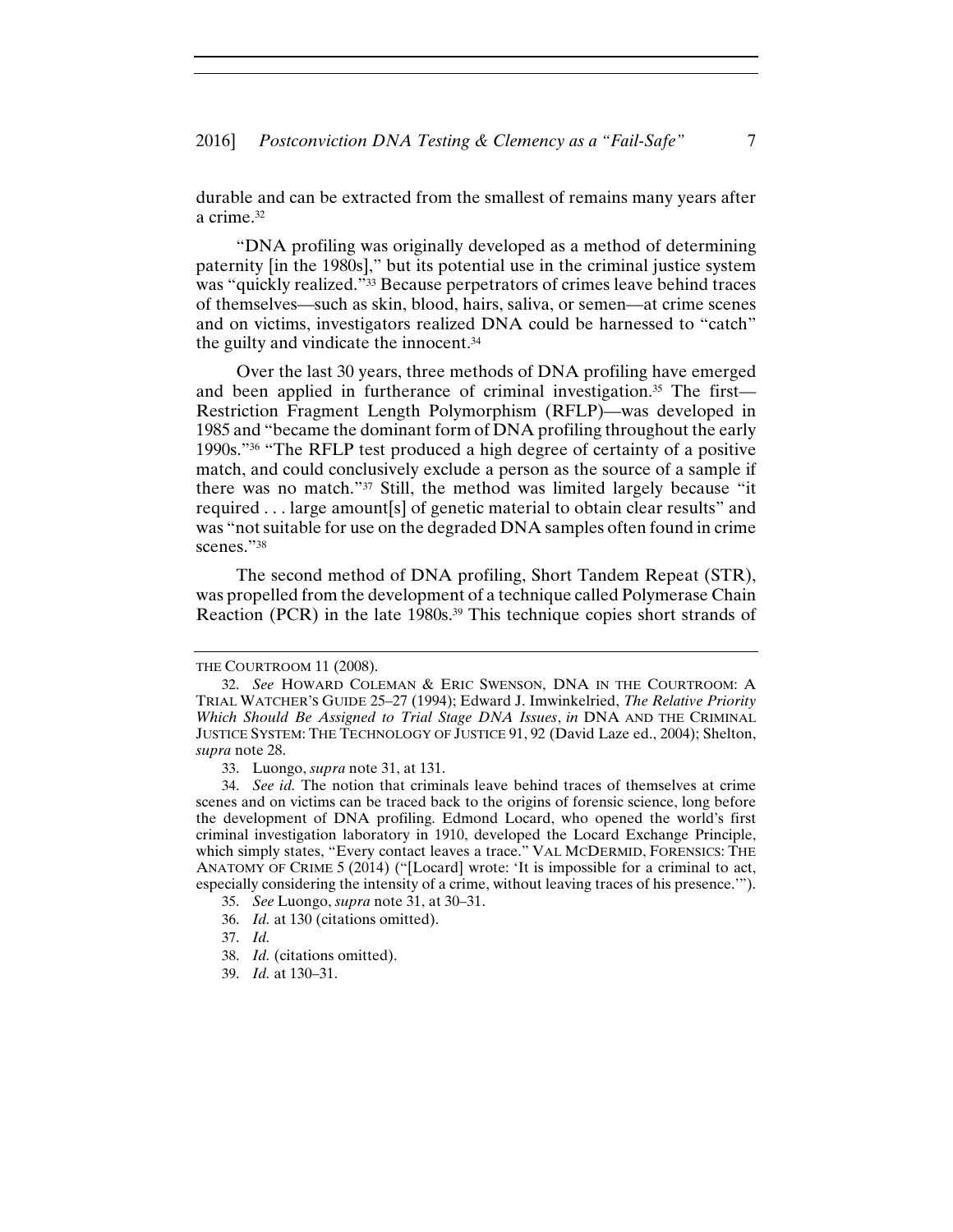DNA from a small number of initial strands.<sup>40</sup> As such, PCR-based DNA profiling can produce results from smaller or degraded samples of DNA, e.g., those more likely to be found at crime scenes.41 STR-generated DNA profiles "are both highly sensitive and highly discriminating."42

A third method of DNA profiling—mitochondrial DNA typing emerged in the mid-1990s.<sup>43</sup> This method utilizes DNA drawn "from the mitochondria of the cell rather than the nucleus."44 "Mitochondria are small intracellular bodies, or organelles, located outside of the nucleus that contain their own small DNA genomes."45 As "[m]itochondrial DNA typing can be applied to biological material such as hair shafts or bones that do not have a nucleus," it has the ability—unlike RFLP and STR-testing methods—to yield results from samples not containing nuclear DNA.46 This method of profiling "lacks the precision to conclusively match a person to a sample," but is "valuable because a non-match can conclusively exclude a person as the source of a test sample, and for certain biological materials, it is the only test that can be performed."47

Over the last three decades, developments in DNA technology have increased both the specificity and sensitivity of testing techniques.48 DNA analysts can now obtain a profile from cellular material left at crime scenes that is invisible to the naked eye and still establish the probability of finding the particular combination of DNA in another randomly selected person as less than one in several billion.49

46. *Id.*

- 47. *Id.* (citations omitted).
- 48. *See id.* at 130–31.

49. *See* Jason Felch & Maura Dolan, *FBI Resists Scrutiny of 'Matches*,*'* L.A. TIMES (July 20, 2008), http://articles.latimes.com/2008/jul/20/local/me-dna20 ("The FBI estimated the odds of unrelated people sharing those genetic markers to be as remote as 1 in 113 billion."); *see also* MICHAELIS ET AL., *supra* note 31, at 105–06 (estimating the average random match probability for a positive match of an individual to a sample associated with a criminal investigation using the FBI's CODIS system is 1 in 1 trillion).

<sup>40.</sup> *Id.*

<sup>41.</sup> *Id.*

<sup>42.</sup> *Id.*

<sup>43.</sup> *See A Brief History of DNA Testing*, NEW ENGLAND INNOCENCE PROJECT, http://www.newenglandinnocence.org/knowledge-center/resources/dna/ (last visited Oct. 22, 2015).

<sup>44.</sup> Luongo, *supra* note 31, at 131 (citations omitted).

<sup>45.</sup> *Id.* (citations omitted).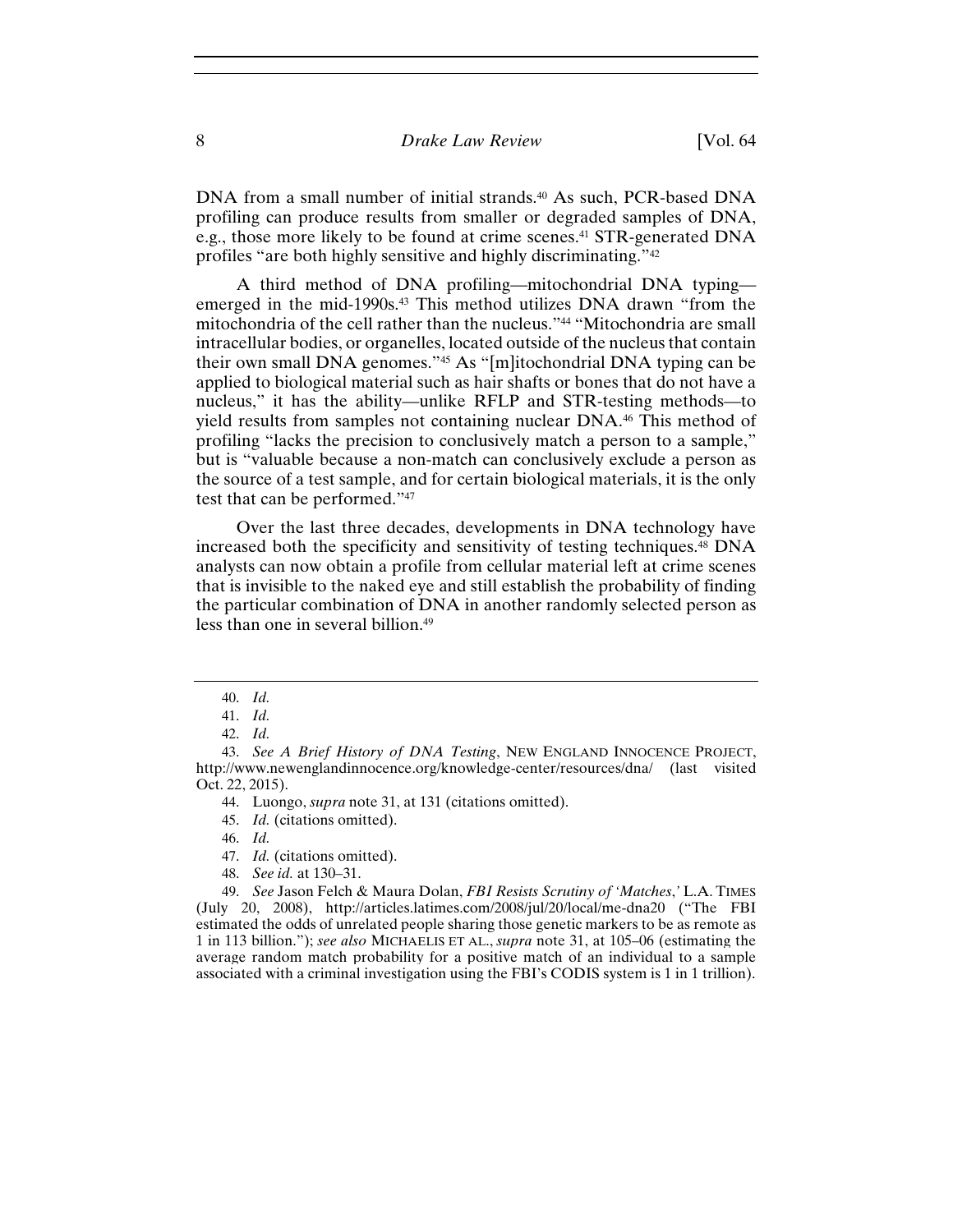DNA profiling is not infallible, of course. Infallibility is a myth, and would remove the "science" of DNA from its social context.<sup>50</sup> DNA profiling involves social actors and therefore is subject to human error.51 False positive results, mistakes, contamination, and falsification (among other things) are always a possibility.52 Still, the proven capabilities of DNA profiling (absent error) have led to it being labeled the gold-standard of forensic techniques.53 Unlike other popular forensic techniques such as friction-ridge analysis and tool-mark analysis, exhaustive testing has led to the progressive development of DNA profiling such that the technique has a quantifiable and miniscule error rate.54 Thus, the discovery and development of DNA profiling have raised the bar as to what is scientifically acceptable for identifying a source "to the exclusion of all others."55 The National Academy of Sciences (NAS)—one of the world's premier sources of independent, expert advice on scientific issues—acknowledged this in 2009.<sup>56</sup> In its landmark report, *Strengthening Forensic Science in the United States: A Path Forward* (the NAS Report), the NAS concluded: "With the exception of nuclear DNA analysis, . . . no forensic method has been rigorously shown to have the capacity to consistently, and with a high degree of certainty, demonstrate a connection between evidence and a specific individual or source."<sup>57</sup>

57. *Id.*

<sup>50.</sup> *See* Shelton, *supra* note 28, at 323–34 ("Although DNA profiling is clearly scientifically superior to other forensic identification evidence, it is not—contrary to earlier pronouncements—infallible. DNA evidence and its underlying methodology are, of course, subject to human error. False positive DNA results have occurred and will undoubtedly continue to be part of the DNA testing landscape. Proffered evidence may still, as with other forensic science evidence, be the result of mistakes or contamination in its collection, testing, or interpretation. As the technology and methodology of DNA testing has progressed, it is the human errors that may present the biggest evidentiary challenges for trial judges." (citations omitted)).

<sup>51.</sup> *Id.*

<sup>52.</sup> *Id.*

<sup>53.</sup> *See* COMM. ON IDENTIFYING THE NEEDS OF THE FORENSIC SCI. CMTY., NAT'L RESEARCH COUNCIL OF THE NAT'L ACADS., STRENGTHENING FORENSIC SCIENCE IN THE UNITED STATES: A PATH FORWARD 7 (2009) [hereinafter NAS REPORT].

<sup>54.</sup> *See id.*

<sup>55.</sup> Sarah Lucy Cooper, *The Collision of Law and Science: American Court Responses to Developments in Forensic Science*, 33 PACE L. REV. 234, 235 (2013) (quoting Mickael J. Saks, *Merlin and Solomon: Lessons from the Law's Encounters with Forensic Identification Science*, 49 HASTINGS L.J. 1069, 1082, 1119 (1998)).

<sup>56.</sup> *See* NAS REPORT, *supra* note 53.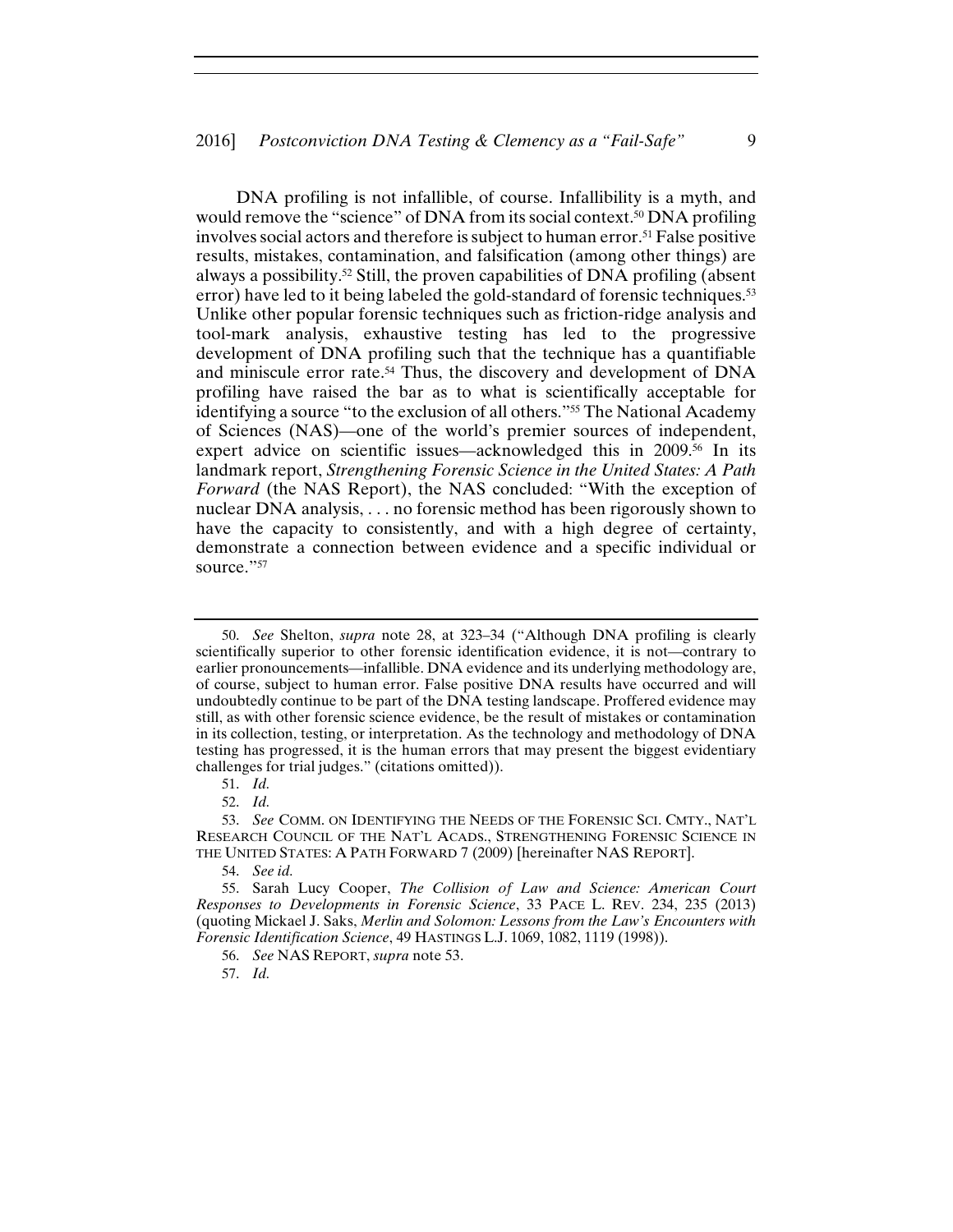The power of DNA led to a criminal justice revolution in the form of the American Innocent Movement; a Movement considered to be as significant as Chief Justice Warren's "Due Process Revolution" of the 1960s.58 As Brandon Garrett explains:

Traditional postconviction law emphasized leaving final convictions undisturbed because, over time, courts could not reliably revisit facts, as witnesses' memories faded and physical evidence degraded. DNA testing made it possible to reopen cold cases decades after a trial and obtain remarkably accurate scientific evidence concerning identity. As DNA technology steadily improved during the 1990s, law enforcement created vast DNA databanks, tens of thousands of crimes were solved using DNA testing, and many thousands of suspects were excluded using DNA testing. As innocence projects secured the release of mounting numbers of innocent prisoners, legislators recognized the importance of DNA testing postconviction, and almost all states enacted statutes providing access to DNA and postconviction relief.59

These changes saw "innocence consciousness" replace perceptions that the criminal justice system was virtually infallible.<sup>60</sup> Now, with over 330 postconviction DNA testing exonerations secured across America;61 studies revealing jurors have an increased thirst for scientific evidence;62 innocence commissions researching the wrongful convictions DNA has exposed;<sup>63</sup>

60. *See* Keith Findley, *Defining Innocence*, 74 ALB. L. REV. 1157, 1172–77 (2011).

63. *See generally* Sarah Lucy Cooper, *Innocence Commissions in America: Ten Years After*, *in* CONTROVERSIES IN INNOCENCE CASES IN AMERICA 197–207 (Sarah Lucy Cooper ed., 2014) [hereinafter Cooper, *Innocence Commissions*]. Notably, in October, 2015 Iowa Governor, Terry Branstad, announced the creation of a Wrongful Conviction Division at the Office of the State Public Defender in Des Moines, Iowa. Office of the Gov. of Iowa, *Governor Branstad Announces Creation of the Wrongful Conviction Division*, IOWA.GOV (Oct. 26, 2015), https://governor.iowa.gov/2015/10/governorbranstad-announces-creation-of-the-wrongful-conviction-division. The Division will "systematically review and identify potential cases involving wrongful convictions and pursue available legal remedies." *Id.* The creation of the division is seemingly propelled by a desire to strengthen confidence in the Iowa criminal justice system, by providing an integrated self-correction mechanism. Given the integration of the division into Public Defender's Office, the Author would now categorize the division as a "back-end"

<sup>58.</sup> Findley, *supra* note 2, at 3.

<sup>59.</sup> Garrett, *DNA and Due Process*, *supra* note 1, at 2921–22 (citations omitted).

<sup>61.</sup> *The Cases*, *supra* note 3.

<sup>62.</sup> *See, e.g.*, Donald E. Shelton, Young S. Kim & Gregg Barak, *A Study of Juror Expectations and Demands Concerning Scientific Evidence: Does the "CSI Effect" Exist?*, 9 VAND. J. ENT. & TECH. L. 331, 333 (2006).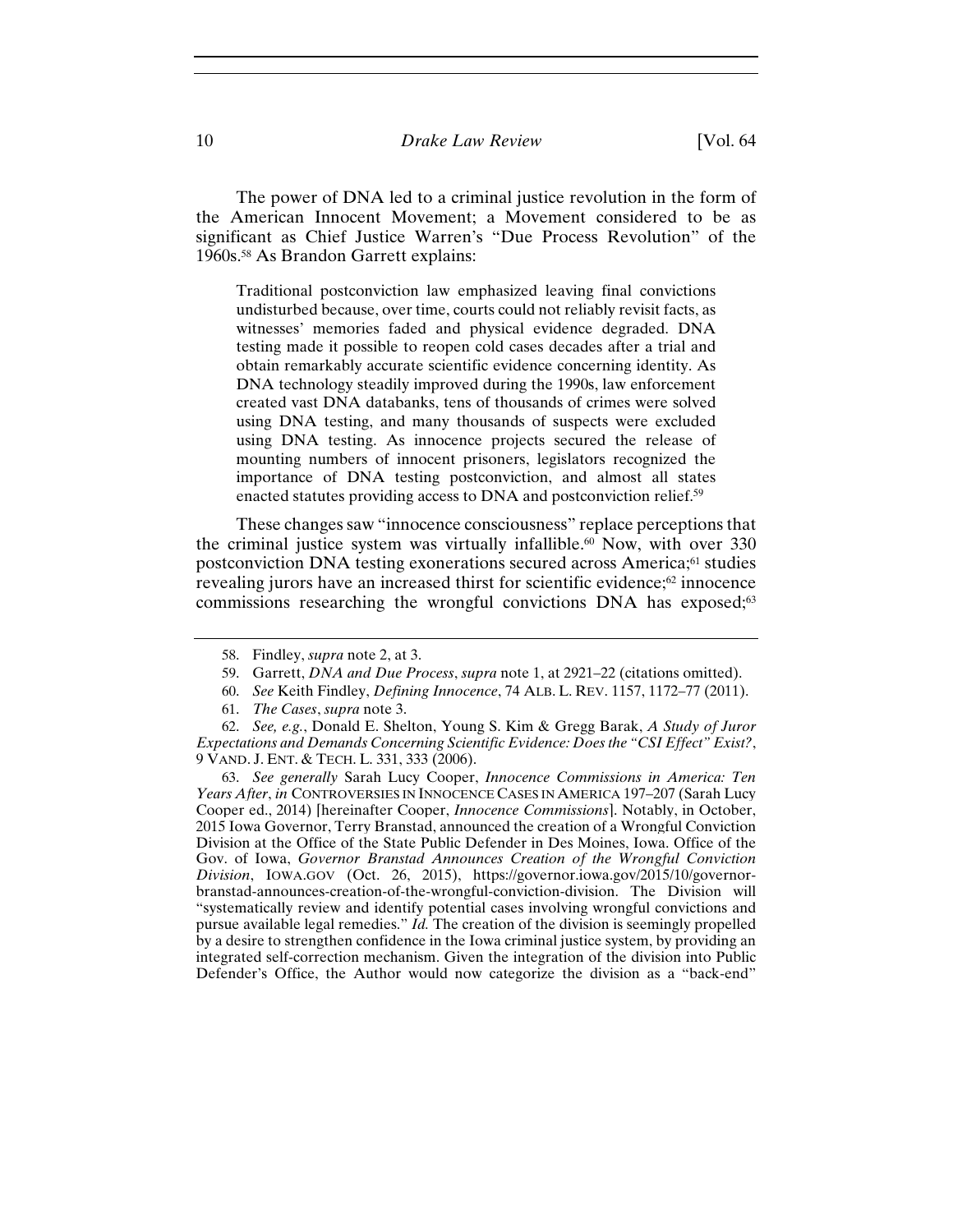error-correction commissions investigating and litigating cases with exculpatory  $DNA$ ; $^{64}$  and clemency being granted to petitioners in possession of exculpatory DNA test results,<sup>65</sup> the impact of DNA technology is unquestionable.

The Supreme Court, however, has been more cautious, preferring to remain loyal to procedural regularity and finality rather than embrace the accuracy that DNA testing has the potential to produce. The Supreme Court's conservative approach towards DNA testing, clemency, and due process is outlined in Part II.

#### II. LEGAL PROCESS THEORY AND ITS INFLUENCE IN THE U.S. SUPREME COURT IN THE CONTEXT OF ACCESS TO DNA TESTING AND CLEMENCY

The Supreme Court has "lingered on the sidelines" as the DNA revolution has churned the American criminal justice system.<sup>66</sup> The Court's position has been underpinned by its loyalty to the legal process vision. This approach is evident in four key cases in the context of clemency and DNA evidence: *Herrera*, *Woodard*, *Osborne*, and *Skinner*. This Part briefly sets out the legal process vision before moving on to outline its influence on the Supreme Court in these cases.

#### A. *The Legal Process Vision: Promoting Finality and Procedural Regularity Postconviction*

Legal Process Theory was conceived by Professor Henry M. Hart Jr. and Professor M. Albert Sacks in the 1960s.<sup>67</sup> At the center of that vision is the principle of institutional settlement, which expresses the view that when decisions are made by an institution that has been granted competence to make relevant decisions (such as a trial court), and that decision is "duly arrived at as a result of duly established procedures,"68 it "ought to be

66. *See* Garrett, *DNA and Due Process*, *supra* note 1, at 2922.

68. *Id.*

integrity program. *See* Cooper, *supra*, at 199–200, for examples of front-end integrity programs.

<sup>64.</sup> *See generally id.*

<sup>65.</sup> *See, e.g.*, The Cases: DNA Exoneree Profiles, *Clark McMillan*, INNOCENCE PROJECT, http://www.innocenceproject.org/cases-false-imprisonment/clark-mcmillan?s earchterm=clark+mcm (last visited Oct. 22, 2015).

<sup>67.</sup> HENRY M. HART, JR. & ALBERT M. SACKS, THE LEGAL PROCESS: BASIC PROBLEMS IN THE MAKING AND APPLICATION OF LAW 4 (William N. Eskridge, Jr. & Philip P. Frickey eds., 4th ed. 1994).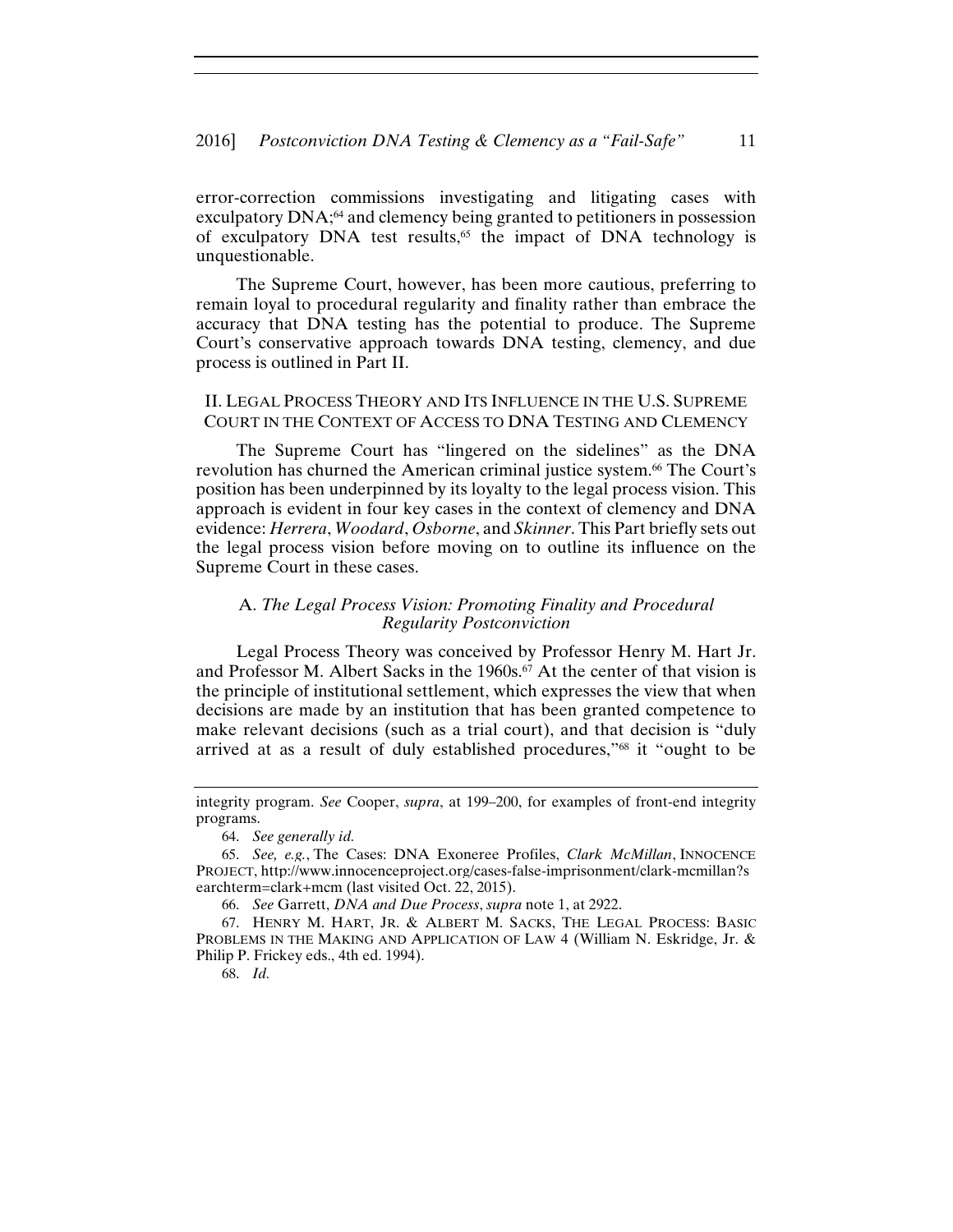accepted as binding upon the whole society unless and until they [(the procedures)] are duly changed."69 In other words, the principle theorizes that it is procedural regularity in the decisionmaking process of a competent institution that legitimizes the institution's decisions, not whether its decisions are substantively accurate.70 Procedure is "critically important"71 because it provides an effective way of obtaining "good" decisions, facilitates the collaboration of institutions in an interconnected institutional system (like the criminal justice system), and enhances the legitimacy of the law by generating consistency.72

The legal process vision is acutely linked to finality. The doctrine of finality developed out of a taxonomy detailed by Professor Paul M. Bator in 1963.73 Bator argued that the finality of criminal judgments serves important interests that are harmed by expansions of postconviction rights<sup> $74$ </sup> and proposed "that because we can never know [with] 100 [percent] certainty that no error of law or fact was made during trial or appellate proceedings, we must impose an end to litigation at some point or else the case could conceivably go on *ad infinitum*."75 Fifty years later, it is widely accepted that finality interests include:

ensuring respect for criminal judgments, conserving state resources, furthering the efficiency and deterrent and educational functions of the criminal law, satisfying the human need for closure, incentivizing defense counsel to "get it right first time" and preventing a flood of noncontroversial claims from masking the fewer, credible ones.76

The legal process is the focal point of Bator's taxonomy.<sup>77</sup> According

<sup>69.</sup> *Id.*

<sup>70.</sup> *See id.*

<sup>71.</sup> William N. Eskridge, Jr. & Gary Peller, *The New Public Law Movement: Moderation as a Postmodern Cultural Form*, 89 MICH. L. REV. 707, 721 (1991).

<sup>72.</sup> *Id.* at 721–22.

<sup>73.</sup> Paul M. Bator, *Finality in Criminal Law and Federal Habeas Corpus for State Prisoners*, 76 HARV. L. REV. 441, 446–53 (1963).

<sup>74.</sup> *See id.*; Sigmund G. Popko, *Putting Finality in Perspective: Collateral Review of Criminal Judgments in the DNA Era*, 1 L.J. SOC. JUST. 75, 76–77 (2011).

<sup>75.</sup> *See* Popko, *supra* note 74, at 76 (citing Bator, *supra* note 73, at 446–53).

<sup>76.</sup> Sarah Lucy Cooper, *Judicial Responses to Challenges to Firearms-Identification Evidence: A Need for New Judicial Perspectives on Finality*, 31 T.M. COOLEY L. REV. 457, 459–60 (2014) [hereinafter Cooper, *Firearms-Identification*] (citations omitted).

<sup>77.</sup> So much so it has been referred to as "Bator's Process View." *See, e.g.*, Gabriel A. Carrera, Note, *Section 1983 & the Age of Innocence: The Supreme Court Carves a*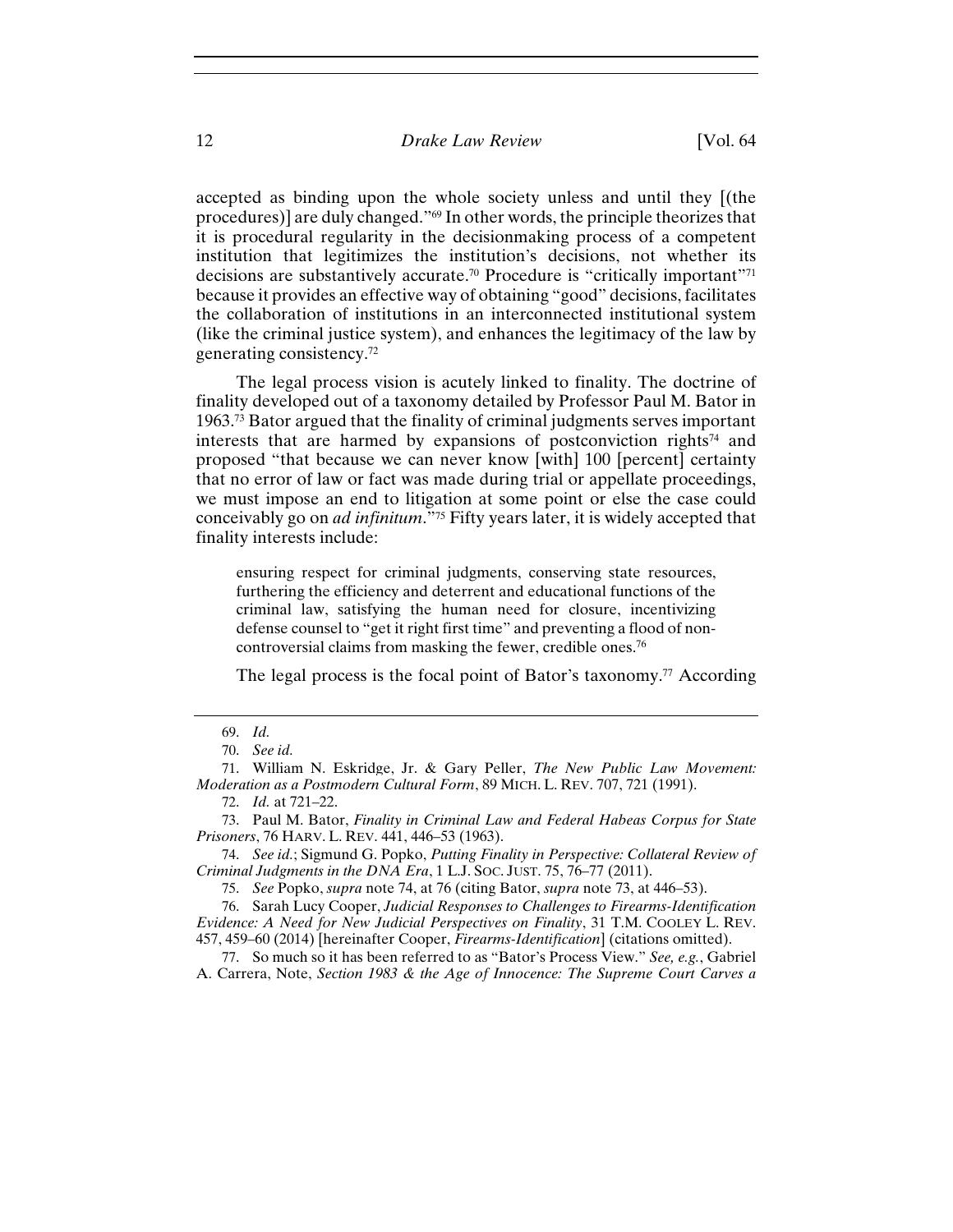to Bator, the efficacy of outcomes produced by the criminal justice system (such as jury verdicts and trial court decisions) require the application of a procedural model that provides "a reasoned and acceptable probability that justice will be done."78 When faced with postconviction challenges, legalprocess thinkers ask if the measures and processes of the trial court gave the petitioners a full and fair opportunity to challenge the case against them and present their own case.79 If so, the legal process vision dictates that the relevant outcomes are legitimate—whether they are substantively accurate or not.80 Consequently, the process model simultaneously protects finality interests by restricting the means to usurp a rationally processed conviction.81 This approach underpins postconviction frameworks across America,<sup>82</sup> and pervades the rationales of appellate judges considering challenges to evidence postconviction and executives with decisionmaking powers in clemency procedures.83

The DNA-inspired criminal justice revolution has disturbed (or at least should have disturbed) this process-sensitive status quo. As Starger sets out: "[T]he current postconviction DNA access debate concerns how proof intersects with legal process. DNA's extraordinary forensic power to determine guilt or innocence has challenged traditional notions of finality for criminal convictions where proof was adduced 'beyond a reasonable doubt.'"84

DNA technology has proven that the application of rational procedures can lead to factually incorrect outcomes. DNA "can cast legitimate doubt on the verdict of the trial, quite apart from any procedural defect."85 DNA technology is a development that the legal process vision

84. Colin Starger, *The DNA of an Argument: A Case Study in Legal Logos*, 99 J. CRIM. L. & CRIMINOLOGY 1045, 1047 (2009).

85. David Wolitz, *Innocence Commissions and the Future of Post-Conviction* 

*Procedural Loophole for Post-Conviction DNA Testing in* Skinner v. Switzer, 61 AM. U. L. REV. 431, 440 (2011).

<sup>78.</sup> Bator, *supra* note 73, at 448.

<sup>79.</sup> Carrera, *supra* note 77.

<sup>80.</sup> *Id.*

<sup>81.</sup> *See id.*

<sup>82.</sup> *See* Cooper, *Firearms-Identification*, *supra* note 76, at 462–64; Sarah Lucy Cooper, *Judicial Responses to Shifting Scientific Opinion in Forensic Identification Evidence and Newly Discovered Evidence Claims in the United States: The Influence of Finality and Legal Process Theory*, BRIT. J. AM. LEGAL STUD. 649, 678–79 (2015) [hereinafter Cooper, *Shifting Scientific Opinion*].

<sup>83.</sup> Cooper & Gough, *supra* note 21, at 87.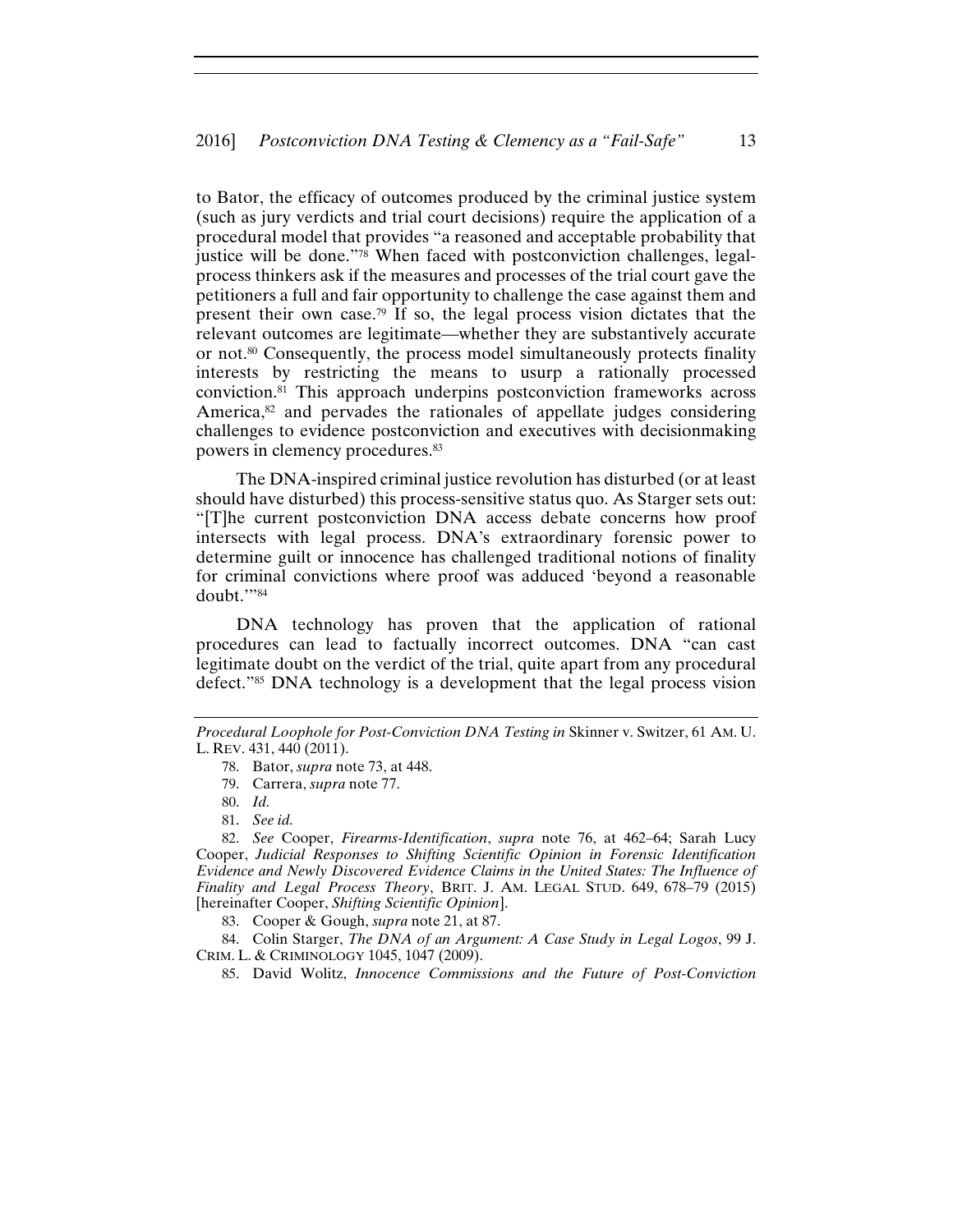failed to forecast and has yet to resolve.<sup>86</sup> While procedural regularity may provide levels of consistency and certainty, "it also raises the possibility that the importance people attach to procedural justice may distract them from the failure of the legal system to provide substantively fair outcomes."87

Petitioners armed (actually or potentially) with exculpatory DNA evidence have tried to disturb this status quo. They have filed claims in appellate courts for access, testing, and review of DNA evidence and have filed clemency applications premised on that actual and prospective access and testing.88 How the U.S. Supreme Court has sculpted the common law with regards to these avenues, therefore, is crucial. The following subsections consider four key cases decided by the Court in this domain and demonstrate how the legal process vision has influenced the Court's decisionmaking.

#### B. Herrera v. Collins *and* Ohio Adult Parole Authority v. Woodard*: The Legal Process Vision Collides with Clemency, Innocence, and Due Process*

In *Herrera v. Collins*, 89 the Court held that Herrera's claim of actual innocence (absent some other procedural violation in his case) was not a ground for federal habeas relief.<sup>90</sup> In so holding, the Court reasoned that  $(1)$ clemency was the fail-safe of the criminal justice system;<sup>91</sup> (2) state clemency processes are the proper mechanism for assessing innocence claims; $\frac{92}{2}$  and (3) clemency has always been the historic remedy for preventing miscarriages of justice where the judicial process had been exhausted.<sup>93</sup> Consequently, "the creation of a judicial remedy [bespoke for actual innocence claims] was not necessary for the constitutionally convicted yet actually innocent prisoner because clemency is the appropriate forum for adjudicating actual innocence claims."94

*Review*, 52 ARIZ. L. REV. 1027, 1060 (2010).

<sup>86.</sup> *Id.*

<sup>87.</sup> Jenny S. Martinez, *Process and Substance in the "War on Terror*,*"* 108 COLUM. L. REV. 1013, 1027 (2008) (citing E. ALLAN LIND & TOM R. TYLER, THE SOCIAL PSYCHOLOGY OF PROCEDURAL JUSTICE 86 (1988)).

<sup>88.</sup> *See infra* Part III.

<sup>89.</sup> *See generally* Herrera v. Collins, 506 U.S. 390 (1993).

<sup>90.</sup> *Id.* at 400, 404.

<sup>91.</sup> *Id.* at 415.

<sup>92.</sup> *Id.* at 416.

<sup>93.</sup> *Id.* at 411–12.

<sup>94.</sup> Ryan Dietrich, *A Unilateral Hope: Reliance on the Clemency Process as a Trigger for a Right of Access to State-Held DNA Evidence*, 62 MD. L. REV. 1028, 1034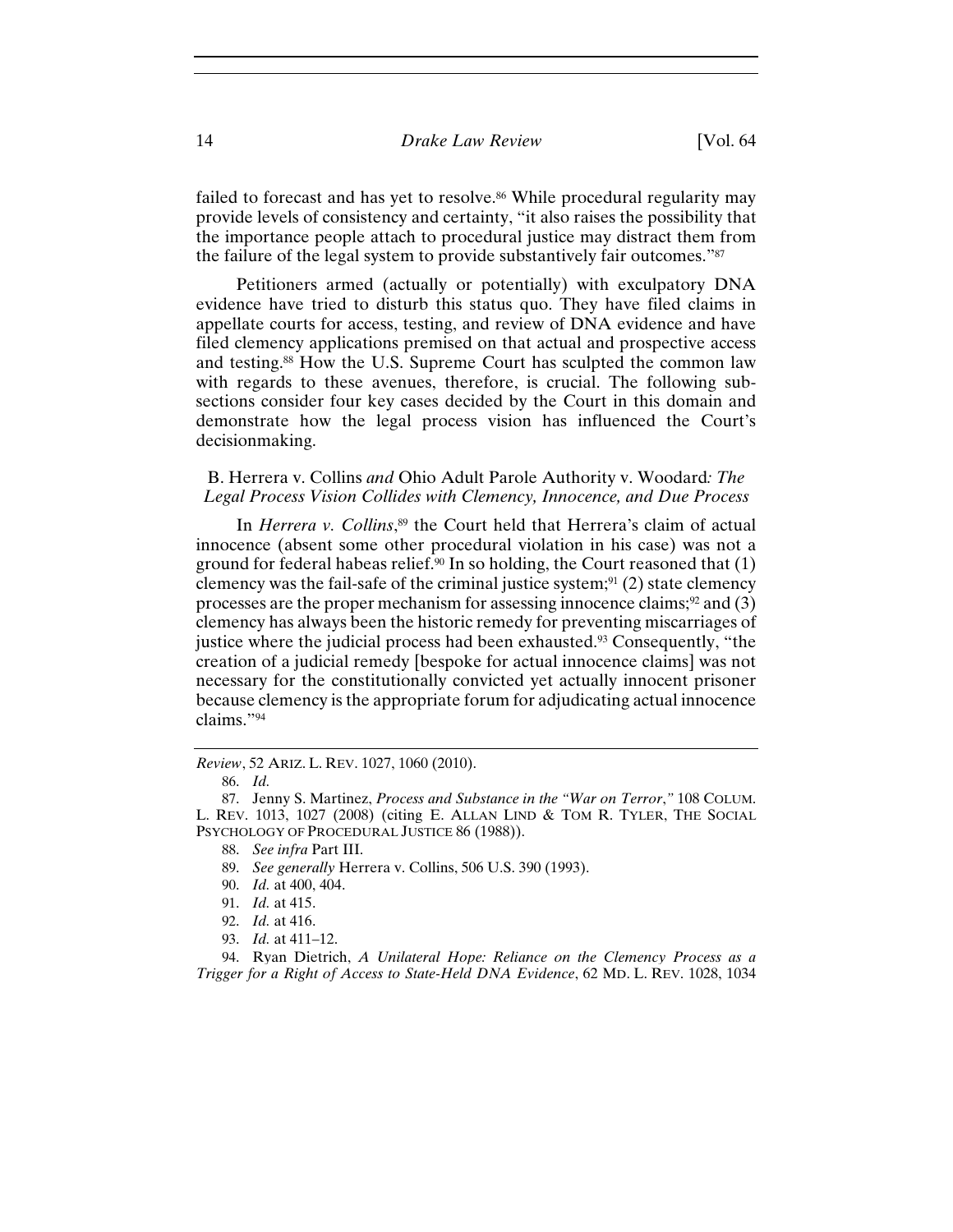Concerns about finality played a significant role in the Court's decision. Writing for the majority, Chief Justice Rehnquist reasoned that allowing actual innocence to stand solely as a ground for federal habeas relief would have a "very disruptive effect . . . on the need for finality"<sup>95</sup> and was mindful of the "enormous burden that having to retry cases based on often stale evidence would place on the States."96 As Justice O'Connor stated in a concurrence joined by Justice Kennedy, "At some point in time, the State's interest in finality must outweigh the prisoner's interest in yet another round of litigation."97 The majority opinion further remarked that, if a petitioner was to have a freestanding right to make an actual innocence claim, the threshold for relief would "necessarily be extraordinarily high."98 This rationale drew upon a fundamental "interest" of finality, namely the prevention of frivolous claims flooding the appellate system and masking the fewer, credible claims.<sup>99</sup> Justice O'Connor concluded, "If the federal courts are to entertain claims of actual innocence, their attention, efforts, and energy must be reserved for the truly extraordinary case; they ought not be forced to sort through the insubstantial and the incredible as well."100

In 1998, the Supreme Court considered whether clemency was an "integral" part of Ohio's system for adjudicating guilt or innocence in the case of *Ohio Adult Parole Authority v. Woodard*. 101 In contradiction of its decision in *Herrera*, the Court determined "clemency proceedings are not part of the trial or even of the adjudicatory process. They do not determine the guilt or innocence of the defendant, and are not intended primarily to enhance the reliability of the trial process."102 In so holding, the Court affirmed that clemency decisions are not the "business of the courts."103

Five justices agreed that minimal due process protections attached to clemency proceedings.104 Justice O'Connor, joined by Justices Breyer,

<sup>(2003) (</sup>citing *Herrera*, 506 U.S. at 412).

<sup>95.</sup> *Herrera*, 506 U.S. at 417.

<sup>96.</sup> *Id.*

<sup>97.</sup> *Id.* at 426 (O'Connor, J., concurring).

<sup>98.</sup> *Id.* at 417.

<sup>99.</sup> *See id.*; *see also supra* note 76 and accompanying text.

<sup>100.</sup> *Herrera*, 506 U.S. at 426–27 (O'Connor, J., concurring).

<sup>101.</sup> Ohio Adult Parole Auth. v. Woodard, 523 U.S. 272, 285 (1997).

<sup>102.</sup> *Compare Woodard*, 523 U.S. at 284, *with Herrera*, 506 U.S. at 411–12.

<sup>103.</sup> *Woodard*, 523 U.S. at 284 (quoting Conn. Bd. of Pardons v. Dumschat, 452 U.S. 458, 464 (1981)).

<sup>104.</sup> *Id.* at 288–89 (O'Connor, J., concurring in part and concurring in judgment).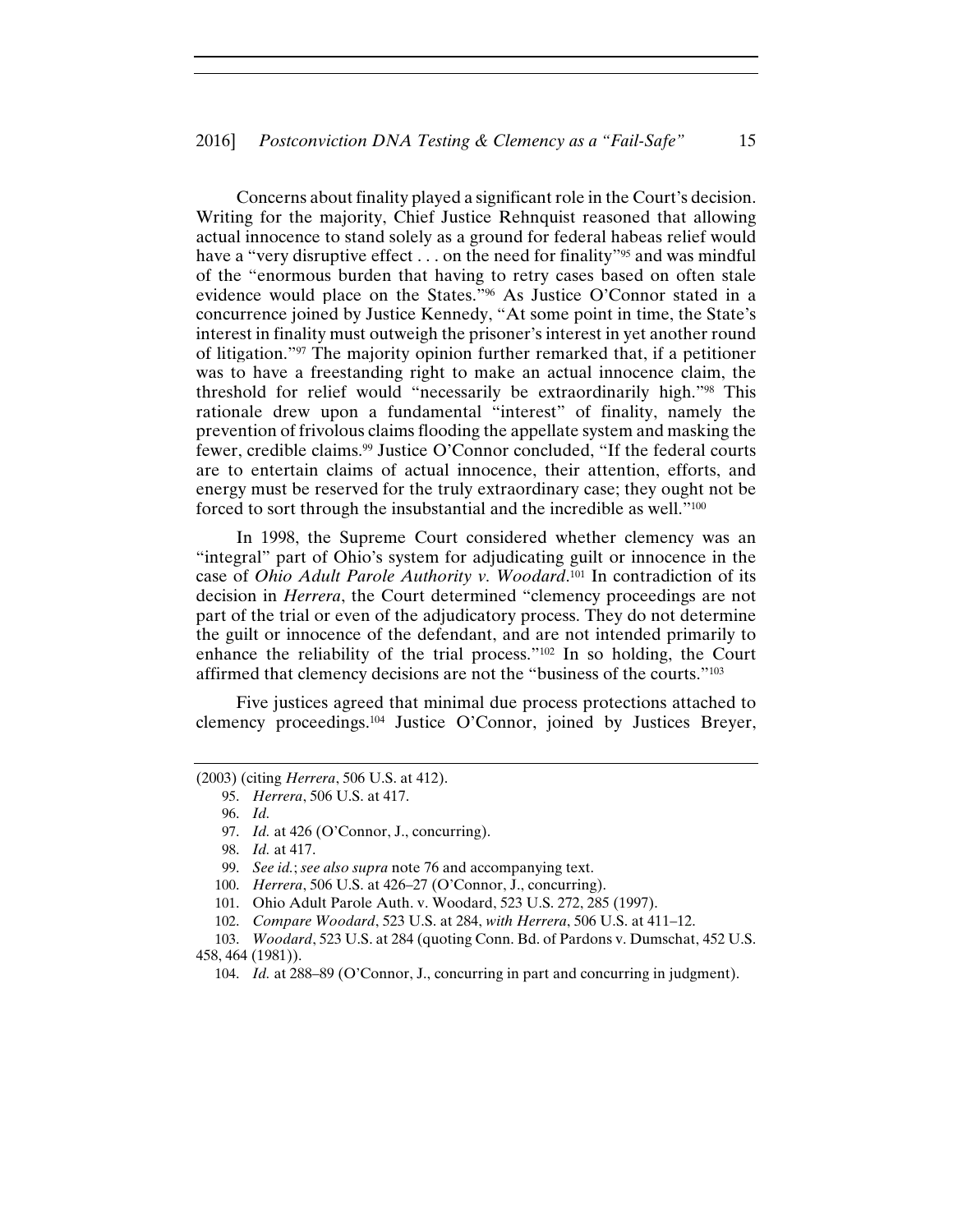Ginsburg, and Souter, concluded that "some *minimal* procedural safeguards apply to clemency proceedings,"105 even if the power to grant clemency is solely entrusted to the executive.<sup>106</sup> Justice O'Connor reasoned that judicial intervention might be "warranted in the face of a scheme whereby the state official flipped a coin to determine whether to grant clemency or in a case where the state arbitrarily denied a prisoner any access to its clemency process."107 Justice Stevens separately concurred, arguing it would be wrong for clemency processes "infected by bribery, personal or political animosity, or the deliberate fabrication of false evidence" to be constitutionally acceptable.108

Concerns about safeguarding finality interests were not obvious in *Woodard*. There was only a fleeting reference when the Court described clemency as a mere "unilateral hope," somewhere a defendant can appeal to "as a matter of grace" after he has accepted "the finality of the . . . sentence for the purposes of adjudication."109 However, the Supreme Court's decision in *Woodard* to (1) (somewhat reluctantly) attach only minimal due process protections to clemency proceedings and set a very high threshold for review, i.e., require petitioners to show the extremity of a coin toss or its functional equivalent<sup>110</sup> in the course of their clemency proceedings in order to trigger judicial intervention; and (2) affirm that courts should not interfere in state clemency proceedings save extraordinary circumstances,111 have conspired to encourage lower courts to routinely reject challenges to alleged unconstitutional state clemency proceedings, and thus preserve finality interests.112

110. *See id.* at 288–89 (O'Connor, J., concurring in part and concurring in judgment). This sort of language appears throughout judicial decisions to reject claims that state clemency processes violate Woodard's minimal due process standard. Some courts refer to the extremity of a coin toss or "flip of a coin." *See, e.g.*, Aruanno v. Corzine, No. 07- 5270 (AET), 2007 WL 4591378, at \*5 (D.N.J. Dec. 28, 2007). Whereas others employ phrases such as the "roll of a dice." *See, e.g.*, Link v. Nixon, No. 2:11-cv-4040NKL, 2011 WL 529577, at \*3 (W.D. Mo. Feb. 7, 2011).

111. *See Woodard*, 523 U.S. at 284–85 (noting the process of clemency is not within the normal operation of the judiciary).

112. This practice has allowed even the most suspect clemency proceedings to pass constitutional muster. *See* Daniel T. Kobil, *How to Grant Clemency in Unforgiving Times*, 31 CAP. U.L.REV. 219, 235–36 (2003) ("Thus far, virtually every challenge to state

<sup>105.</sup> *Id.* at 289.

<sup>106.</sup> *Id.*

<sup>107.</sup> *Id.*

<sup>108.</sup> *Id.* at 290–91. (Stevens, J., concurring in part and dissenting in part).

<sup>109.</sup> *Id.* at 281–82 (plurality opinion) (emphasis in original).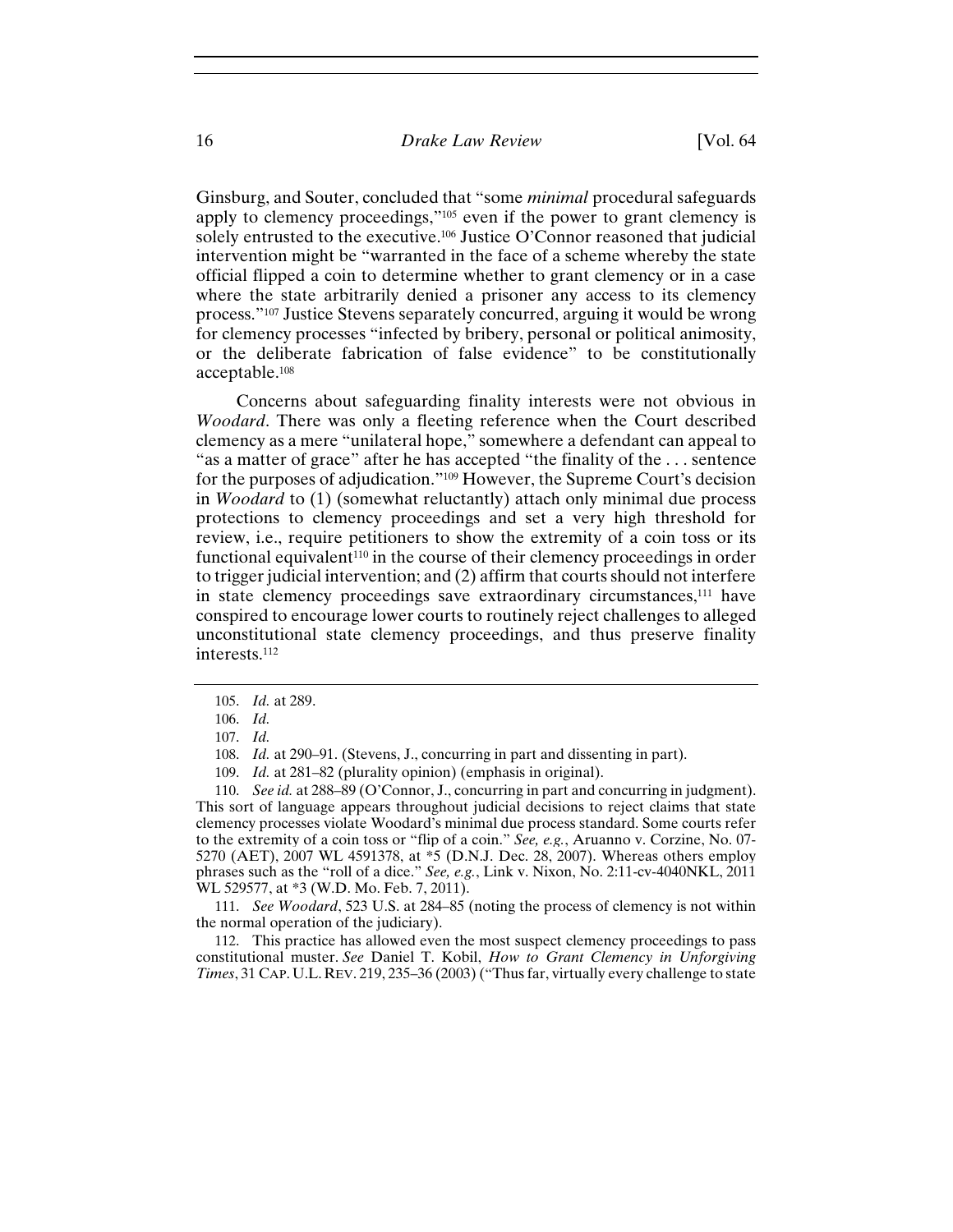*Herrera* and *Woodard* have led to the judiciary and clemency having an uneasy relationship: "On the one hand, the U.S. Supreme Court has made clear its view that our criminal justice system relies on a functioning clemency doctrine. On the other hand, the Court notes that clemency decisions do not readily lend themselves to judicial supervision or review."113

The development of DNA profiling has exacerbated this tension. The increasing use of postconviction DNA testing has strengthened a petitioner's ability to present a case of actual innocence to clemency authorities.114 The Supreme Court, however, has yet to facilitate this avenue of relief and to side-line process-thinking accordingly. This is demonstrated by the Court's decisions in *Osborne* and *Skinner*.

#### C. District Attorney's Office for the Third Judicial District v. Osborne *and*  Skinner v. Switzer*: The Legal Process Vision Collides with DNA, Due Process, and Innocence*

In *Osborne*, the Supreme Court refused to "constitutionalize the issue" of access to DNA testing.115 The majority found there was no freestanding due process right to DNA testing, fashioning instead "a qualified, derivative"116 procedural due process right to DNA testing based on "a liberty interest in demonstrating . . . innocence with new evidence under state law."117 However, the fact that Alaska provided an adequate statute for obtaining postconviction access to DNA evidence, which Osborne had neglected to utilize, meant he could not challenge the process as applied to  $h$ im.<sup>118</sup>

Fidelity to the legal process vision drove the *Osborne* majority's decision. The majority analyzed Osborne's claim as an issue of institutional settlement. As one scholar explained:

clemency procedures based on *Woodard* has been summarily rejected by lower courts, despite allegations of serious irregularities.").

<sup>113.</sup> Michael Heise, The Death of Death Row Clemency and the Evolving Politics of Unequal Grace, 66 ALA. L. REV. 949, 965–66 (2015) (citing Herrera v. Collins, 506 U.S. 390, 411–12, 415 (1993); Conn. Bd. of Pardons v. Dumschat, 452 U.S. 458, 464 (1981)).

<sup>114.</sup> *Id.* at 951, 965.

<sup>115.</sup> Dist. Attorney's Office for the Third Judicial Dist. v. Osborne, 557 U.S. 52, 56 (2009).

<sup>116.</sup> Garrett, *supra* note 1, at 2921 (citing *Osborne*, 557 U.S. at 68).

<sup>117.</sup> *Osborne*, 557 U.S. at 68.

<sup>118.</sup> *Id.* at 69–71.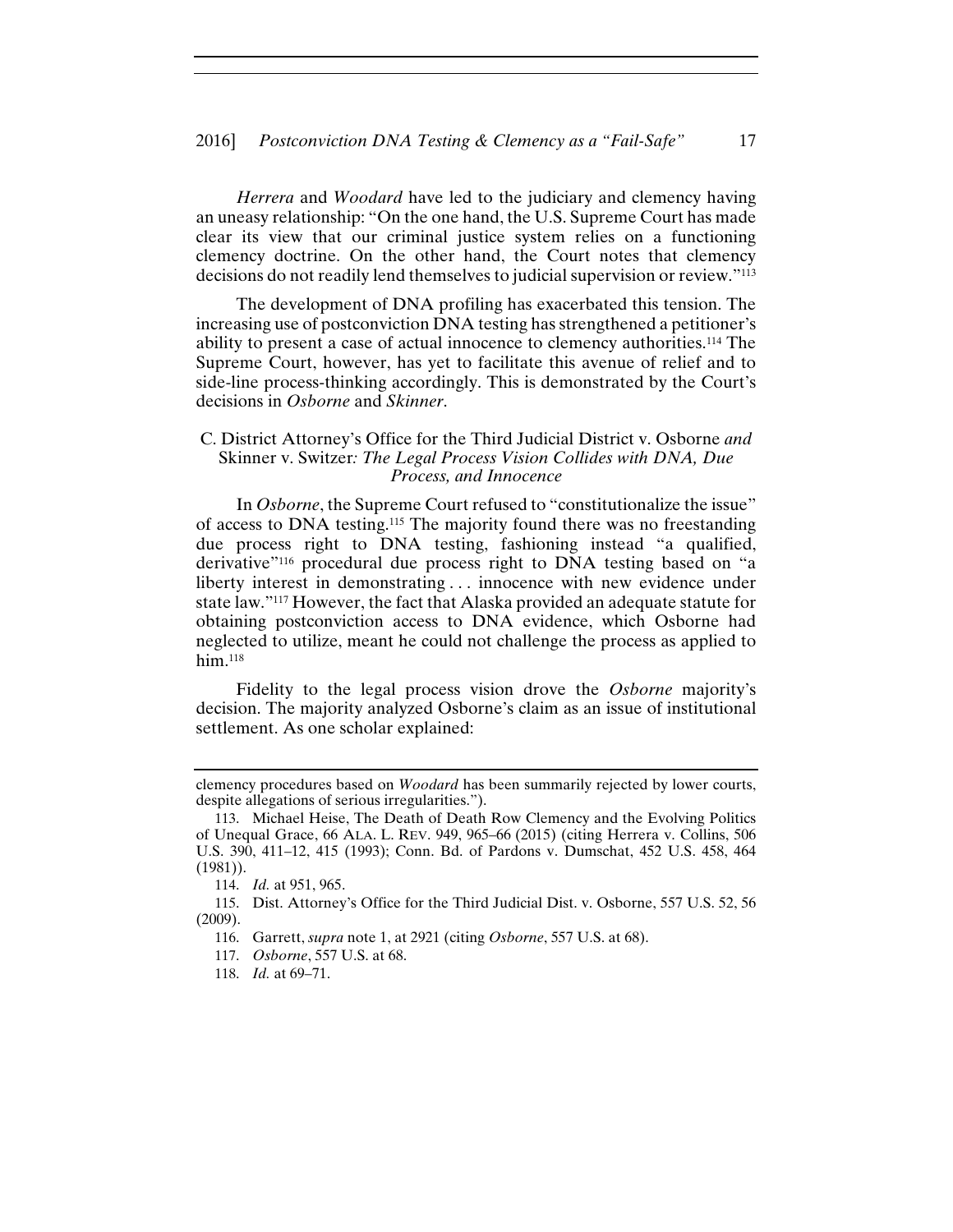The existence of Alaska procedures to obtain postconviction DNA testing formed the opinion's "starting point in analyzing Osborne's constitutional claims." After finding "nothing inadequate" about Alaska's procedures, the Court deliberately echoed Wilkinson in declining to "short-circuit" state legislative activity. In the end, the majority did not find DNA's accuracy relevant to a debate it sees as fundamentally about the morality of federal courts overriding state processes.119

The *Osborne* majority believed there was a "dilemma [about] how to harness DNA's power to prove innocence without unnecessarily overthrowing the established system of criminal justice,"120 which was underpinned with "traditional notions of finality."<sup>121</sup> Concerns about undermining the legal process vision are reflected in the Court's desire to maintain the trial as the "'main event' in which the issue of guilt or innocence can be fairly resolved."122 By couching the issue in these terms "the Court implied that DNA's truth-telling power must somehow be constrained to fit into our existing system as opposed to allowing the system to change in response to the unique power of DNA evidence."123 In other words, a constitutional right to DNA testing does not fit the legal process vision because it undermines the efficacy of the criminal justice system, despite its thousands of procedures and measures.124 Moreover, the Supreme Court observed the institutional competence of the political branches of state governments to work out how the law should address new technological developments: "The elected governments of the States are actively confronting the challenges DNA technology poses to our criminal justice systems and our traditional notions of finality, as well as the opportunities it affords."125 The Supreme Court worried that to constitutionalize this area suddenly would short-circuit "a prompt and considered legislative response," i.e., shirk the legal process vision.126

<sup>119.</sup> Starger, *supra* note 84, at 1099–100 (citations omitted).

<sup>120.</sup> *Osborne*, 557 U.S at 62.

<sup>121.</sup> *Id.* at 72.

<sup>122.</sup> Murray v. Carrier, 477 U.S. 478, 506 (1986) (Stevens, J., concurring).

<sup>123.</sup> Jason Kreag, *Letting Innocence Suffer: The Need for Defense Access to the Law Enforcement DNA Database*, 36 CARDOZO L. REV. 805, 846 (2015) (citing *Osborne*, 557 U.S. at 62).

<sup>124.</sup> *See id.*

<sup>125.</sup> *Osborne*, 557 U.S at 72–73.

<sup>126.</sup> *Id.* at 73.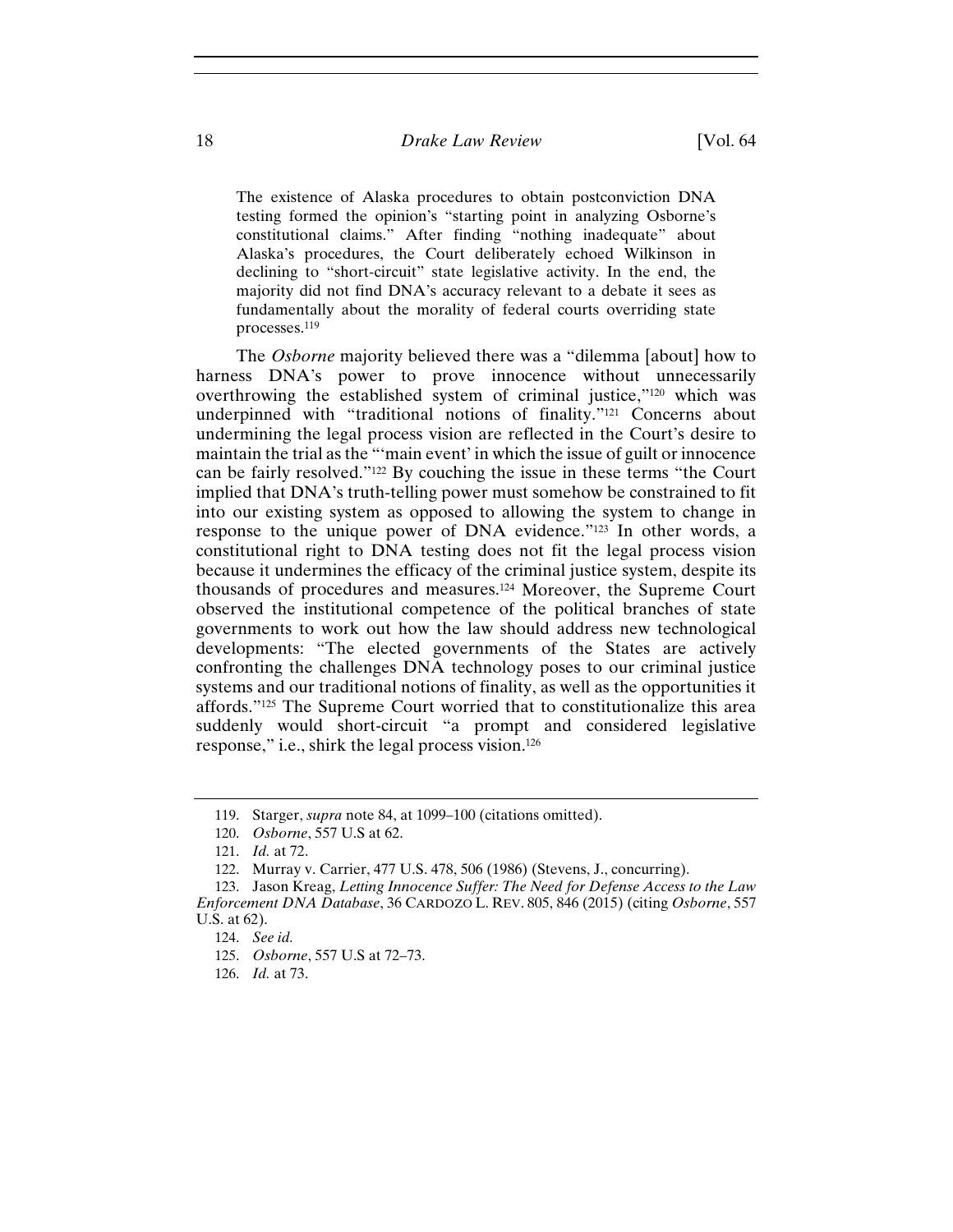The Court confronted the issue again *Skinner v Switzer*. 127 Skinner, a death row inmate, sought postconviction DNA testing pursuant to Texas law.128 State courts refused his request, so he filed a federal claim alleging that Texas violated his right to due process in refusing him access to the evidence to perform DNA testing.129

The Court allowed Skinner's claim, but remained true to the legal process vision. First, the majority explained that the DNA evidence, in Skinner's case, "would not 'necessarily imply' the invalidity of his conviction" because, while it may prove exculpatory, it may just as likely prove inconclusive or inculpatory.130 In other words, the Supreme Court's decision to allow *access* to the DNA evidence did not—of itself—undermine the validity of Skinner's conviction and, thus, the process that it had been obtained by.131 *Switzer* did not, therefore, create a precedent that would be at odds with the legal process vision.132 Second, the Supreme Court was swayed by the fact that Skinner, unlike Osborne, had not attempted to circumvent state procedures and therefore had not chipped away at the principle of institutional competence.133 Third, the Court "delineated several safeguards" against the argument that its holding would significantly disrupt finality interests, especially the interest of not having the federal courts

131. *See id.* Unsurprisingly, the dissent was concerned about how access would disrupt legal process values. *See id.* at 540–41 (Scalia, J., dissenting). The dissenters found that if Skinner's Section 1983 claim were cognizable at all, it would sound in a habeas petition. *Id.* at 540. They were of the view that, because there is no federal remedy for reviewing state trial procedures, which are part of the "process of law under which [a prisoner] is held in custody by the State," Section 1983 should not be extended to review post-trial proceedings. *Id.* (quoting Frank v. Manqum, 237 U.S. 309, 327 (1915) (alteration in original)). "Similarly, although a state is not required to provide procedures for postconviction review, it seems clear that when state collateral review procedures are provided for, they too are part of the 'process of law under which [a prisoner] is held in custody by the State.'" *Id.* (quoting *Manqum*, 237 U.S. at 327) (alteration in original). In other words, the dissent was concerned with the principle of institutional settlement. *See* Jennifer F. McLaughlin, Comment, *Just DNA: Expansion of Federal § 1983 Jurisdiction Under* Skinner v. Switzer *Should be Limited to Actions Seeking DNA Evidence*, 23 GEO. MASON U. CIV. RTS. L.J. 201, 217 (2013).

132. *See Skinner*, 526 U.S. at 534.

133. *See id.* at 530–31.

<sup>127.</sup> Skinner v. Switzer, 562 U.S. 521, 524 (2011).

<sup>128.</sup> *Id.* at 528.

<sup>129.</sup> *Id.* at 528–29.

<sup>130.</sup> *Id.* at 534.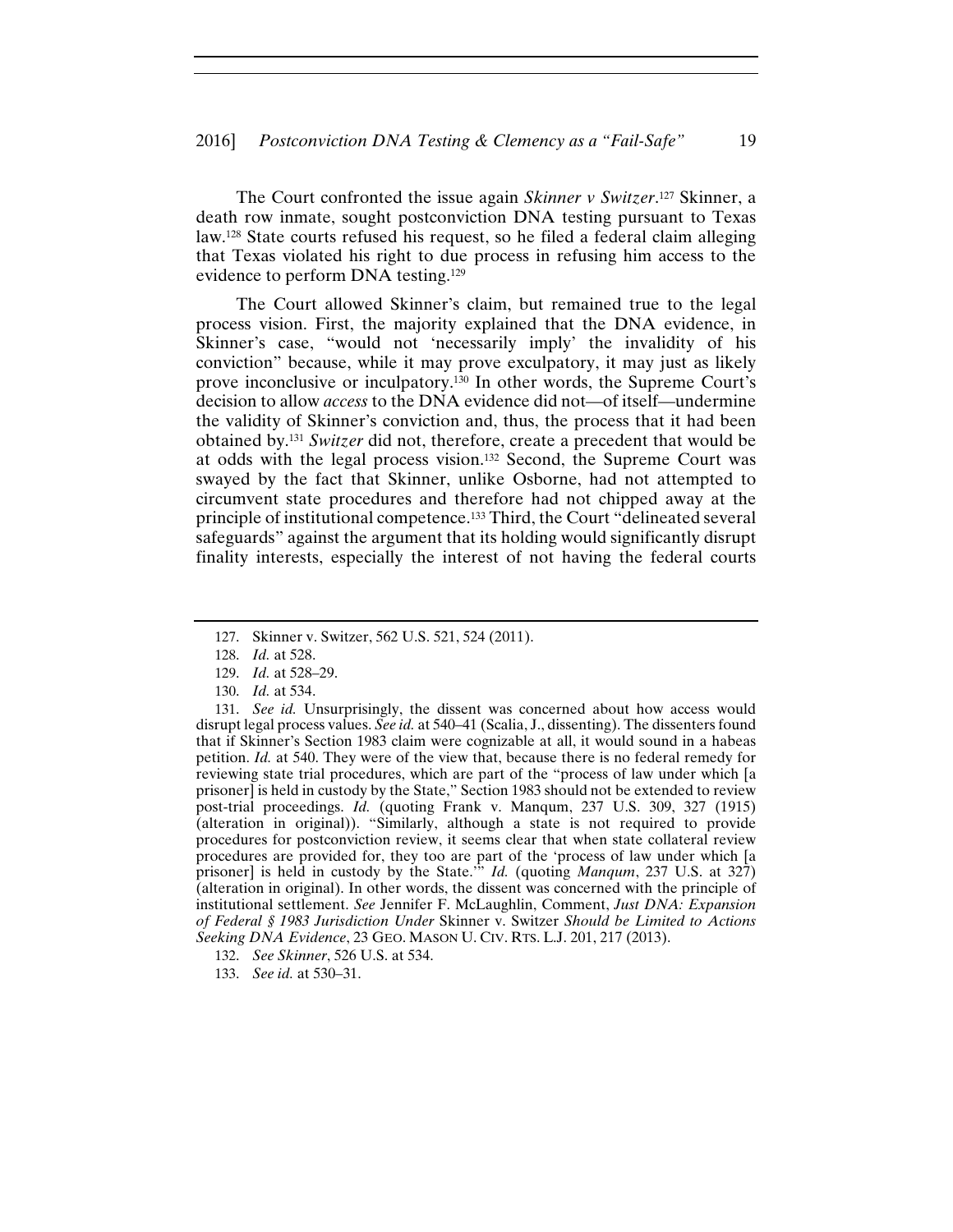submerged in a wave of claims seeking access to evidence.<sup>134</sup> These safeguards included: (1) affirming the *Osborne* ruling that there is no substantive due process right to DNA testing;<sup>135</sup> (2) acknowledging that there was no evidence showing "any litigation flood or even rainfall" in the federal circuit courts of appeal that have allowed claims for postconviction access to DNA;136 and (3) relying on the several constraints on federal claims contained in the Prison Litigation Reform Act of 1995.137

The legal process vision underpinned the decisions in *Herrera*, *Woodard*, *Osborne*, and *Switzer*, albeit in varying forms. The approach of the Supreme Court to favor process over substantive accuracy has heavily influenced the lower courts. Part III confirms this by presenting a cohort of cases where petitioners have argued for access to DNA evidence and testing to, inter alia, further a clemency application pre- and post-*Osborne*. Following *Osborne*, the lower courts have solidified an approach that routinely rejects such claims and demonstrates an unreserved loyalty to ideals of finality and procedural regularity.

#### III. ACCESS TO DNA EVIDENCE TO, INTER ALIA, SUPPORT A CLEMENCY APPLICATION: RECENT APPROACHES TO JUDICIAL DECISIONMAKING IN THE LOWER COURTS

Prior to the decision in *Osborne*, a number of courts addressed claims on access to evidence for DNA testing and the relation of that evidence to a petitioner's clemency application.

In the 2001 case of *Cherrix v. Braxton*, 138 a federal district court acknowledged the pertinence of DNA evidence to a petitioner wishing to pursue an innocence claim via clemency, stating, "Without the DNA testing, it would be futile for Cherrix to seek clemency because he has no new evidence upon which to make a truly persuasive claim for Clemency."139 The

139. *Id.* at 768. ("It is unlikely that a viable petition for clemency is available to Cherrix without the persuasive conclusions of the DNA tests. The Governor of Virginia is not required to review or accept for submission any clemency petition, even if the applicant presents compelling evidence of actual innocence. Moreover, 'most of the Virginia proceedings than culminated in executive clemency began in court with

<sup>134.</sup> McLaughlin, *supra* note 131, at 216.

<sup>135.</sup> *Skinner*, 526 U.S. at 525.

<sup>136.</sup> *Id.* at 535.

<sup>137.</sup> *Id.* at 535–36 (citing Prison Litigation Reform Act of 1995, 18 U.S.C. § 3626 (2006)).

<sup>138.</sup> *See generally* Cherrix v. Braxton, 131 F. Supp. 2d 756 (E.D. Va. 2001).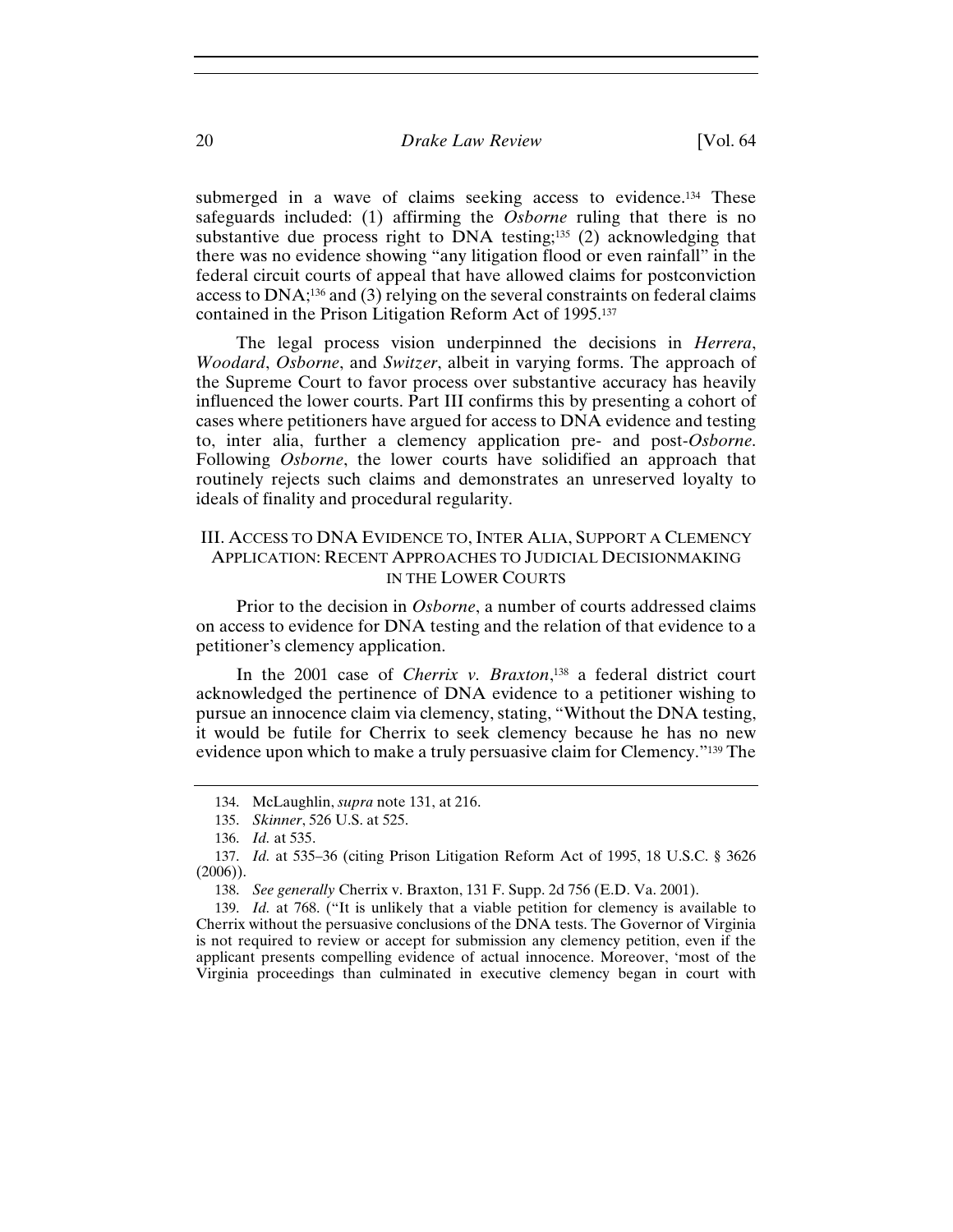court ordered testing on the basis that, inter alia, clemency had a corrective justice function under *Herrera*; the court, however, remained loyal to the legal process vision.140 First, the court reasoned that the testing would assist in proving the efficacy of the criminal justice system: "Such a result would remove the nagging questions surrounding this case that might otherwise undermine confidence in the criminal justice system."141 Second, the court underscored that its decision made no pronouncement on the petitioner's innocence and therefore did not imply the jury's verdict was wrong.142 Third, the court grounded its decision in concerns about procedure (as opposed to accuracy), reasoning that the provision of funds for DNA testing and preservation of the evidence was appropriate because there were "disturbing questions regarding the constitutionality of Cherrix's trial proceedings."143

The loyalty of the courts to process thinking continued in subsequent cases, but with more conservative results. In *Alley v. Key*, for example, the Sixth Circuit Court of Appeals rejected a death row inmate's request for access to DNA evidence on the basis that there was no substantive due process right to clemency, and thus the state's denial of access did not "shock the conscience."144 The court rationalized its judgment via deference to the principle of institutional settlement.145 As access could only be granted in accordance with state law, it was "neither arbitrary nor capricious for [the state] to defend legally what has to date been viewed as valid state practice in the handling of extremely belated requests for examination of alleged DNA evidence."146

In *Arthur v. King*, the petitioner argued that the denial of access to DNA evidence rendered his clemency process arbitrary.<sup>147</sup> Given the executive-based nature of clemency—and slim protection provided by minimal due process—the court rejected his claim.148 Given no testing results

143. *Id.*

145. *See id.* at \*2.

146. *Id.*

147. Arthur v. King, No. 2:07-CV-319-WKW, 2007 WL 2381992, at \*10 (M.D. Ala. Aug. 17, 2007).

148. *Id.*

successful requests for access to court exhibits containing critical biological evidence that was ultimately subjected to DNA testing.'" (citations omitted)).

<sup>140.</sup> *See id.* at 767–69.

<sup>141.</sup> *Id.* at 787.

<sup>142.</sup> *Id.* at 786.

<sup>144.</sup> Alley v. Key, No. 06-5552, 2006 WL 1313364, at \*1–2 (6th Cir. May 14, 2006).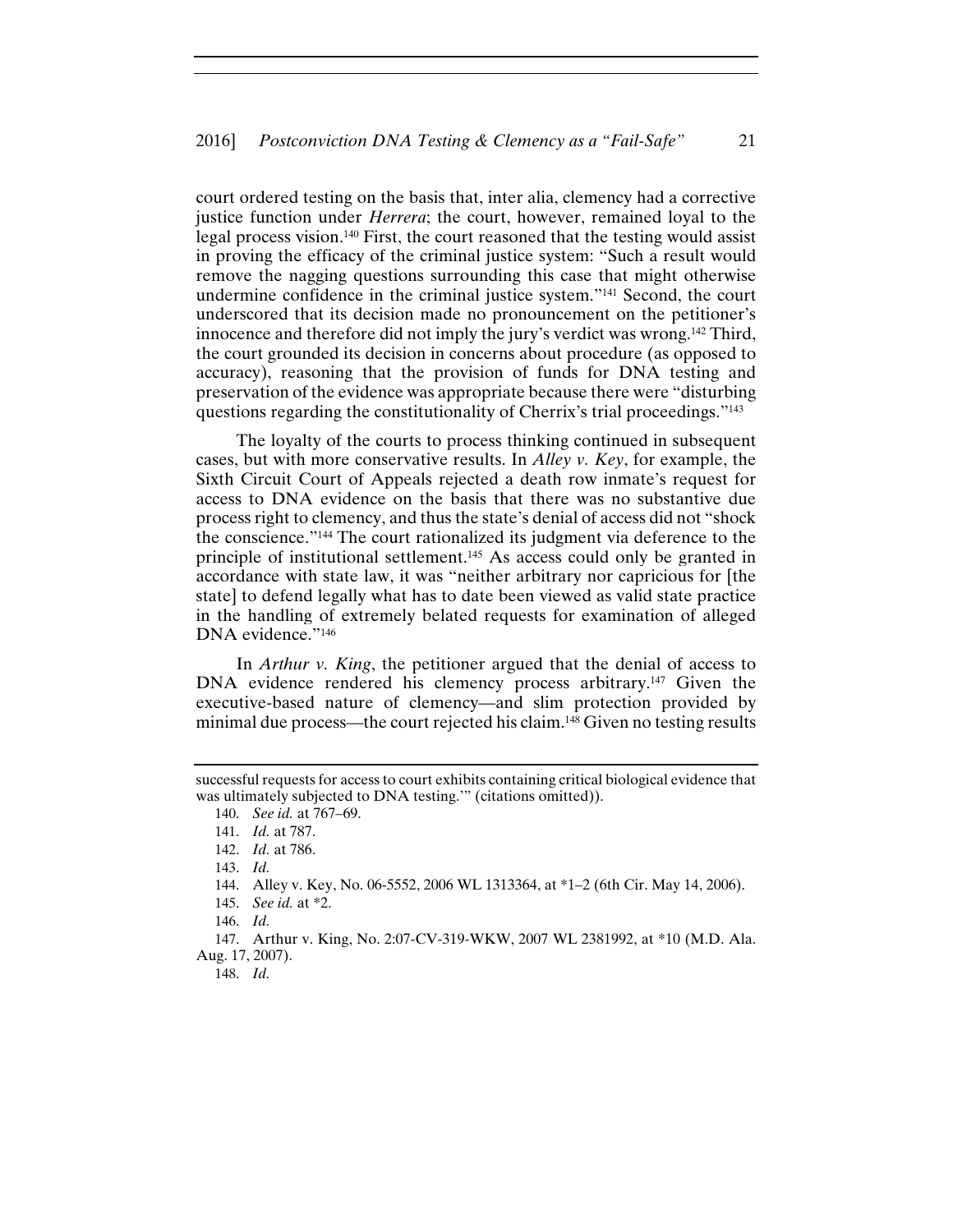had been withheld from the governor (because no testing had been conducted), the petitioner's argument—that the state was violating state law by not providing the governor with all pertinent information to his clemency application—was meritless.149 Again, focusing on the principle of institutional settlement, the key point was that the petitioner had been provided access to the state's clemency process.150 The revelations that might result from testing of the DNA evidence were irrelevant.151

There was seemingly a single, yet assertive, shift by one court in favor of accuracy in 2008. In *McKithen v. Brown*, McKithen had been convicted of the attempted murder of his wife, and he petitioned the court for access to DNA testing on a knife that could exonerate him.<sup>152</sup> One question the court considered was whether McKithen's liberty interest—meaningful access to existing executive clemency mechanisms—encompassed access to perform DNA testing on the knife.153 Judge John Gleeson of the U.S. District Court for the Eastern District of New York, referring to *Herrera's* labeling of clemency as a "fail-safe," held there was

strong support for my conclusion that the right of meaningful access to existing clemency mechanisms entails the right to certain evidence of innocence. Though clemency proceedings are not exclusively or even primarily "error-correction" proceedings, and often turn not on a revisitation of the facts underlying a conviction, but on an analysis of a defendant's contrition and personality, they nevertheless have one significant, even if discretionary, error-correcting function: they are the last resort for the wrongfully convicted.154

In allowing McKithen's claims, Judge Gleeson tackled the state's finality interest head-on:

 The government does have an interest in finality, but that interest is not substantially burdened by a prisoner performing DNA testing on physical evidence used to convict him. . . . States have uniformly found the value of clemency mechanisms to outweigh whatever impacts on finality they may have. Having set up clemency mechanisms specifically

<sup>149.</sup> *Id.*

<sup>150.</sup> *See id.*

<sup>151.</sup> *See id.*

<sup>152.</sup> McKithen v. Brown, 565 F. Supp. 2d 440, 445–46 (E.D.N.Y. 2008), *rev'd*, 626 F.3d 143 (2d Cir. 2010).

<sup>153.</sup> *Id.* at 457–58.

<sup>154.</sup> *Id.* at 471 (citing Halbert v. Michigan, 545 U.S. 605, 620 (2005)).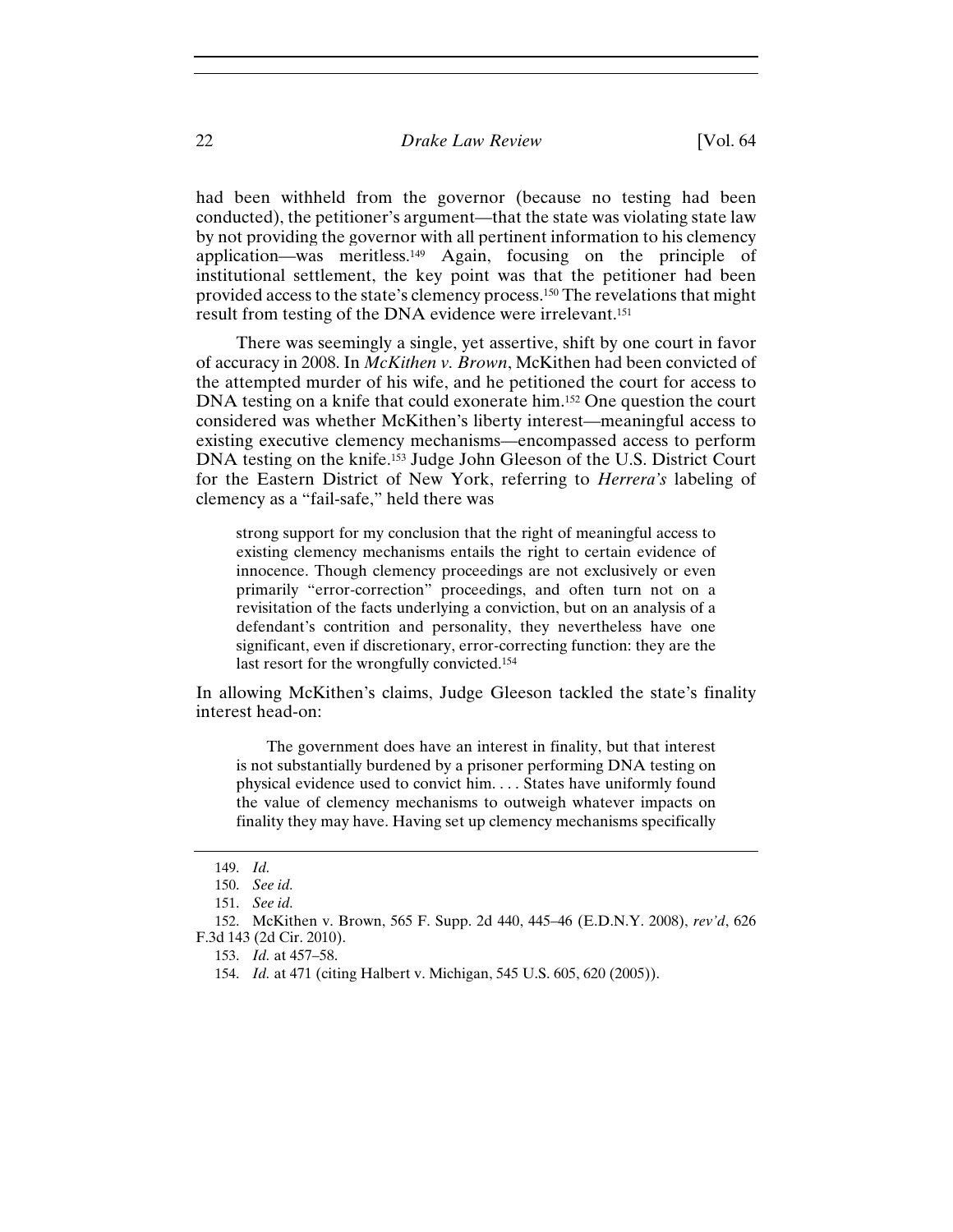for the purpose of overriding the finality of judgments, and having reserved entirely to itself the discretion to do so, the state cannot argue that finality concerns weigh heavily against providing prisoners a meaningful opportunity to access those mechanisms.155

He concluded that the criminal justice system continues to "grapple with the questions of which avenues of relief remain open to those advancing claims that they are wrongfully convicted."156 He noted that "[i]n some states, . . . there are statutory mechanisms to set aside a conviction based on newly discovered evidence," but it was "unclear whether there was a constitutional right to do so."157 He reasoned, therefore,

The remaining resort for the innocent convicted is to avail themselves of the opportunity to petition for clemency in whatever form the state has authorized. States may debate the value of expanding or contracting any of these avenues; in light of the tremendous probative power of DNA evidence, it may be wise to strike a different balance between accuracy and finality in cases where it is available.158

Months later, the Supreme Court handed down its decision in *Osborne*, compelling the Second Circuit Court of Appeals to overrule *McKithen*. 159 Since then, the courts have routinely rejected claims that access to evidence for DNA testing is required to, inter alia, support a petitioner's clemency application. In so holding, the courts have entrenched an even stauncher fidelity to the legal process vision. The following cases demonstrate this.

In 2010, the Eleventh Circuit Court of Appeals had delayed its decision in the case of *Cunningham v. District Attorney for Escambia County* in order

<sup>155.</sup> *Id.* at 484 (citations omitted).

<sup>156.</sup> *Id.* at 495.

<sup>157.</sup> *Id.*

<sup>158.</sup> *Id.*

<sup>159.</sup> *See* McKithen v. Brown, 626 F.3d 143, 145 (2d Cir. 2010). The Second Circuit Court of Appeals relied largely on the Supreme Court's decision in *Osborne*, which was delivered after the district court considered *McKithen*. *Id.* In *Osborne*, the Supreme Court held that Osborne (who raised similar issues to McKithen) was not entitled to DNA evidence in postconviction proceedings as a matter of either substantive or procedural due process. Dist. Attorney's Office for the Third Judicial Dist. v. Osborne, 557 U.S. 52, 72–73 (2009). The Second Circuit essentially applied that decision in reversing the district court's ruling that McKithen was entitled to conduct postconviction DNA testing as a matter of procedural due process. *McKithen*, 626 F.3d at 145, 150. The Second Circuit read *Osborne* as foreclosing a claim that a prisoner has a liberty interest in meaningful access to state clemency mechanisms. *Id.* at 151.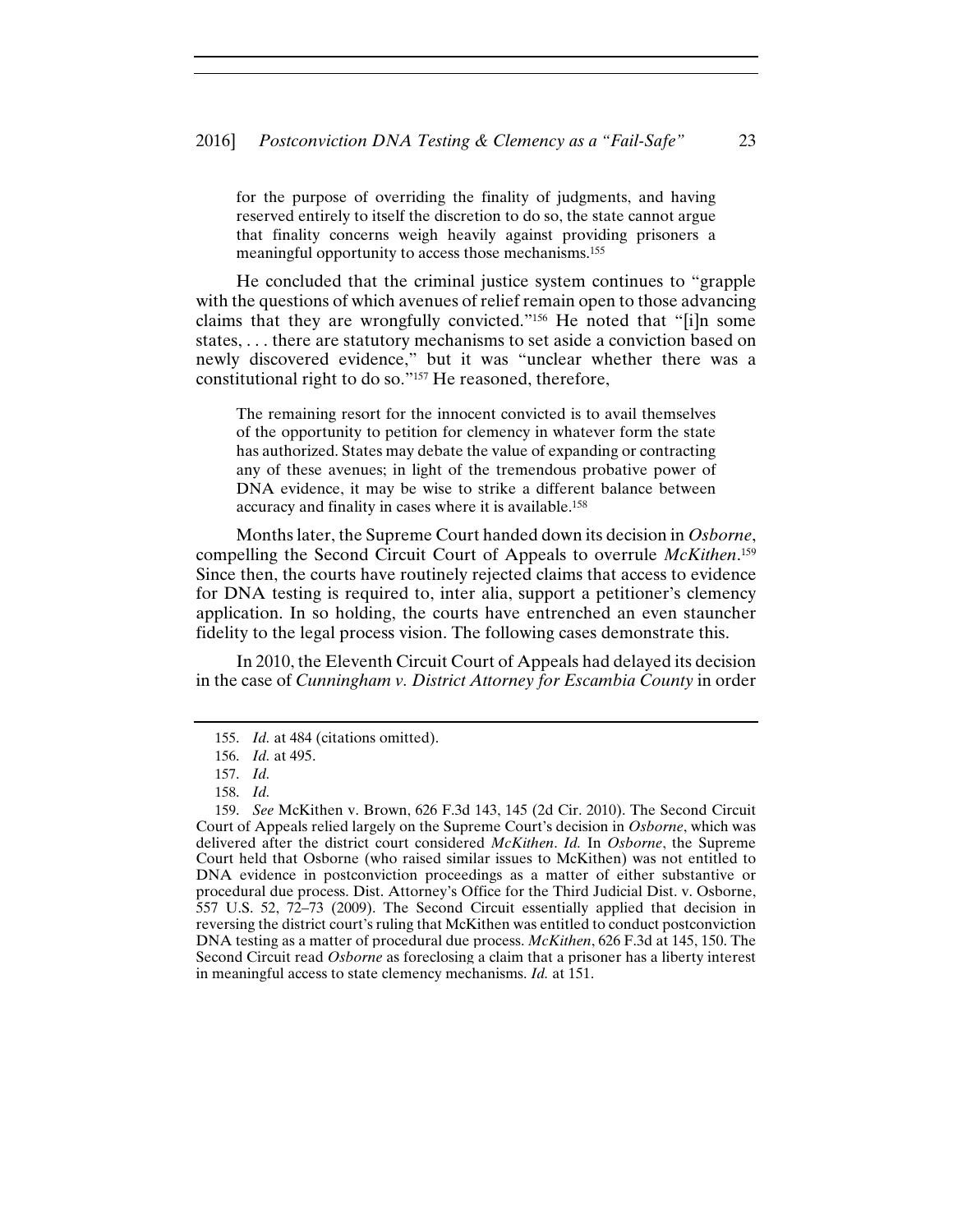to consider the Supreme Court's decision in *Osborne*. 160 Originally, Cunningham argued that he had a constitutional right to postconviction access to biological evidence for purposes of DNA testing.161 Without access and testing, Cunningham argued, he was unable to, inter alia, pursue an application for state clemency or pardon.162 However, post-*Osborne*, Cunningham filed supplementary material conceding that his clemency claim did not survive *Osborne*. 163 The Eleventh Circuit readily agreed, "Because there is no constitutional right to state clemency proceedings, that cannot be a basis for an access to courts claim either."164

A federal district court was equally quick to dispose of a comparable claim in *Alvarez v. McCollum*. 165 Alvarez sought to compel the release of evidence for DNA testing, arguing, inter alia, that the state was depriving him of his "right . . . to apply for executive clemency and the function that executive clemency serves in preventing the violation of constitutional rights that would arise from continued incarceration [of an actually innocent petitioner]."166 The court found that *Osborne* easily disposed of this claim: "The *Osborne* Court rejected the clemency-based claim before it, noting that it had previously 'held that noncapital defendants do not have a liberty interest in traditional state executive clemency, to which no particular claimant is *entitled* as a matter of state law.'"167 The Supreme Court "squarely held that 'Osborne therefore cannot challenge the constitutionality of any procedures available to vindicate an interest in state clemency.'"168 Following this reasoning, Alvarez had failed to state a valid cause of action.169

The Eleventh Circuit rejected a similar claim in the 2011 case of *Van Poyck v. McCollum*. 170 In that case, the court, applying *Osborne*, declined to

164. *Id.* at 1272 (citing *Osborne*, 557 U.S. at 67–68).

168. *Id.* (quoting *Osborne*, 557 U.S. at 68).

169. *Id.*

170. Van Poyck v. McCollum, 646 F.3d 865, 868–69 (11th Cir. 2011).

<sup>160.</sup> Cunningham v. Dist. Attorney for Escambia Cty., 592 F.3d 1237, 1255 (11th Cir. 2010).

<sup>161.</sup> *Id.* at 1254.

<sup>162.</sup> *Id.* at 1254–55.

<sup>163.</sup> *Id.* at 1255.

<sup>165.</sup> Alvarez v. McCollum, No. 6:08-cv-1024-Or1-28DAB, 2011 WL 130169, at \*6 (M.D. Fla. Jan. 14, 2011).

<sup>166.</sup> *Id.*

<sup>167.</sup> *Id.* (quoting *Osborne*, 557 U.S. at 67–68).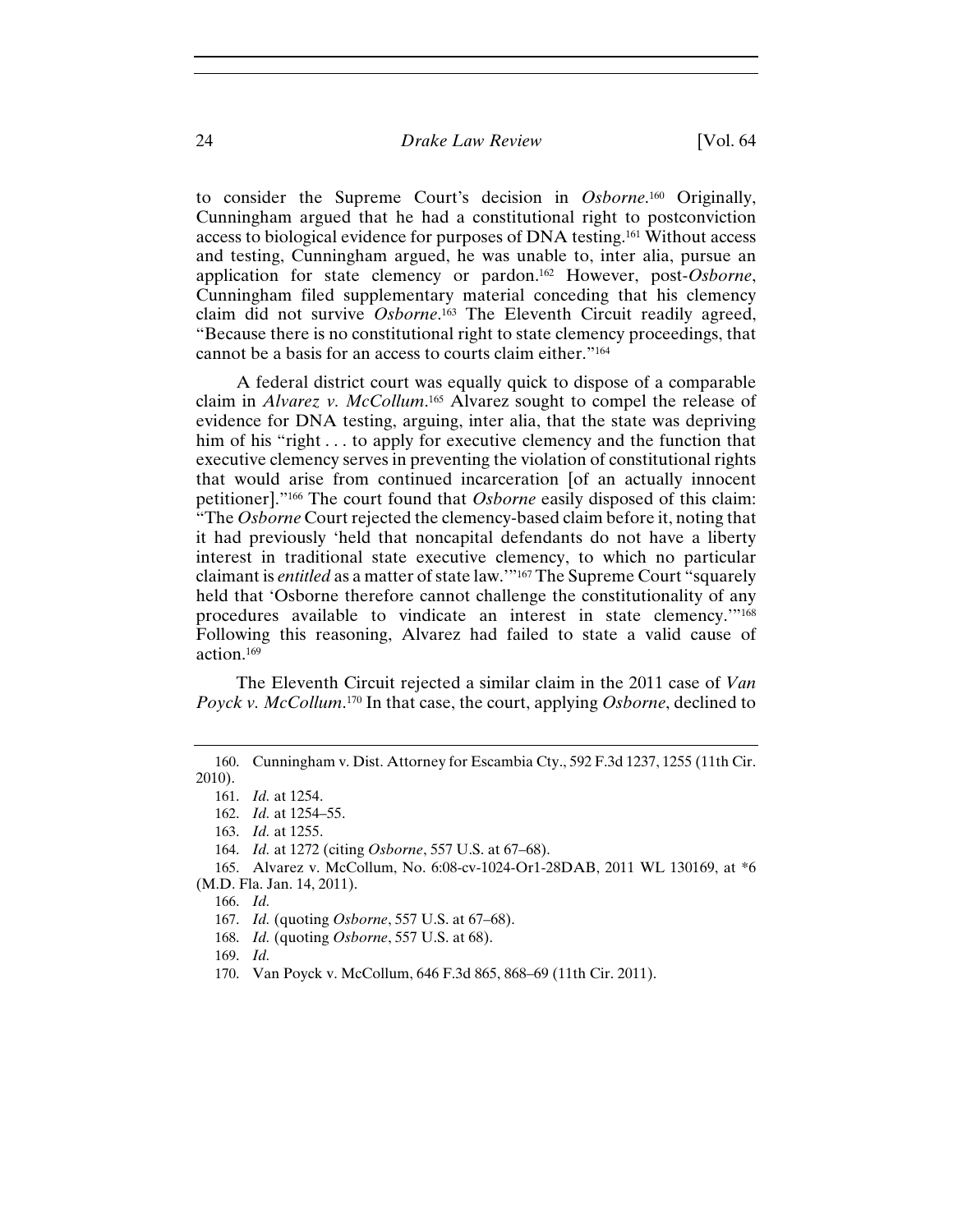find that Van Poyck had a "liberty interest, as a capital defendant, in pursuing DNA evidence testing . . . for the purpose of meaningful access to a full and fair clemency proceeding."171 The court recognized that *Osborne* had left open "slim room" for the possibility that a capital defendant might have a liberty interest in state clemency that procedural due process might protect, but because Van Poyck had not couched his claim in terms that argued Florida's procedures were inadequate, the court did not opine on the matter.172

A federal district court in Ohio addressed the "slim room" left by *Osborne* in *Hartman v. Walsh*. 173 Hartman claimed "that the state trial court denied him access to Ohio's postconviction DNA testing process in violation of his procedural due process rights."174 The court determined that Hartman's claim did not fall into the "slim room" left by *Osborne*, rooting its decision—like *Osborne* and *Skinner*—in the principle of institutional settlement.175 Because Hartman had never pursued the relief that Ohio law provided him (i.e., specific state procedures for DNA testing), the court relied on *Osborne's* institutional settlement lens to reject his claim, quoting:

[Plaintiff's] attempt to sidestep state process through a new federal lawsuit puts [plaintiff] in a very awkward position. If he simply seeks the DNA through the State's discovery procedures, he might well get it. If he does not, it may be for a perfectly adequate reason, just as the federal statute and all state statutes impose conditions and limits on access to DNA evidence. It is difficult to criticize the State's procedures when [plaintiff] has not invoked them. This is not to say that [plaintiff] must exhaust state-law remedies. But it is [plaintiff's] burden to demonstrate the inadequacy of the state-law procedures available to him in state post-conviction relief. These procedures are adequate on their face, and without trying them, [plaintiff] can hardly complain that they do not work in practice.176

Again, Hartman had not challenged the nature of Ohio's postconviction

<sup>171.</sup> *Id.* at 868.

<sup>172.</sup> *Id.* at 869.

<sup>173.</sup> Hartman v. Walsh, No. 5:11-CV-01401, 2011 WL 5362123, at \*3 (N.D. Ohio Nov. 2, 2011).

<sup>174.</sup> *Id.*

<sup>175.</sup> *Id.*

<sup>176.</sup> *Id.* at \*4 (emphasis omitted) (quoting Dist. Attorney's Office for the Third Judicial Dist. v. Osborne, 557 U.S. 52, 71 (2009)) (alteration in original).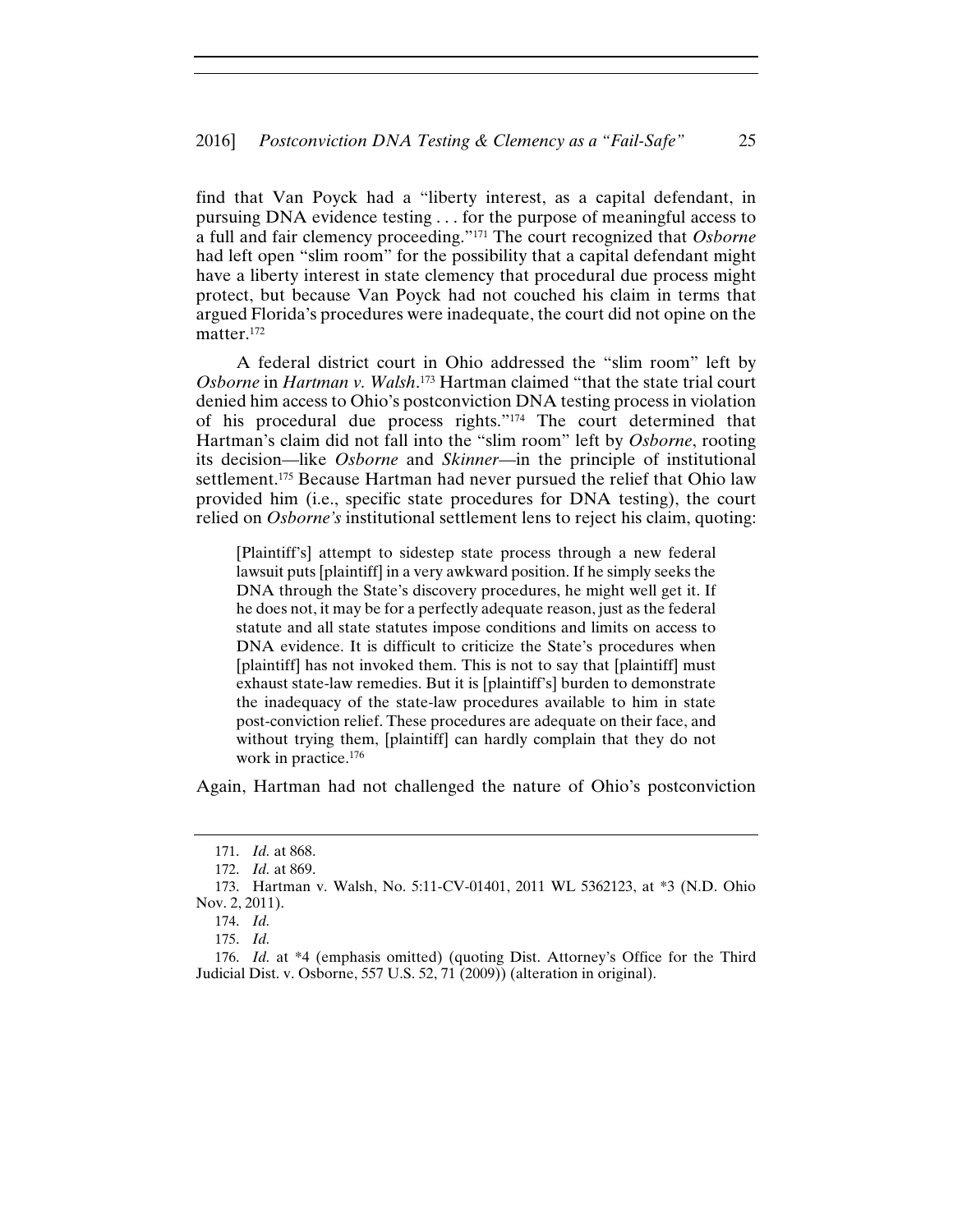DNA testing regime.<sup>177</sup> Thus, he had no cause of action.<sup>178</sup>

The Supreme Court's fidelity to institutional settlement also dictated a federal district court's decision in *Vaughn v. Office of the Judge for the Third Circuit Court*. <sup>179</sup> In that case the petitioner made a variety of due process claims, including that that he had been prevented from proving his actual innocence and furthering a clemency application by being denied access to DNA evidence.<sup>180</sup> The court determined, however, that his clemency claim was barred by way of *Heck v. Humphrey*. 181 In *Heck*, the Supreme Court determined

that a state prisoner cannot make a cognizable claim under § 1983 for an alleged unconstitutional conviction or for "harm caused by actions whose unlawfulness would render a conviction or sentence invalid" unless the prisoner first shows that the conviction or sentence has been "reversed on direct appeal, expunged by executive order, declared invalid by a state tribunal authorized to make such determination or called into question by a federal court's issuance of a writ of habeas corpus  $\dots$ ."<sup>182</sup>

All that remained for Vaughn was the possibility of an attack on the fairness or application of the state's DNA testing statute, which he had failed to make.183 The court found "that pleading failure cannot be cured because the Michigan statute reasonably balances the competing interests of the convicted person's right to pursue DNA evidence and testing with the state's right to maintain an orderly criminal justice system."184 In other words, even without close examination, the state regime preserved the traditional notions of justice at the center of the majority's concern in *Osborne*. 185

A number of petitioners have argued post-*Osborne* that a lack of access to DNA testing has the impact of making clemency proceedings violative of

185. *See id.*

<sup>177.</sup> *Id.*

<sup>178.</sup> *Id.*

<sup>179.</sup> *See* Vaughn v. Office of the Judge for the Third Circuit Court, No. 14-CV-10458, 2015 WL 404254, at \*6–7 (E.D. Mich. Jan. 29, 2015).

<sup>180.</sup> *Id.* at \*1.

<sup>181.</sup> *Id.* at \*6.

<sup>182.</sup> *Id.* (quoting Heck v. Humphrey, 512 U.S. 477, 486–87 (1994)).

<sup>183.</sup> *Id.* at \*9.

<sup>184.</sup> *Id.* (citing Franklin v. Cty. of Kalamazoo, No. 1:11-CV-36, 2011 WL 1042321, at \*5 (W.D. Mich. Mar. 18, 2011)).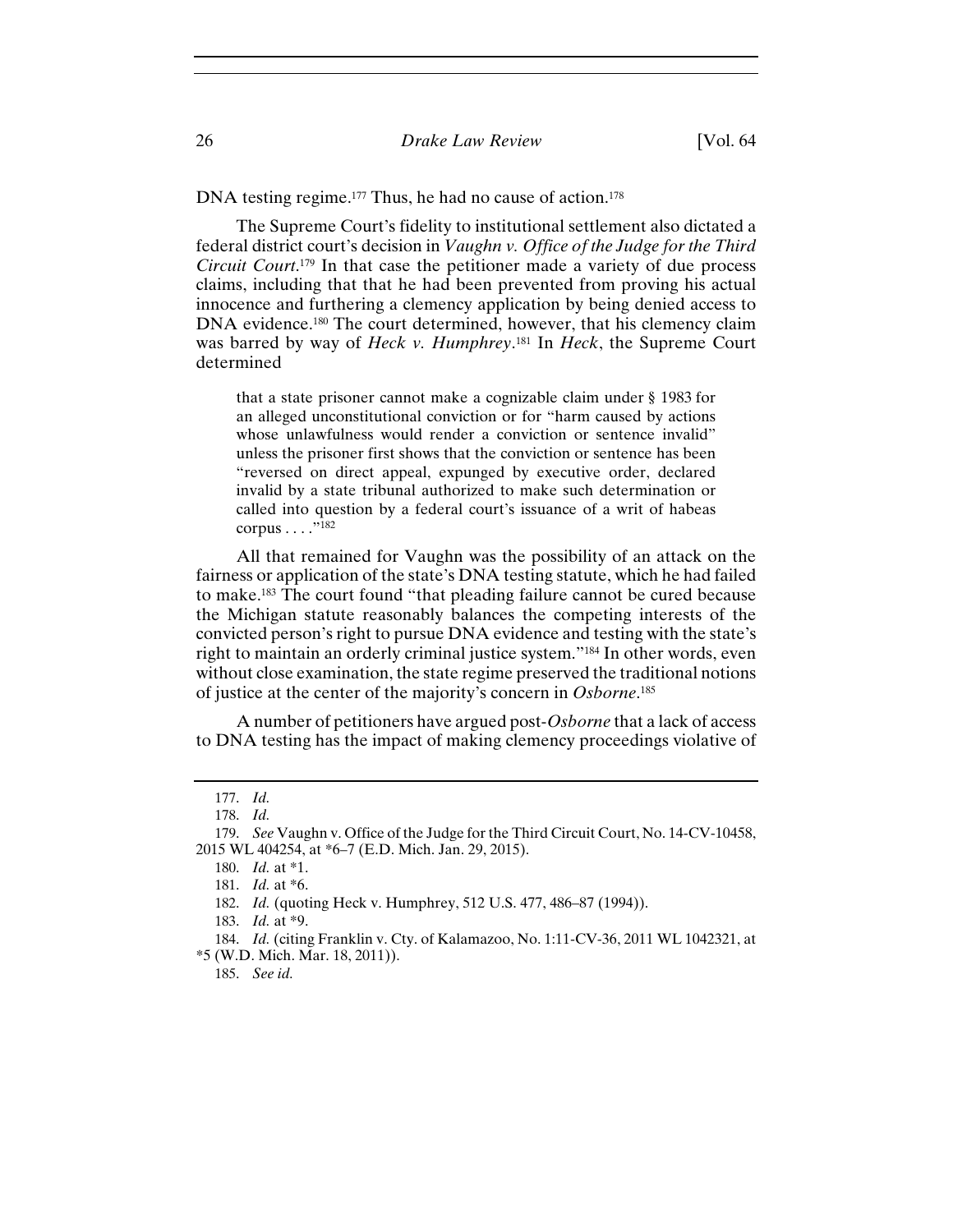due process,186 i.e., below the "minimal due process standard" set out in *Woodard*. 187 This, petitioners argue, means they fall within *Osborne's* "slim room" to challenge the constitutionality of access to evidence for DNA testing.188 The courts have largely rejected such challenges, and, in doing so, demonstrated a clear favoring of procedural regularity over substance. For example, in *Wilson v. Kentucky*, a petitioner challenged the constitutionality of Kentucky's clemency procedures under the Due Process Clause when he had been denied access to DNA testing that could support his clemency application.189 The Supreme Court of Kentucky denied his claim, reasoning that the law demanded no more than Wilson be provided access to the clemency process, and that the Governor file a statement of reasons for his decision.190 The clemency proceedings did not have to be meaningful in any other way.191

Similarly, in *Williams v. McCulloch*, the petitioner sought a stay of execution pending testing of DNA evidence.192 Williams argued the state's refusal to release the evidence violated his right to due process in clemency proceedings.193 The U.S. District Court for the Eastern District of Missouri disagreed, labeling the claim frivolous because Williams had two lawyers seeking clemency on his behalf, and Missouri's clemency process did not guarantee discovery of evidence used at trial.194 Again, access was more important than substance.195 In a case that did not concern access to DNA, *Tamayo v. Perry*, the petitioner argued that *Osborne* had shifted the doctrine away from "minimal due process" (in context of clemency proceedings) and required clemency proceedings to have heightened due process protection.196 The petitioner's basis for this argument was not clear, however the court rejected it outright, labeling Tamayo's use of *Osborne*

<sup>186.</sup> *See, e.g.*, Wilson v. Kentucky, 381 S.W.3d 180, 193 (Ky. 2012).

<sup>187.</sup> *See* Ohio Adult Parole Auth. v. Woodard, 523 U.S. 272, 289 (1997).

<sup>188.</sup> *See, e.g.*, Van Poyck v. McCollum, 646 F.3d 865, 869 (11th Cir. 2011) (noting the "slim room" argument for challenges to access to DNA testing); Hartman v. Walsh, No. 5:11-cv-01401, 2011 WL 5362123, at \*3 (N.D. Ohio Nov. 2, 2011).

<sup>189.</sup> *Wilson*, 381 S.W.3d at 193.

<sup>190.</sup> *Id.* at 194.

<sup>191.</sup> *See id.*

<sup>192.</sup> Williams v. McCulloch, No. 4:15CV00070 RWS, 2015 WL 222170, at \*1 (E.D. Mo. Jan. 14, 2015).

<sup>193.</sup> *Id.* at \*2.

<sup>194.</sup> *Id.* at \*3.

<sup>195.</sup> *See id.*

<sup>196.</sup> Tamayo v. Perry, 553 F. App'x 395, 401 (5th Cir. 2014).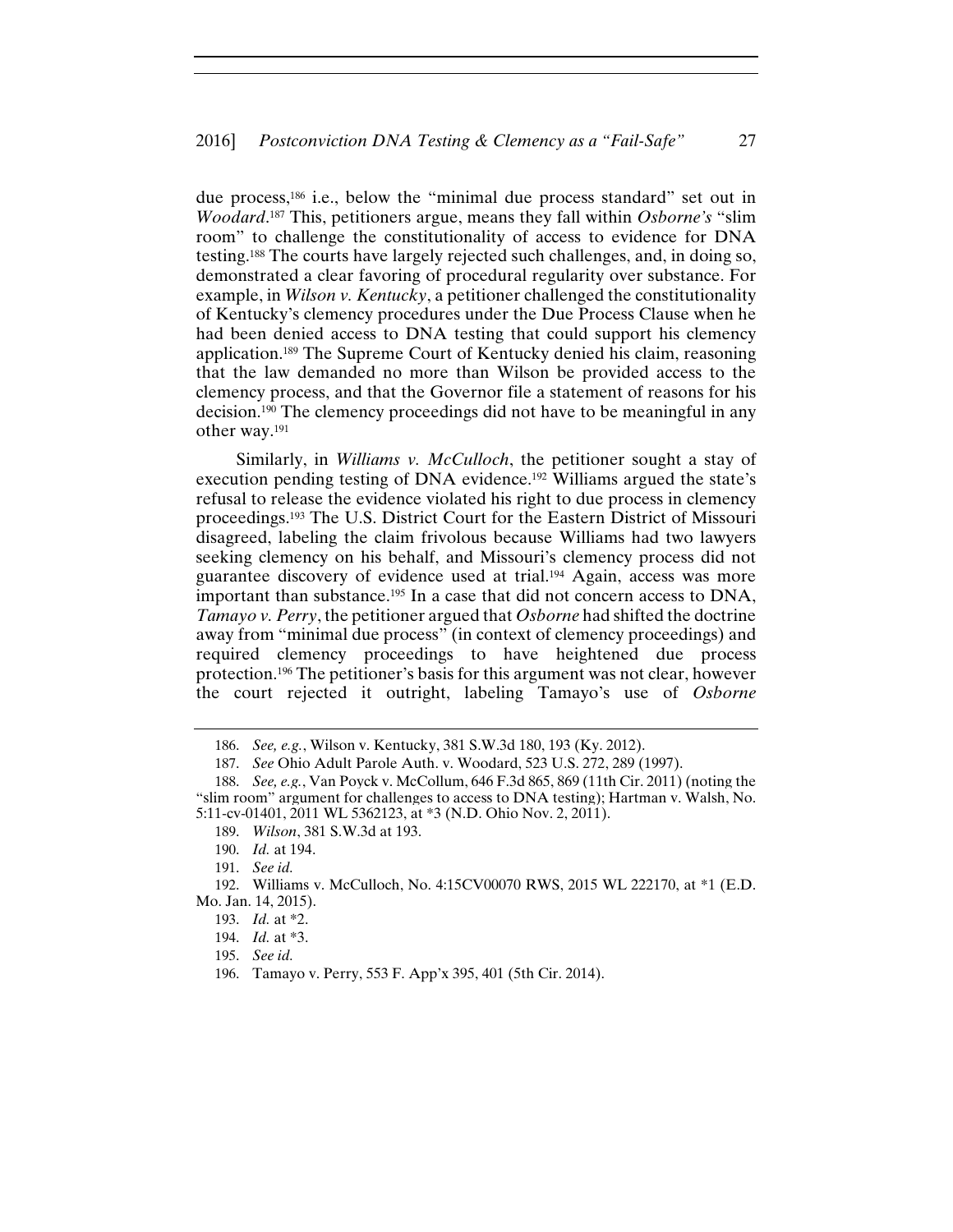"inapposite."<sup>197</sup> *Osborne*, the court pointed out, involved a due process challenge concerning DNA testing in the context of postconviction relief, which was different from an inmate challenging the executive's clemency proceedings.198 Each of these cases demonstrate the courts' fidelity to procedure over substance—an approach that has been documented in the context of clemency proceedings.199

The courts have even remained loyal to the process vision when finding DNA testing is relevant to a clemency application. For example, in *Gary v*. *Humphrey*, Gary motioned for DNA testing after being denied clemency by the state parole board.200 The motion was granted for certain evidence (with the court concluding that such testing may be relevant to a state clemency application), and compensation for Gary's counsel and for a DNA expert was approved.201 Based upon the DNA test results, Gary pursued a second state clemency hearing simultaneously with an extraordinary motion for new trial in state court.202 Gary's counsel submitted vouchers for services related to the second clemency proceeding and new trial motion.203 The court approved compensation for services connected with the clemency proceeding but denied compensation for services related solely to the new trial.204 Gary appealed that decision to a federal district court, which denied his appeal.<sup>205</sup> Although the district court's decision does, by implication, agree that a clemency hearing (particularly one including potential exculpatory DNA evidence) is sufficiently important to warrant statefunded counsel, it also continues the cautious, process-sensitive trend demonstrated by the other courts.206 This is because the court made a point in its judgment to narrow the decision under a specially labeled "Future Guidance" section.207 In that section, the court first stated it was not convinced that providing counsel to pursue DNA testing subsequent to the

<sup>197.</sup> *Id.*

<sup>198.</sup> *Id.*

<sup>199.</sup> *See* Cooper & Gough, *supra* note 21, at 105; *see also* Cooper, *Innocence Commissions*, *supra* note 63, at 207–08.

<sup>200.</sup> Gary v. Humphrey, No. 4:97-CV-181(CDL), 2011 WL 205772, at \*1 (M.D. Ga. Jan. 21, 2011).

<sup>201.</sup> *Id.*

<sup>202.</sup> *Id.*

<sup>203.</sup> *Id.*

<sup>204.</sup> *Id.*

<sup>205.</sup> *Id.* at \*1, \*7.

<sup>206.</sup> *See id.* at \*7.

<sup>207.</sup> *Id.* at \*7–8.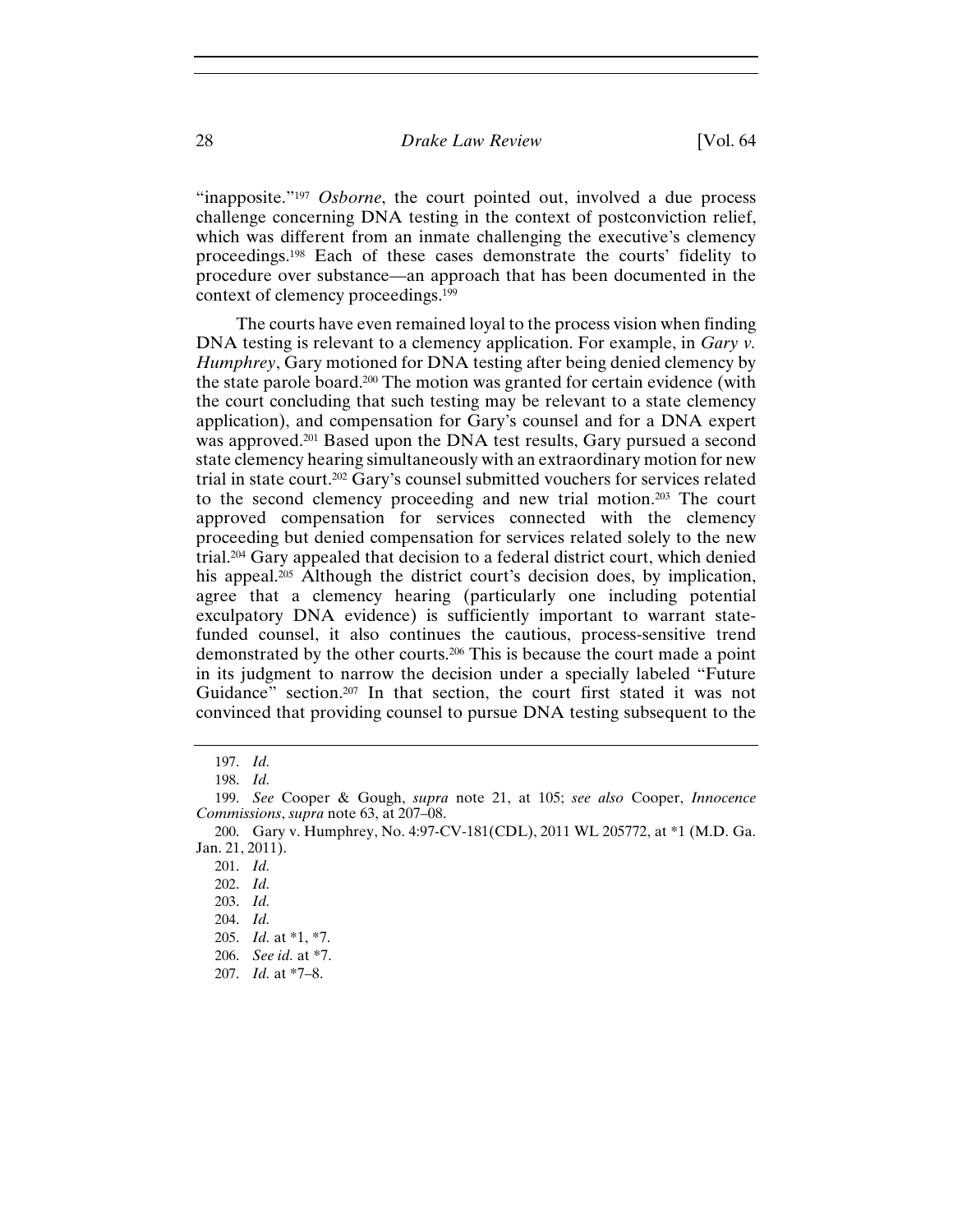final dismissal of a federal habeas petition, even if it is to be used in support of clemency relief, was mandatory under federal law.208 Second, it underscored that its decision to fund counsel did "not include a legal right to DNA testing to be used to support a clemency petition."209 In other words, it was not at odds with the *Osborne* decision.210 Third, the court was careful to acknowledge the principle of institutional settlement.211 It affirmed the right to DNA testing was a "limited right under Georgia law."212 And by underscoring that its decision did not undermine that regime:

While the results [of the DNA testing] may also be used in a second clemency hearing, there is no statutory right to obtain those results for use in a clemency hearing, nor is there any statutory right to use them once they are obtained. The fact that they may be available for such future use in the clemency hearing is completely fortuitous.213

These cases confirm that lower courts are taking a cautious approach to claims that access to DNA evidence for testing is constitutionally required to, inter alia, support a clemency application. This has largely been the case before and after *Osborne*. As a matter of routine, the courts have been quick to (1) deny the existence of a constitutional right to DNA testing;<sup>214</sup> (2) restrict the "slim room" for due process challenges left open by *Osborne*; 215 and (3) further the doctrine that there is no substantive procedural right to state clemency proceedings.216 In so holding, the courts favor procedure over substance when it comes to the constitutionality of state clemency procedures (preserving *Woodard's* finality-enforcing high threshold for relief), barely acknowledge the corrective justice function of clemency under *Herrera*, and remain loyal to the legal process vision, particularly by deferring to the principle of institutional settlement, and even underscoring

<sup>208.</sup> *Id.*

<sup>209.</sup> *Id.*

<sup>210.</sup> *Compare id.*, *with* Dist. Attorney's Office for the Third Judicial Dist. v. Osborne, 557 U.S. 52, 67–68 (2009).

<sup>211.</sup> *See Humphrey*, 2011 WL 205772, at \*7.

<sup>212.</sup> *Id.*

<sup>213.</sup> *Id.*

<sup>214.</sup> *See, e.g.*, Cunningham v. Dist. Attorney for Escambia Cnty., 592 F.3d 1237, 1272 (11th Cir. 2010).

<sup>215.</sup> *See, e.g.*, Hartman v. Walsh, No. 5:11-cv-01401, 2011 WL 5362123, at \*3 (N.D. Ohio Nov. 2, 2011).

<sup>216.</sup> *See, e.g.*, Alley v. Key, No. 06-5552, 2006 WL 1313364, at \*1–2 (6th Cir. May 14, 2006).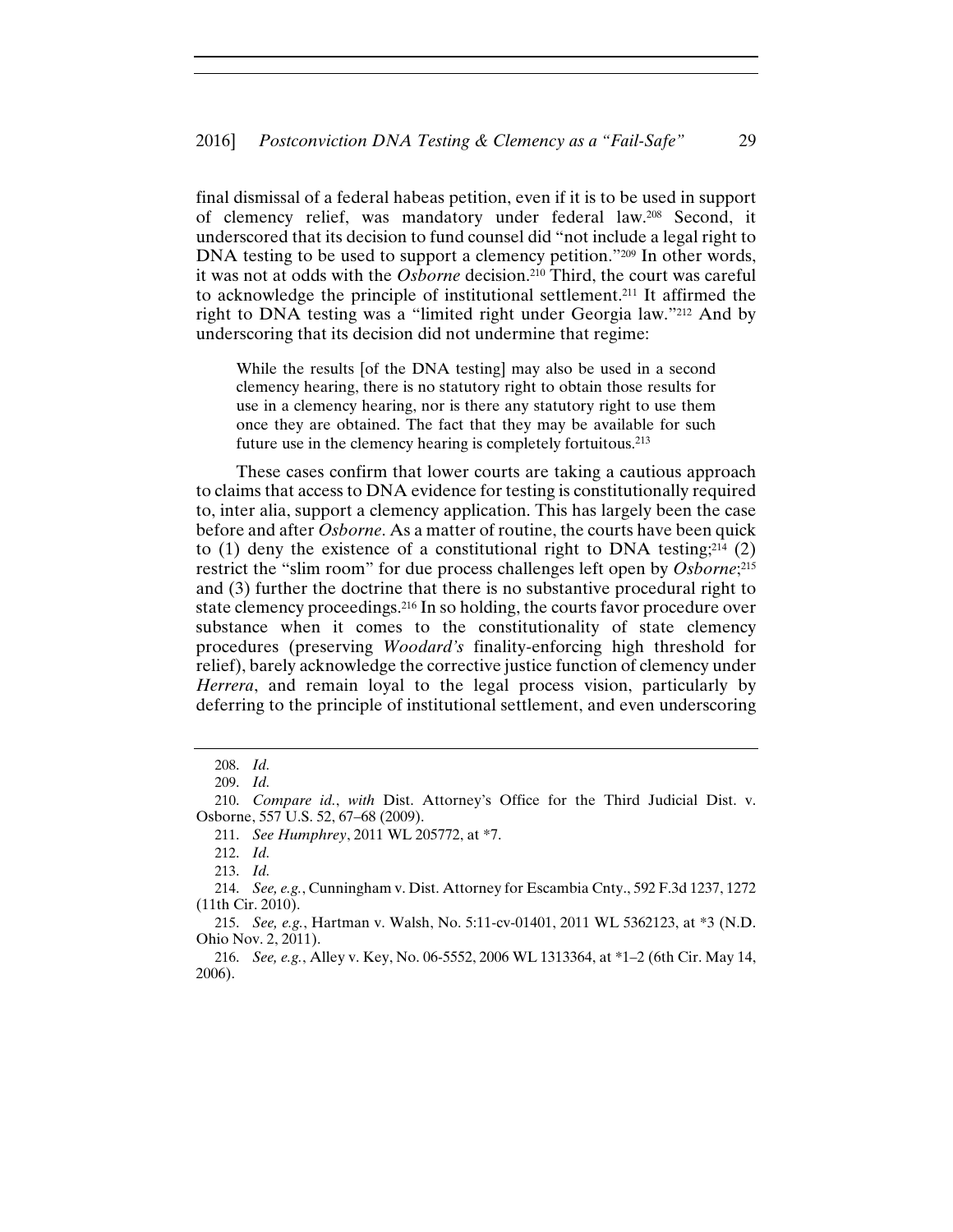that any pro-access decisions do not usurp traditional notions of justice. This approach, however, is problematic. Part IV outlines the reasons why this is the case.

#### IV. REASONS WHY THE CURRENT JUDICIAL DECISIONMAKING APPROACH IS PROBLEMATIC

The approach to the judicial decisionmaking identified in Part III is problematic. First, it undermines the corrective justice function of clemency and the value of substantive accuracy (as opposed to procedural accuracy) in the Era of Innocence.217 In addition, it demonstrates an awkward approach to credible scientific evidence that supports individualization (i.e., DNA) in light of courts' more liberal approach to the less-scientifically supported individualization evidence provided by the soft sciences.<sup>218</sup> Finally, it largely ignores the institutional competence of the courts to respond to scientific progress and engender an approach to DNA access and testing that is sensitive to the legal process vision.219

#### A. *Current Judicial Decisionmaking Undermines the Corrective Justice Function of Clemency and the Value of Substantive Accuracy in the Era of Innocence*

The current approach to judicial decisionmaking undermines the corrective justice function of clemency. By labeling clemency the fail-safe of the criminal justice system in *Herrera*, the Supreme Court placed extreme confidence in the clemency function to remedy wrongful convictions, catapulting it into the role of a last chance saloon for innocents.220 Professor Austin Sarat now considers gubernatorial clemency to be "the court of last resort" as a result of the various procedural and substantive limits on federal habeas review.221

The Supreme Court has "placed great weight and faith in the clemency process" to remedy innocence claims.222 It has "consistently affirmed the importance of the clemency process in ensuring the integrity of the criminal

<sup>217.</sup> *See infra* Part IV.A.

<sup>218.</sup> *See infra* Part IV.B.

<sup>219.</sup> *See infra* Part IV.C.

<sup>220.</sup> *See* Herrera v. Collins, 506 U.S. 390, 415 (1993).

<sup>221.</sup> Sarat, *supra* note 22, at 185.

<sup>222.</sup> Dietrich, *supra* note 94, at 1044.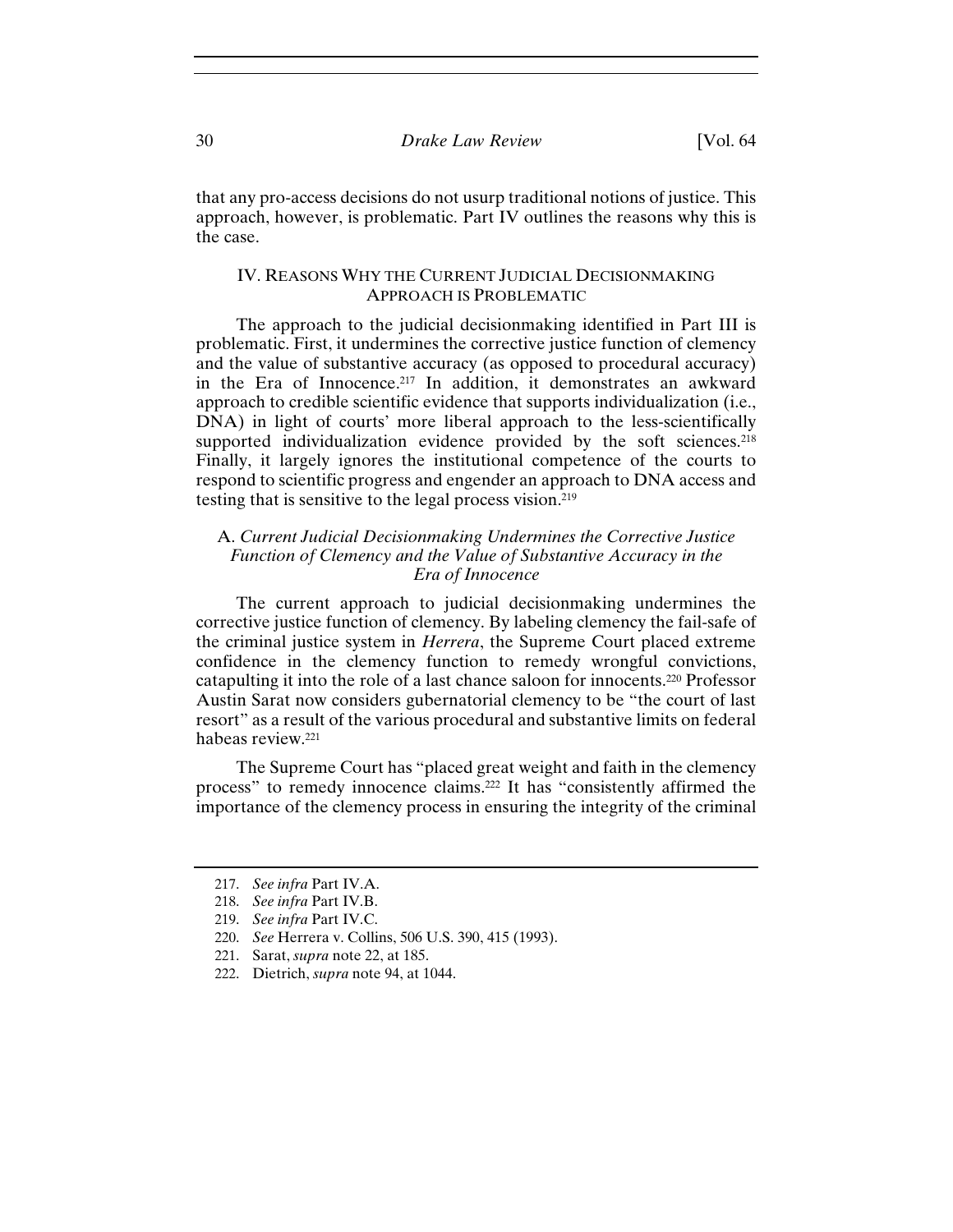justice system."223 Moreover, numerous courts have rationalized their decisions not to grant "actual innocence" claims on the basis that a clemency process existed in the relevant jurisdictions.224 As a consequence of this *Herrera*-inspired doctrine, a right to a meaningful clemency process should be recognized, and part of this substance should be the opportunity to present exculpatory DNA evidence, if it exists.225 As one scholar comments,

 In relying on the clemency process to fulfill an articulated and unique position in the criminal justice system, it is imperative that the Court uphold and maintain the integrity of the process. Therefore, the Court must ensure that prisoners have the tools necessary to present a meaningful petition to the clemency authority. Part of this meaningful ability to access the clemency process should be the ability to access state-held evidence for the purposes of modern DNA testing.226

Moreover, such provision would encourage executives with decisionmaking powers to be both more accurate and more confident in making pro-clemency decisions.<sup>227</sup> A shift towards tough-on-crime politics has effectively blinded the system to innocence claims by fueling antipathetic executive attitudes towards clemency and encouraging narrow interpretations of what can be done using the clemency power.<sup>228</sup> At the state level, governors continue to find their use of clemency being used against them in election campaigns229 and tend to employ conservative clemency policies as a result.230 For example, although New York Governor Andrew Cuomo had been an outspoken proponent of clemency prior to election, it took him over three years to grant his first, and to date only, pardon.231 Notably, President Barack Obama boasts a similar conservative attitude

<sup>223.</sup> *Id.* Note that in *The Controversy of Clemency and Innocence in America*, Daniel Gough and the Author challenged the Supreme Court's historical account of clemency as playing a key role in correcting wrongful convictions in *Herrera*, concluding to the contrary that "political expediency appears to be the historical, primary function of clemency." Cooper & Gough, *supra* note 21, at 72.

<sup>224.</sup> Dietrich, *supra* note 94, at 1044, 1044 n.143 (compiling cases).

<sup>225.</sup> *See id.* at 1044.

<sup>226.</sup> *Id.* at 1045 (citations omitted).

<sup>227.</sup> *See id.* at 1045–46.

<sup>228.</sup> *See* Sarat, *supra* note 22, at 187.

<sup>229.</sup> *Id.*

<sup>230.</sup> *See id.*

<sup>231.</sup> Editorial, *Governor Cuomo's Stingy Pardon*, N.Y. TIMES (Jan. 3, 2014), http:// www.nytimes.com/2014/01/04/opinion/governor-cuomos-stingy-pardons.html.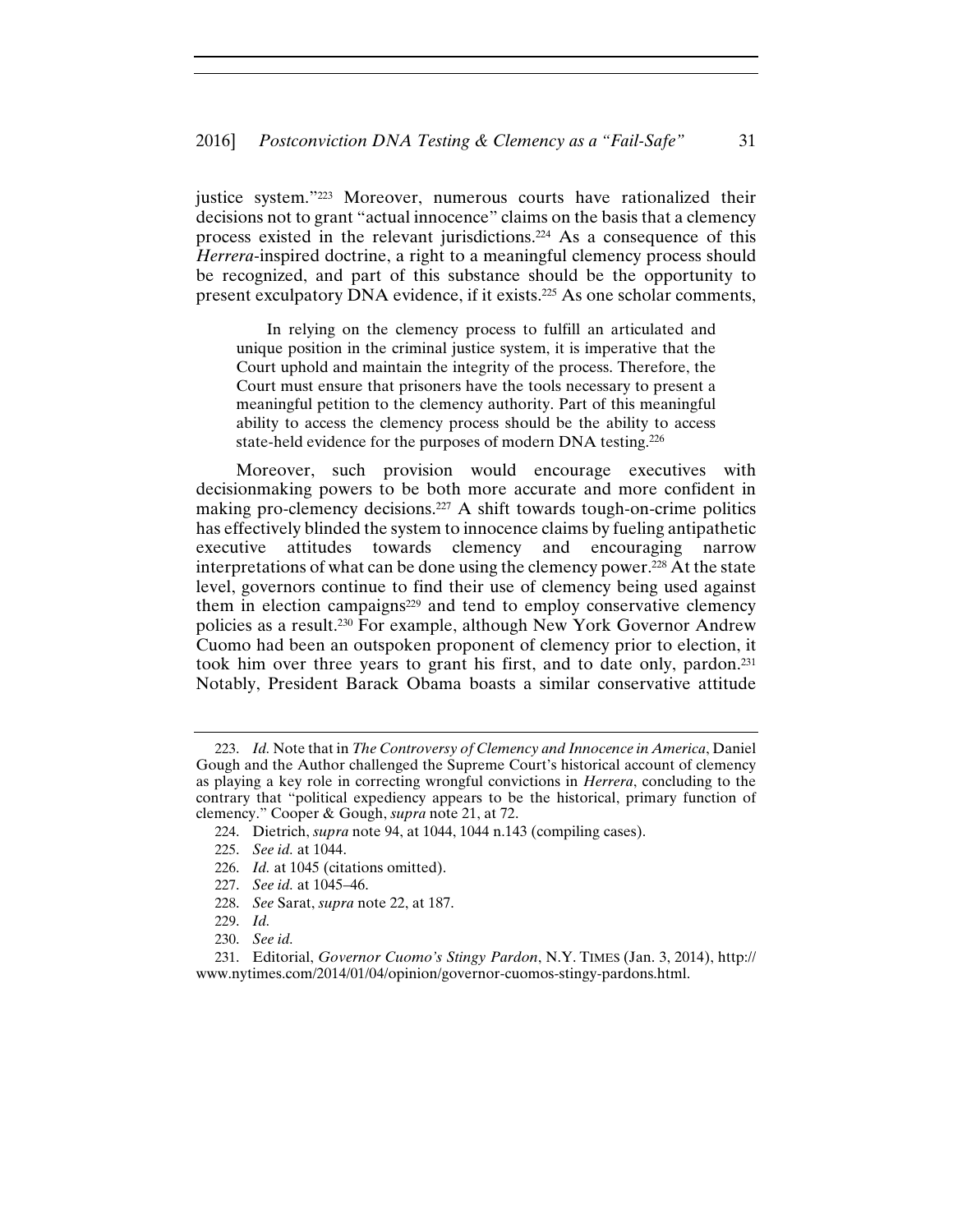with regards to his use of the presidential pardon.<sup>232</sup> This current state of affairs has led commentators to describe the current clemency system as in a "state of collapse."233 Unfortunately, this collapse has not only coincided with clemency having to handle the responsibility of being the final remedy for innocence claims, but also comes at a time when the concept of innocence is solidifying its presence in the criminal justice system.234 These antipathetic attitudes are also embedded in the fabric of state clemency systems. For instance, numerous states underscore that a grant of clemency (especially one that is grounded on innocence) is a rarity or, at least, are unwelcoming of applications. For example, Georgia states that a grant of clemency based on "complete innocence" is "most rare,"235 and highlights that only two such pardons have been granted since 1943.236 In Virginia, it is emphasized that an "Absolute Pardon," which is based on the belief that a petitioner was unjustly convicted and is innocent, is "rarely granted."237 Point three of Wisconsin's general information package about clemency reads: "Executive clemency is an extraordinary measure and is rarely granted."238 The point is emboldened and double underlined by the state.239

Thus, if a petitioner can access and test DNA evidence, and the results of such testing are exculpatory in some credible way, designing the constitutional framework to ensure that such evidence is presented to the executive is imperative.<sup>240</sup> In other words, the constitutional framework should mandate state procedures that require, when available, that DNA

<sup>232.</sup> *See* Arthur Delaney, *Obama Presidential Pardons: The Elusiveness of Executive Clemency*, HUFFINGTON POST, http://www.huffingtonpost.com/2011/06/03/obamapresidential-pardons\_n\_870431.html (updated Aug. 3, 2011).

<sup>233.</sup> Editorial, *Mercy in the Justice System*, N.Y. TIMES (Feb. 10, 2014), http://www. nytimes.com/2014/02/10/opinion/mercy-in-the-justice-system.html?\_r=0.

<sup>234.</sup> For an in-depth discussion of the issues associated with innocence and the American criminal justice system, see CONTROVERSIES IN INNOCENCE CASES IN AMERICA (Sarah Lucy Cooper ed., 2014).

<sup>235.</sup> GEORGIA STATE BD. OF PARDONS AND PAROLES 31 (2006), http://pap. georgia.gov/sites/pap.georgia.gov/files/Annual\_Reports/06Annual\_Report.pdf. 236. *Id.*

<sup>237.</sup> Office of the Secretary of the Commonwealth of Virginia, *Absolute Pardons and Writ of Actual Innocence*, VIRGINIA.GOV, https://commonwealth.virginia.gov /judicial-system/pardons/absolute-pardons/ (last visited Oct. 22, 2015).

<sup>238.</sup> *Application for Executive Clemency*, STATE OF WISCONSIN OFFICER OF THE GOVERNOR http://www.recordgone.com/public/templates/default/pdf/Wisconsin-Pardo n-Application.pdf (last visited Oct. 22, 2015).

<sup>239.</sup> *Id.*

<sup>240.</sup> *See* Dietrich, *supra* note 94, at 1052–53.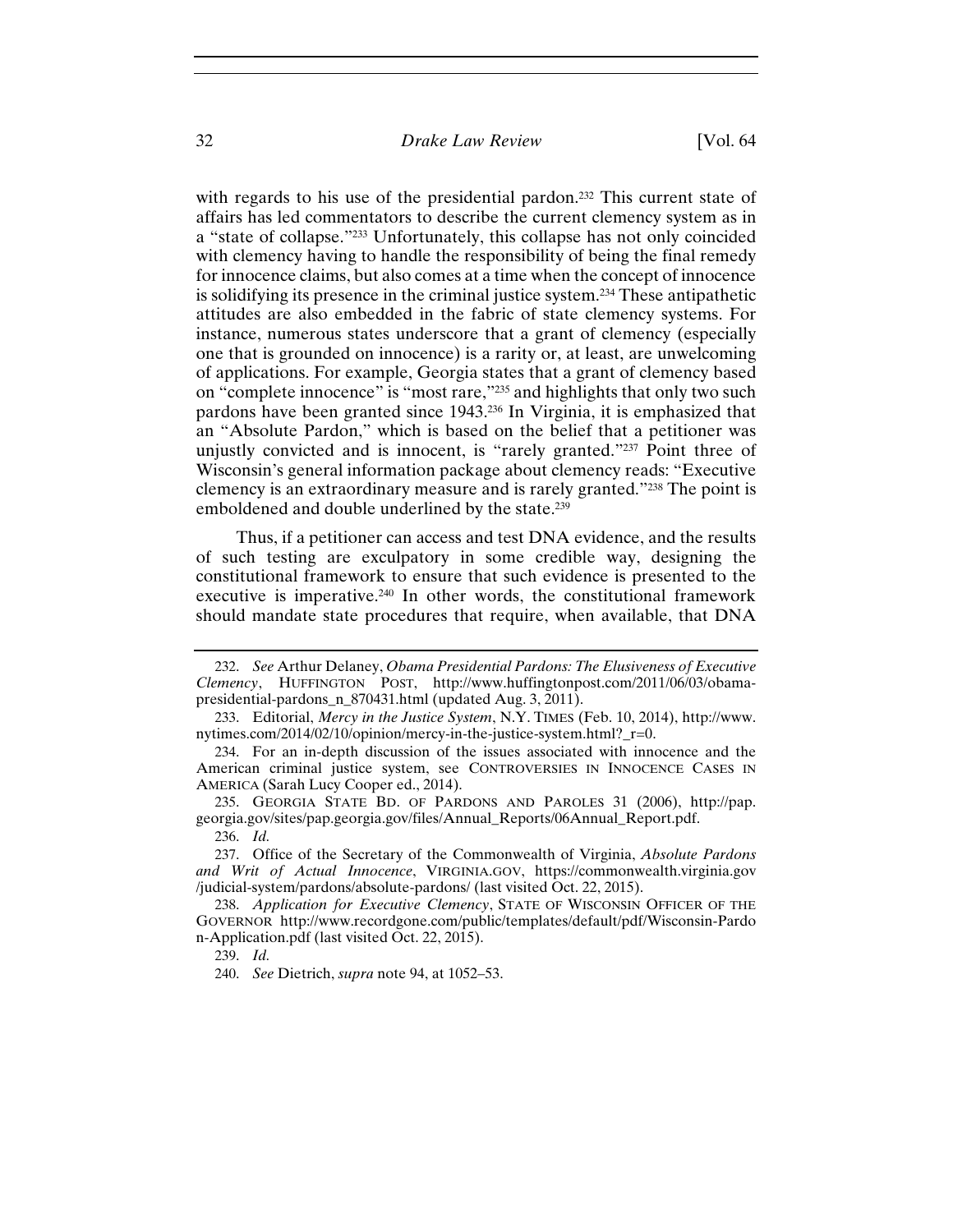evidence be presented in clemency proceedings.241 The executive can then underpin his or her decision by way of this evidence, which is, at present, the most reliable individualization evidence science can offer.242 A decision to grant clemency in such circumstances is not "soft" on crime, but simply a decision rooted in what is scientifically most accurate.243 As the dissent in *Osborne* pointed out, DNA is "uniquely precise"<sup>244</sup> and unrivaled in its ability to ascertain the "truth."245 Decisions underpinned by scientific evidence would serve to strengthen the efficacy of the criminal justice system, not undermine it, as decisions that are likely more accurate are naturally more legitimate in the context of criminal process. Moreover, they would be the product of a rationalized procedure designed at the state level, thereby satisfying the principle of institutional settlement. As one scholar explained, "The Supreme Court has recognized that unless a state provides an additional remedy, clemency is the sole remedy for the constitutionally convicted yet innocent prisoner. Therefore, certain safeguards must exist to ensure that an actually innocent prisoner has the ability to properly communicate his innocence to the appropriate authority."246

This development is all the more necessary considering this is now widely considered to be the Era of Innocence. The American Innocence Movement began to emerge in the 1990s, after the power of DNA technology to exonerate the innocent was discovered.247 In 1992, Barry C. Scheck and Peter J. Neufeld formed The Innocence Project to assist prisoners who could be proven innocent through DNA testing.248 By the end of 1993, 135 people had been exonerated, $249$  including 14 whose innocence had been conclusively proven by postconviction DNA evidence. As of October 2015, 330 people had been exonerated by postconviction DNA

247. Findley, *supra* note 2, at 3, 5–6.

248. *Id.* at 5.

<sup>241.</sup> *See id.*

<sup>242.</sup> *See* NAS REPORT, *supra* note 53, at 47.

<sup>243.</sup> *See id.*

<sup>244.</sup> Dist. Attorney's Office for the Third Judicial Dist. V. Osborne, 557 U.S. 52, 87– 88 (2009) (Stevens, J., dissenting).

<sup>245.</sup> *Id.* at 88.

<sup>246.</sup> Dietrich, *supra* note 94, at 1052 (citing Herrera v. Collins, 506 U.S. 390, 412–13 (1993)).

<sup>249.</sup> THE NAT'L REGISTRY OF EXONERATIONS, http://www.law.umich.edu/special /exoneration/Pages/browse.aspx (last visited Oct. 22, 2015) (filter "Exonerated" column by year).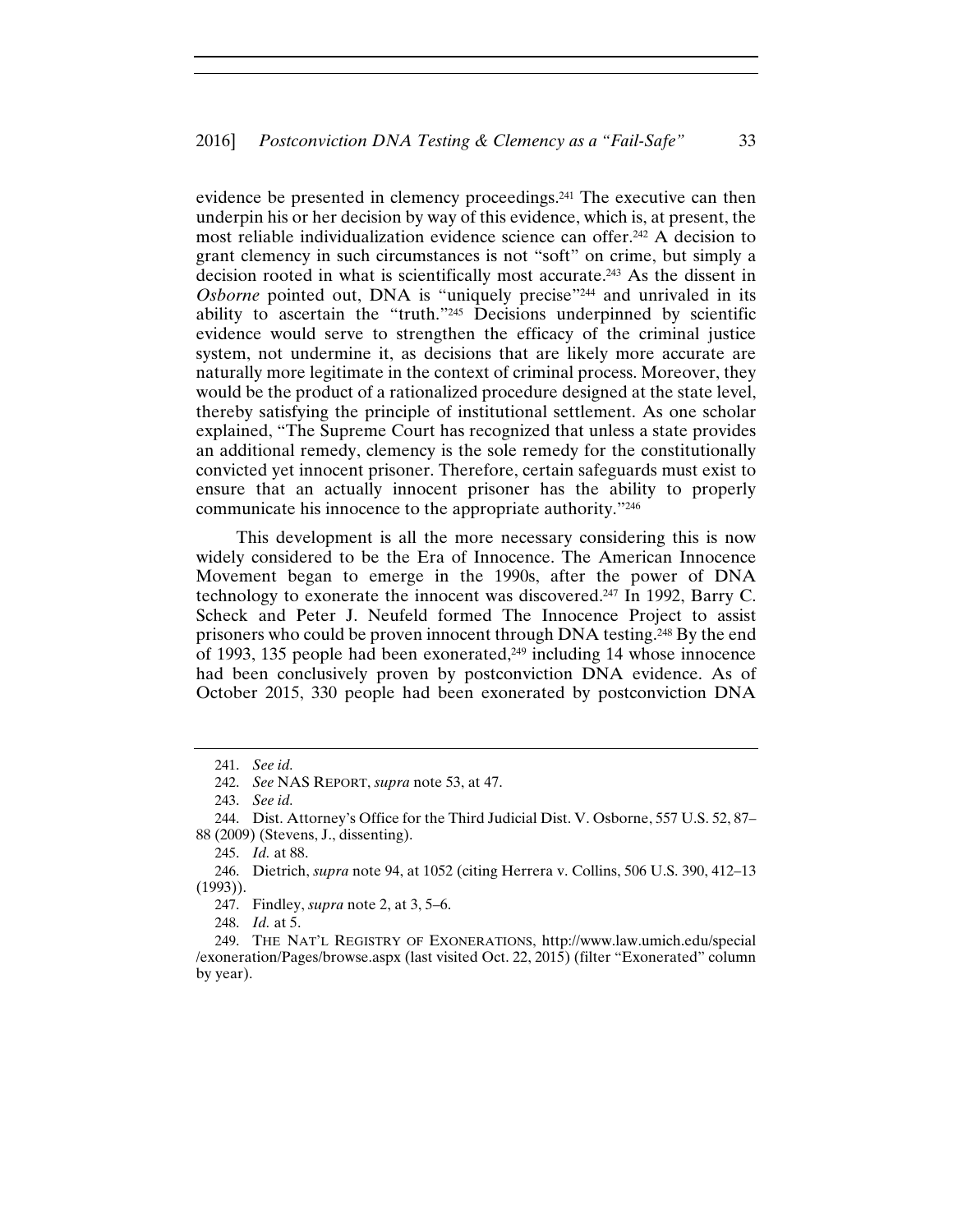testing in America,250 and "innocence" has come to be a growing feature of legal, social, and political discourse.251 The Innocence Movement is now described as "the most dramatic development in the criminal justice world since the Warren Court's Due Process Revolution of the 1960s."252

The effect of the Innocence Movement has been (or at least should be) to make the system more sensitive to substantive accuracy. The courts have acknowledged this in a very limited way, however. In fact, the majority in *Osborne* "omitted any mention of the importance of accuracy to due process jurisprudence."253 It is therefore unsurprising that the lower courts have followed suit. However, "[f]ailing to mention accuracy as a core due process value was anomalous in a case seeking access to DNA testing, which, after all, has an 'unparalleled ability' to quickly and inexpensively get at the truth."254 The courts must begin to remedy this anomaly and error. One way to do this is to sculpt a legal framework that provides for meaningful clemency proceedings, supported by DNA evidence where possible.

#### B. *Current Judicial Decisionmaking Demonstrates an Awkward Approach to Credible Scientific Individualization Evidence in Contrast to the Judicial Treatment of Individualization Evidence by the Soft Sciences*

The majority decision in *Osborne* has propelled a conservative approach to the provision of access to and testing of DNA evidence.255 The unrivaled accuracy of DNA to engage in individualization<sup>256</sup> has created tension because it has disturbed the status quo.257 The *Osborne* majority believed there was a "dilemma [about] how to harness DNA's power to prove innocence without unnecessarily overthrowing the established system

257. *See Osborne*, 557 U.S. at 62.

<sup>250.</sup> *See The Cases*, *supra* note 3.

<sup>251.</sup> *See generally* CONTROVERSIES IN INNOCENCE CASES IN AMERICA (Sarah Lucy Cooper ed., 2014).

<sup>252.</sup> Findley, *supra* note 2, at 3.

<sup>253.</sup> Garrett, *DNA and Due Process*, *supra* note 1, at 2924.

<sup>254.</sup> *Id.* (quoting Dist. Attorney's Office for the Third Judicial Dist. v. Osborne, 557 U.S. 52, 55 (2009)).

<sup>255.</sup> *See supra* Part III.

<sup>256.</sup> The term "individualization" refers to the ability of a forensic discipline to identify and apply its methods in order to identify the perpetrator of a crime to the exclusion of all others. *See* Norah Rudin & Keith Inman, AN INTRODUCTION TO FORENSIC DNA ANALYSIS 5 (2d ed. 2002). For example, matching a tool mark on ammunition to a suspect weapon, or matching a suspect's teeth to a bite mark present on a victim. *See id.*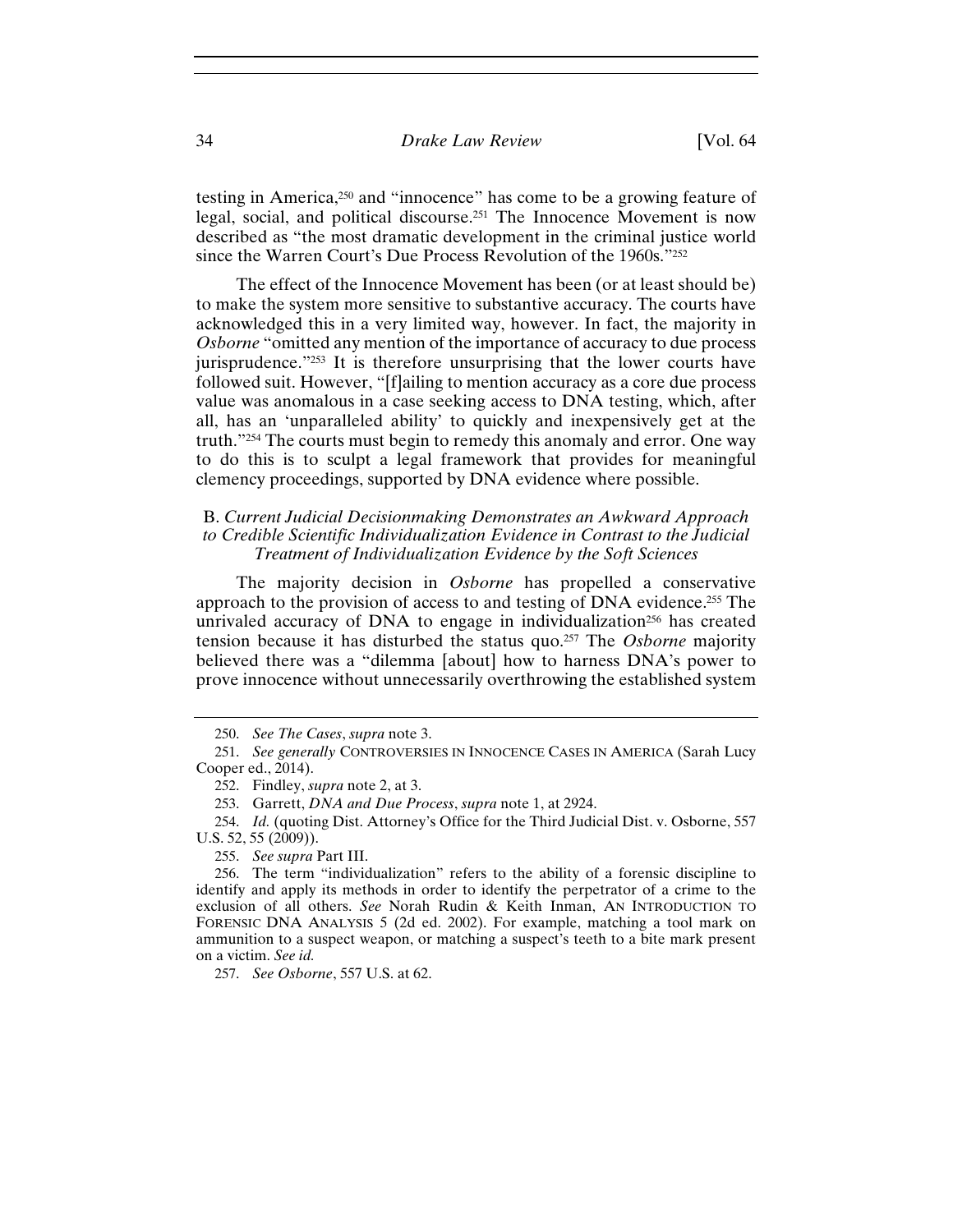of criminal justice."258 The dissent, however, emphasized that the level of certainty provided by DNA warranted that tradition be side-lined, contending that finality concerns must give way when "objective proof that the convicted actually did not commit the offense later becomes available through the progress of science."259 In his dissent, Justice Stevens conceded that to allow access and testing would harm finality, but such interests must take a backseat in light of the power of DNA evidence to prove innocence.260

At the time Osborne was decided, the capabilities of DNA were making waves throughout the criminal justice system, not only with regard to access and testing of DNA evidence, but with regard to how it exposed the frailties of other forensic methods widely employed in the criminal justice system. In February 2009 (three months before the Osborne decision), the National Academy of Sciences (NAS)—one of the world's premier sources of independent, expert advice on scientific issues published a report (commissioned by Congress) on the past, present, and future use of forensic science in America (the NAS Report).261 The report was billed as a "blockbuster" that would overhaul the legal landscape relating to forensic evidence.262

The report made some important observations and impacts. First and foremost, the report reached the unprecedented conclusion that DNA was the only forensic method that had "been rigorously shown to have the capacity to consistently, and with a high degree of certainty," engage in individualization.263 Consequently, the report cast a new and officially stamped, critical light onto the soft sciences, such as fingerprint, tool-mark, bite-mark, and microscopic hair analysis.264 The bottom line was simple: "In a number of forensic science disciplines, forensic science professionals have yet to establish either the validity of their approach or the accuracy of their

264. *Id.* at 7–8.

<sup>258.</sup> *Id.*

<sup>259.</sup> *Id.* at 98 (Stevens, J., dissenting) (quoting Harvey v. Horan, 285 F.3d 298, 306 (4th Cir. 2002)).

<sup>260.</sup> *Id.* at 99.

<sup>261.</sup> *See generally* NAS REPORT, *supra* note 53. The report addressed a wide range of relevant topics including an overview of the forensic community and need for integrated governance, the methods and veracity of various forensic disciplines, the admission and interpretation of scientific data, methods for improvement, and education and training. *Id.* at 3–4.

<sup>262.</sup> Jacqueline McMurtrie, *Swirls and Whorls: Litigating Post-Conviction Claims of Fingerprint Misidentification after the NAS Report*, 2010 UTAH L. REV. 267, 267 (2010).

<sup>263.</sup> NAS REPORT,*supra* note 53.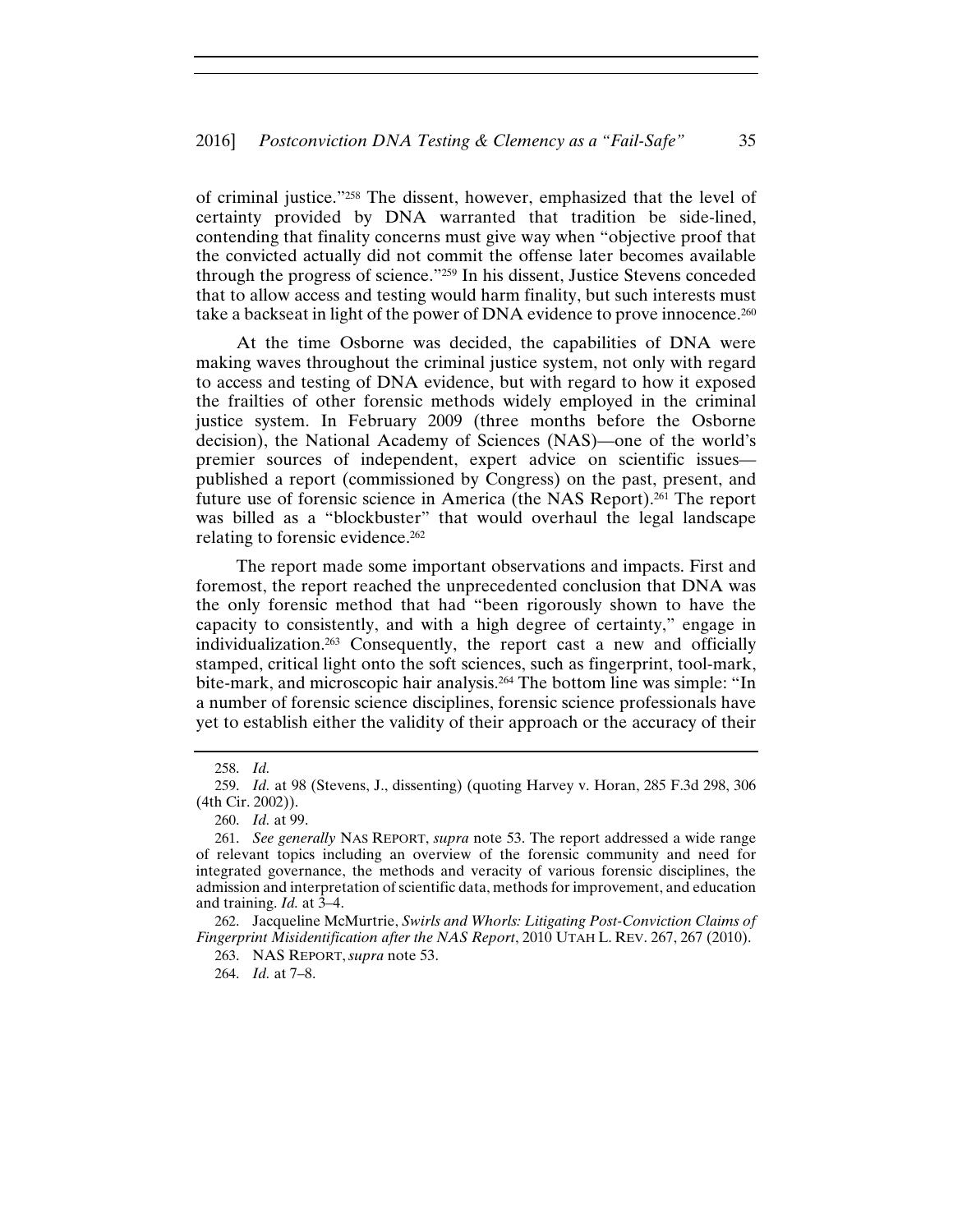conclusions, and the courts have been utterly ineffective in addressing this problem."265

However, generally, the NAS Report—and other catalogued criticism of forensic identification evidence—has had limited impact. In particular, it has failed to turn the heads of the judiciary when it comes to the admissibility of forensic identification evidence.266 Despite the NAS Report's findings, trial judges continue to admit, often unreservedly, forensic identification evidence that engages with individualization.<sup>267</sup> Moreover, appellate judges continue to defer to such trial court decisions or find the admission of such forensic identification evidence was a "harmless error" or lawful due to the fact defense counsel had the opportunity to challenge it (whether or not they did so effectively).268 Furthermore, the report's findings and other such criticism has, on the whole, failed to persuade appellate judges that there has been a shift in scientific opinion or generation of controversy, within relevant forensic identification disciplines, which qualifies as "newly discovered evidence."269 Interestingly, the judiciary's approach across these claims is underpinned by its fidelity to the legal process vision.270 For example, concerns about unpicking trial verdicts and disturbing the adversarial model underscore review of admissibility decisions,<sup>271</sup> and a strong desire to follow precedent and sign-off procedural regularity that underpin decisions concerning newly discovered evidence.272

This general approach of the judiciary highlights an interesting paradox. On the one hand, the judiciary continues to favor individualization evidence from a variety of forensic disciplines—despite such practices being significantly criticized for lacking, at present, adequate scientific underpinning.273 On the other hand, as demonstrated by Parts II and III of this article, the judiciary are comfortable in taking a comparably conservative approach to questions concerning access to, and testing of, DNA evidence.

<sup>265.</sup> *Id.* at 53.

<sup>266.</sup> *See* Cooper, *The Collision*, *supra* note 55, at 301.

<sup>267.</sup> *Id.*

<sup>268.</sup> *See* Cooper, *Firearms-Identification*, *supra* note 76, at 471–72.

<sup>269.</sup> Cooper, *Shifting Scientific Opinion*, *supra* note 82, at 679–80.

<sup>270.</sup> *See* Cooper, *Firearms-Identification*, *supra* note 76, at 459.

<sup>271.</sup> *See id.* at 460.

<sup>272.</sup> Cooper, *Shifting Scientific Opinion*, *supra* note 82, at 678–79.

<sup>273.</sup> *See* Cooper, *Firearms-Identification*, *supra* note 76, at 468–70.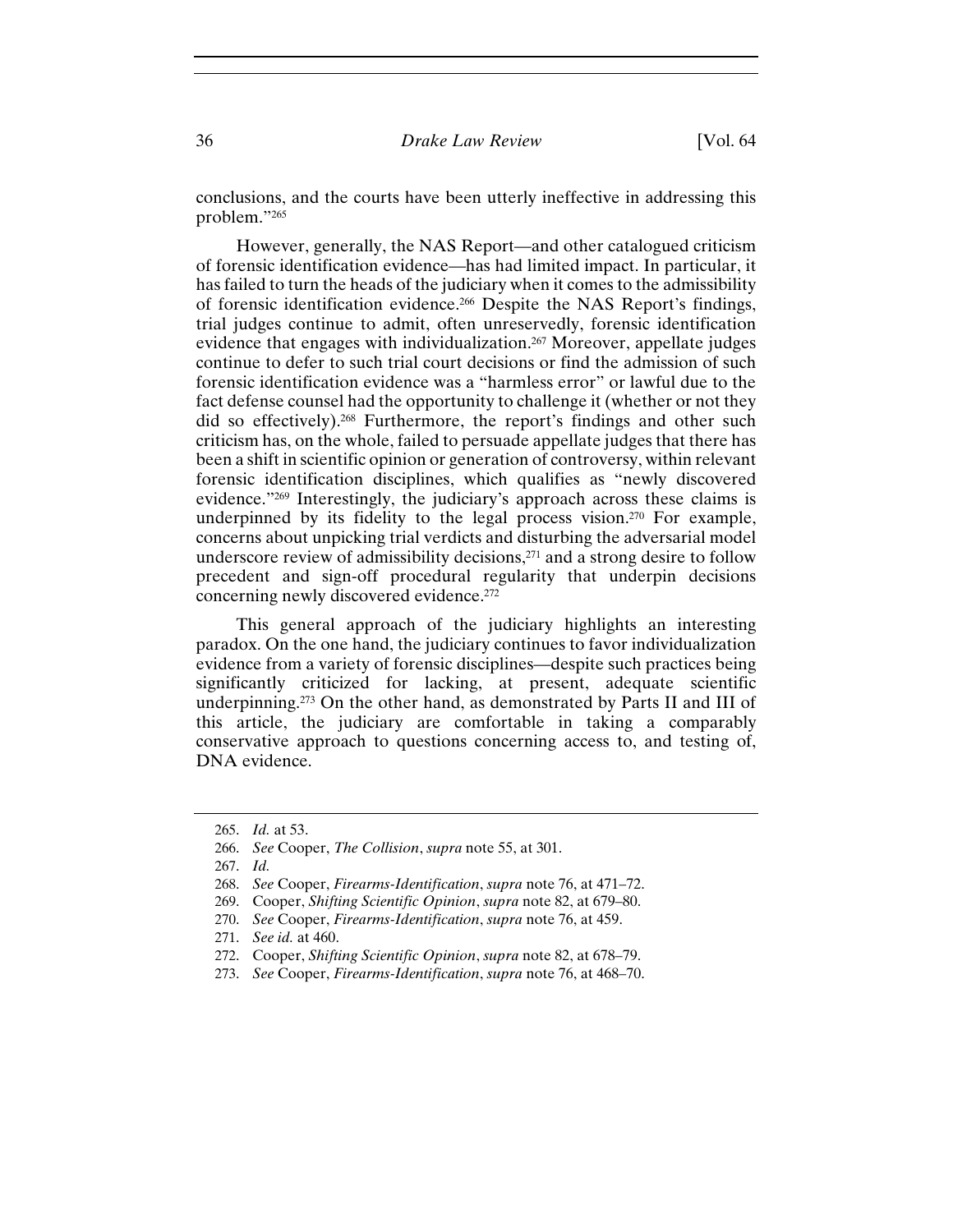This is a sharp (and troubling) contrast because DNA is undoubtedly more scientifically qualified to engage in individualization than other forensic methods. DNA analysis has been "subject . . . to rigorous evaluation standards from the beginning, because scientific groundwork for DNA analysis had been laid outside the context of law enforcement."274 Numerous institutions "funded and conducted extensive basic research, followed by applied research," and "[s]erious studies on DNA analysis preceded the establishment and implementation of 'individualization' criteria and parameters for assessing the probative value of claims of individualization."275 As the NAS explained,

This history stands in sharp contrast to the history of research involving most other forensic science disciplines, which have not benefitted from extensive basic research, clinical applications, federal oversight, vast financial support from the private sector for applied research, and national standards for quality assurance and quality control. The goal is not to hold other disciplines to DNA's high standards in all respects; after all, it is unlikely that most other current forensic methods will ever produce evidence as discriminating as DNA. However . . . the least that the courts should insist upon from any forensic discipline is certainty that practitioners in the field adhere to enforceable standards, ensuring that any and all scientific testimony or evidence admitted is not only relevant, but reliable.276

This contrast is troublesome and should be acknowledged by the judiciary. At present, the judiciary is supporting the use of what we know to be less reliable individualization evidence<sup> $277$ </sup> and hampering the use of the most credible individualization evidence.<sup>278</sup> Ironically, both approaches are underpinned by their fidelity to the legal process vision.

<sup>274.</sup> NAS REPORT,*supra* note 53, at 100–01 (citations omitted).

<sup>275.</sup> *Id.*

<sup>276.</sup> *Id.*

<sup>277.</sup> *See* Cooper, *Firearms-Identification*, *supra* note 76, at 468–70.

<sup>278.</sup> *See* Dist. Attorney's Office for Third Judicial Dist. v. Osborne, 557 U.S. 52, 62 (2009).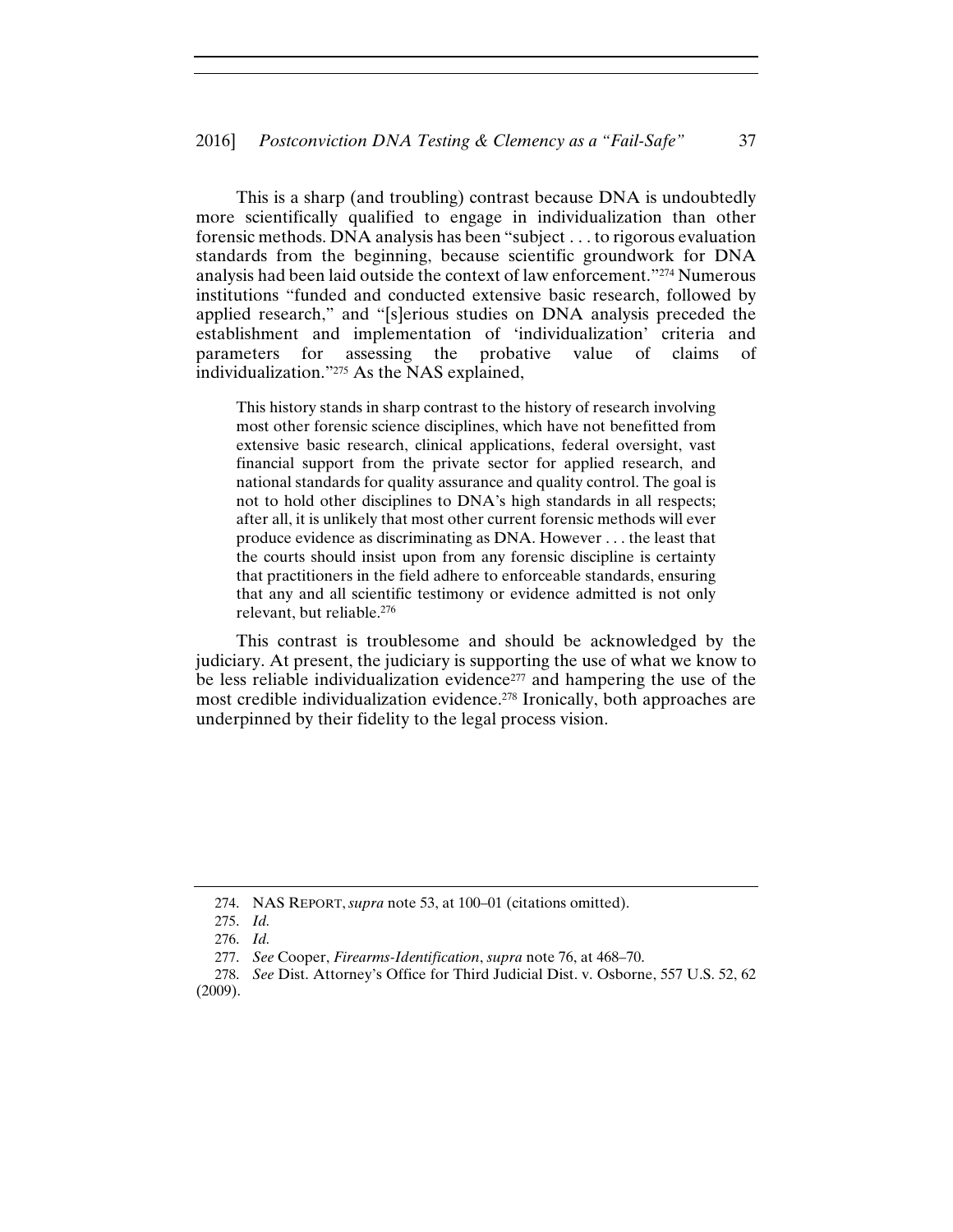#### C. *Current Judicial Decisionmaking Ignores the Institutional Competence of the Courts to Respond Appropriately to Scientific Progress and Engender an Approach to Access to DNA Testing that is Sensitive to the Legal Process Vision*

The courts have acknowledged the dilemma that DNA evidence presents for traditional notions of criminal justice.<sup>279</sup> However, as demonstrated above, the courts have responded to claims concerning access to and testing of DNA evidence conservatively.280 The courts have not been eager to change tradition in the face of scientific development.281 One other reason underpinning this approach, which also reflects fidelity to the legal process vision, is that "most courts recognize the legislative process as the proper forum for creating such a right [to access DNA and perform testing]."282 In other words, the courts are of the view that the legislature has the institutional competence to, should they wish to, legally mandate postconviction DNA access and testing, and prescribe what frameworks, such as clemency proceedings, should facilitate its presentation postconviction.283

This view is not altogether surprising. The legislature has long been the forum to respond to scientific progress in this context.284 However, this view also ignores numerous important factors. First, federal and state legislatures have been slow to respond in this domain. As one scholar puts it, "Congress and state legislatures have yet to fully heed the call to provide prisoners with a statutory mechanism to access evidence for DNA testing."285 The courts thus need to remedy this inactivity. Second, this view is premised on the belief that judicial intervention would wrongly supersede the legislature.<sup>286</sup> "However, for the judiciary to recognize a right of postconviction access to DNA testing neither disturbs nor supersedes the ability of the legislature to determine a prisoner's ability to utilize the judiciary to attack the validity of

<sup>279.</sup> *Id.*

<sup>280.</sup> *See* discussion *supra* Part II & III.

<sup>281.</sup> *See id.*

<sup>282.</sup> Dietrich, *supra* note 94, at 1041.

<sup>283.</sup> *See id.*; *Osborne*, 557 U.S. at 72–73.

<sup>284.</sup> *Osborne*, 557 U.S. at 62 (citing Washington v. Glucksberg, 521 U.S. 702, 719 (1997)) (noting the dilemma of how to harness the power of DNA to prove innocence "without unnecessarily overthrowing the established system of criminal justice," has been a task which has belonged to the legislature).

<sup>285.</sup> Dietrich, *supra* note 94, at 1041.

<sup>286.</sup> *Id.* at 1048–49.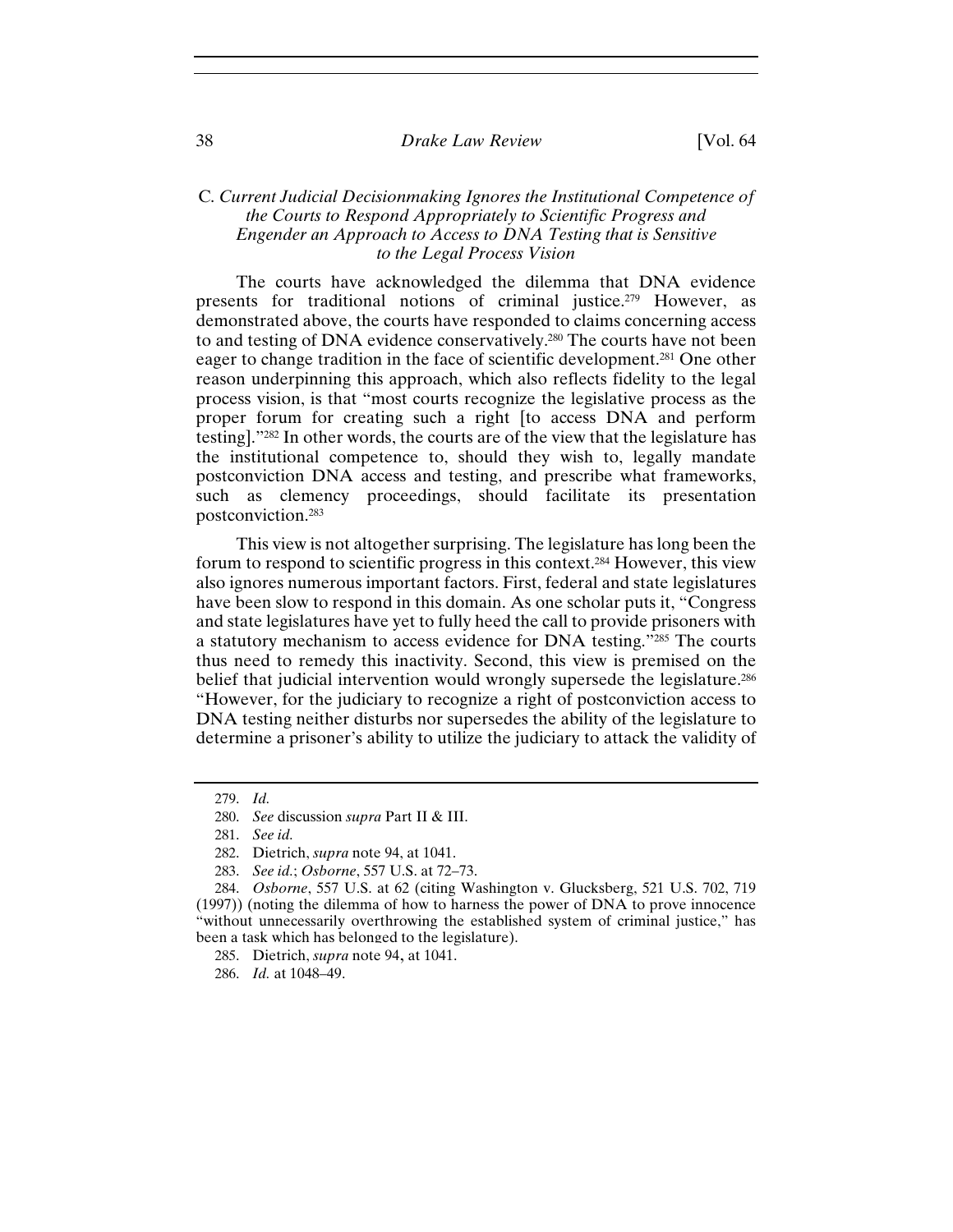a conviction."287 The ability to pass judgment on the innocence or guilt of a properly convicted individual remains firmly independent from the judiciary.288 Therefore, "affording a prisoner a constitutional right to access and test old evidence does not 'improperly short-circuit legislative activity.'"289

Third, this view overlooks courts', and in particular appellate courts', institutional competence to respond to scientific developments.290 Although the courts suffer from a number of institutional deficiencies when it comes to engaging with science, namely their discomfort with fact-based assessments and non-binary questions, the shortcomings of the adversarial system, and judges' lack of scientific expertise, these limitations can be overcome to a significant extent.291 Ultimately, it is courts' constitutional role to review the law.292 Moreover, addressing change associated with scientific progress is a crucial part of the appellate judiciary's day job.293 The courts, therefore, have the institutional power to develop and engage in appropriate decisionmaking procedures to suit the task at hand: they have the strength to evolve towards decisionmaking that is more sensitive to notions of accuracy.

Moreover, the courts can do this and remain true to the legal process vision. As per the legal process vision, a "distinctive comparative advantage of the judiciary"294 is its ability to use "the defining tools of legal craft—to render decisions according to principle rather than discretion or subjective policy judgment."295 The judiciary can, as part of their craft, strive for decisionmaking that accords with principles of accuracy.296 Moreover, the courts can do this and be loyal to notions of procedural regularity. This procedure not only defines the relative roles and duties of the different institutions, but also "provides mechanisms for systemic self-correction, an

<sup>287.</sup> *Id.* at 1049.

<sup>288.</sup> *See id.*

<sup>289.</sup> *Id.* (quoting Harvey v. Horan, 278 F.3d 370, 376 (4th Cir. 2002)).

<sup>290.</sup> Cooper, *Shifting Scientific Opinion*, *supra* note 82, at 679–85.

<sup>291.</sup> *Id.*

<sup>292.</sup> *See* Marbury v. Madison, 5 U.S. 137, 177 (1803) ("It is emphatically the province and duty of the judicial department to say what the law is.").

<sup>293.</sup> *See* Michael C. Dorf, *Legal Indeterminacy and Institutional Design*, 78 N.Y.U. L. REV. 875, 940 (2003).

<sup>294.</sup> *Id.* at 920.

<sup>295.</sup> *Id.* (citations omitted).

<sup>296.</sup> *See id.*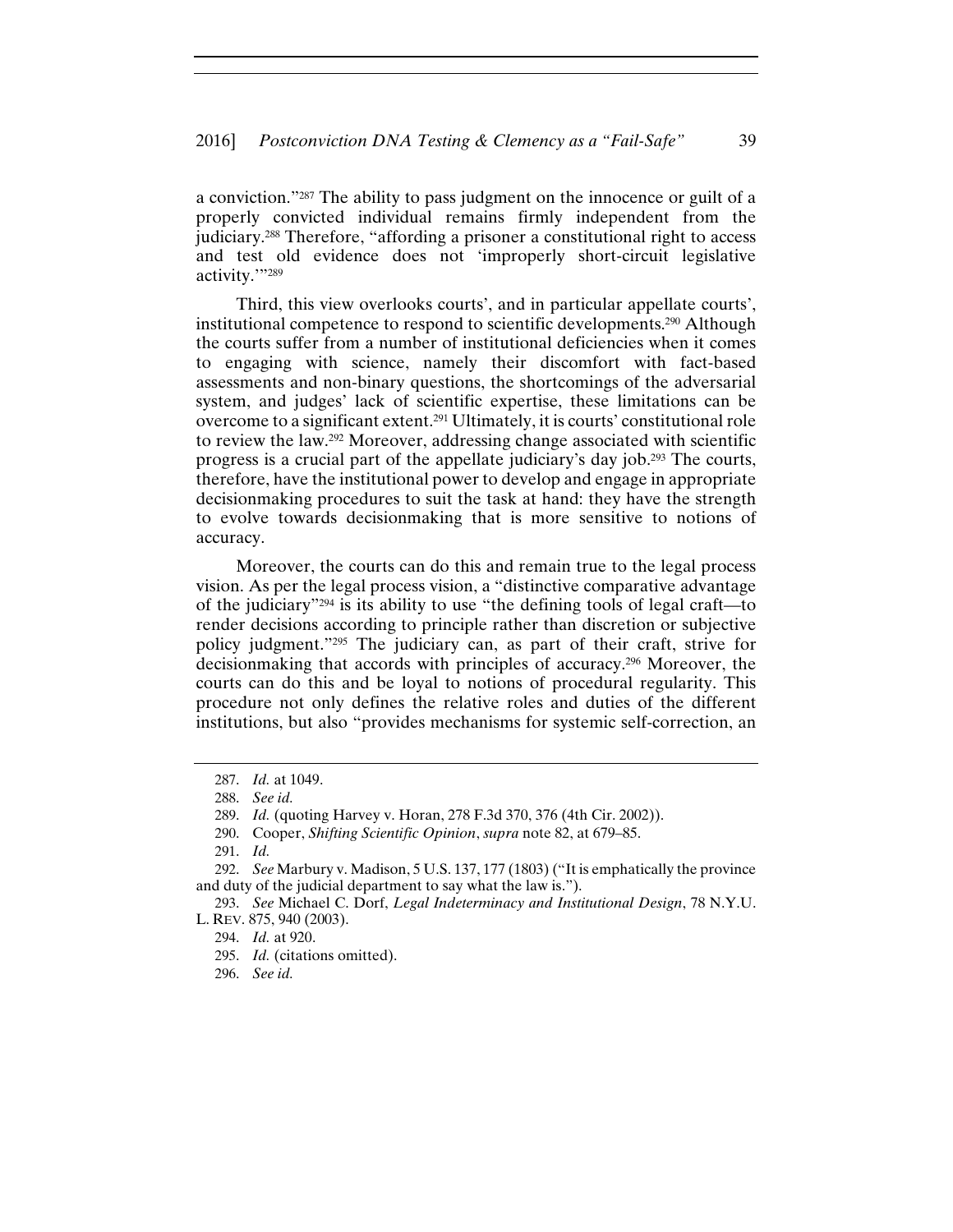important virtue under the relativist theory of democracy."297 In other words, institutional procedure has a built-in corrective function.298 To bolster this strength, the courts can utilize a variety of preexisting institutional mechanisms. For example, judges can use procedures to narrow the disputed scientific issues; conduct hearings where the court can examine potential experts; and appoint independent experts, special masters, and specially trained law clerks.299 Courts also have a convening power, namely "the ability to bring together the various actors needed to craft effective solutions to multi-dimensional problems,"300 like, for example, scientific uncertainty.

In the specific context of creating a postconviction right to DNA access and testing, and fashioning a due process doctrine that mandates meaningful clemency proceedings that can make use of exculpatory results, the courts can be proactive, and still entrench legal process thinking. First, the provision of a constitutional right to access alone does not disrupt finality.301 Merely granting a request to access to evidence for DNA does not automatically result in a conviction being undermined.302 Testing can lead to results that indicate guilt as well as innocence.303 They can also be inconclusive; the decision in *Skinner* supports this notion.304 Second, the creation of a postconviction right to DNA access and testing, and the sculpting of meaningful clemency proceedings that make use of exculpatory results only serve to engender efficacy in the criminal justice system.305 In addition to the points made in Part IV.A, there is significant recognition "that the grip of finality should be relaxed in the face of the ability to establish innocence,"306 and states have demonstrated their acceptance of this in numerous ways. For example, they have provided statutory rights to postconviction DNA testing and created postconviction frameworks based around "actual innocence" and newly discovered evidence, which provide an opportunity for petitioners to seek to vacate their conviction based on

<sup>297.</sup> Eskridge, Jr. & Peller, *supra* note 71 (citations omitted).

<sup>298.</sup> *See id.*

<sup>299.</sup> *See* Gen. Elec. Co. v. Joiner, 522 U.S. 136, 149–50 (1997); *see also* Cooper, *The Collision*, *supra* note 55, at 243.

<sup>300.</sup> *See* Dorf, *supra* note 293, at 945 (citation omitted).

<sup>301.</sup> Skinner v. Switzer, 526 U.S. 521, 523 (2011).

<sup>302.</sup> *Id.*

<sup>303.</sup> *Id.*

<sup>304.</sup> *Id.*

<sup>305.</sup> *See* Dietrich, *supra* note 94, at 1052–53.

<sup>306.</sup> Kreag, *supra* note 123, at 849 (citation omitted).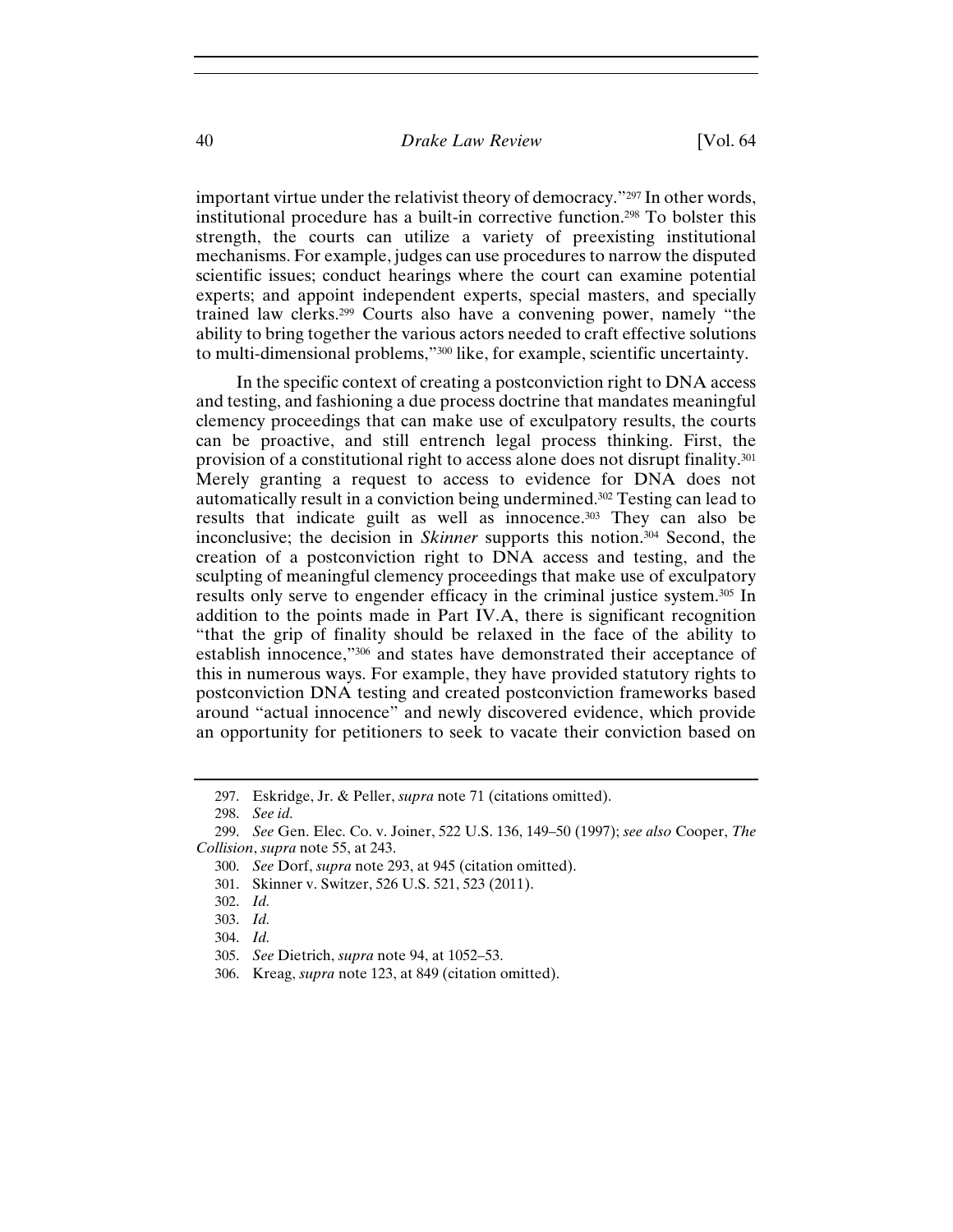evidence that undermines their conviction.<sup>307</sup>

In summary, the courts have institutional competence to address the scientific progress demonstrated by DNA evidence and harness it in a way that is sensitive to both substantive accuracy (as we see it in the Era of Innocence) and the legal process vision.

#### V. CONCLUSION

DNA technology has revolutionized the American criminal justice system.308 However, its unrivaled ability to engage in individualization, and thus disturb trial court findings has created great tension in the postconviction arena. This is because DNA technology challenges traditional notions of justice, which are underpinned by legal process theory and, in particular, the need for finality and reliance upon procedural regularity to generate legitimate outcomes.

This article has explored the implications of judicial fidelity to the legal process vision when petitioners request access to DNA evidence and testing in order to, inter alia, support an application for clemency. At present, the lower courts routinely reject such claims, following the Supreme Court's decision in *Osborne* to reject the existence of a postconviction right to DNA access and testing.309 In doing so, the courts demonstrate a largely unreserved loyalty to the legal process vision.

This pattern in judicial decisionmaking is problematic for three key reasons. First, it significantly undermines the corrective justice function of clemency, as set out by the Supreme Court in *Herrera*. 310 The courts are overlooking the fact that for clemency to be an effective fail-safe, it requires adequate constitutional protection. The courts should recognize a constitutional right to a meaningful clemency process, and part of this substance should encompass the opportunity to present exculpatory DNA evidence, if it exists. This vacuum in judicial decisionmaking, in turn, undermines the value of substantive accuracy in the Era of Innocence. The effect of the Innocence Movement, which has witnessed over 330 postconviction DNA exonerations to date, has been (or at least should be) to make the system more sensitive to substantive accuracy. The courts have

<sup>307.</sup> *See*, *e.g.*, N.C. GEN. STAT. ANN. § 15A-269 (West 2015); TEX. CODE CRIM. PROC. ANN. art. 64.01 (West 2015); WASH. REV. CODE ANN. § 10.73.170 (West 2015).

<sup>308.</sup> *See* discussion *supra* Part I.

<sup>309.</sup> *See* discussion *supra* Part III.

<sup>310.</sup> *See* discussion *supra* Part IV.A.